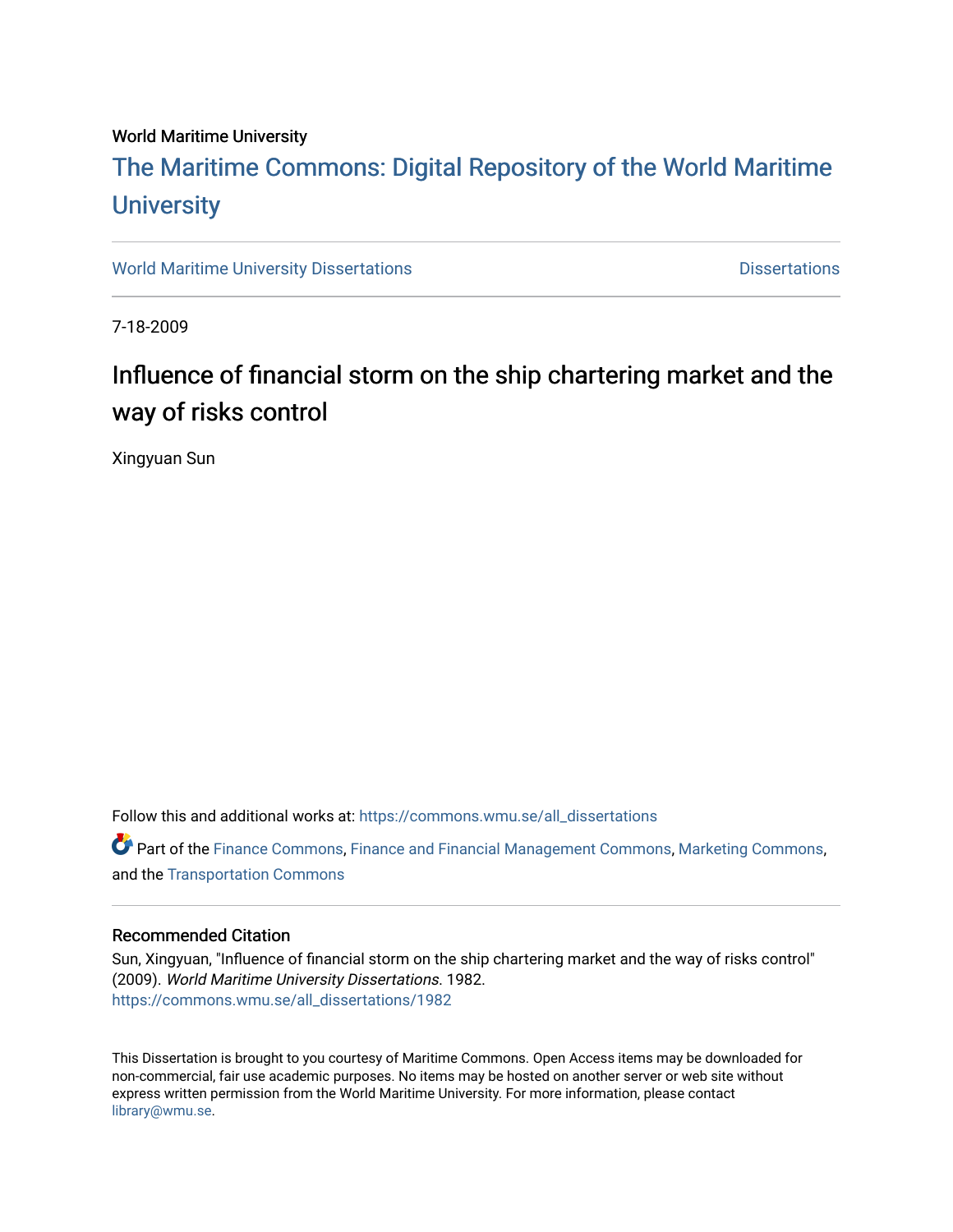

### **WORLD MARITIME UNIVERSITY**

Shanghai, China

# **Influences of Financial Storm on the Ship Chartering Market and the Ways of Risk Control**

By

## **SUN XINGYUAN**

#### **China**

A research paper submitted to the World Maritime University in partial

Fulfillment of the requirements for the award of the degree of

## **MASTER OF SCIENCE**

## **INTERNATIONAL TRANSPORT AND LOGISTICS**

**2009** 

Copyright © SUN XINGYUAN, 2009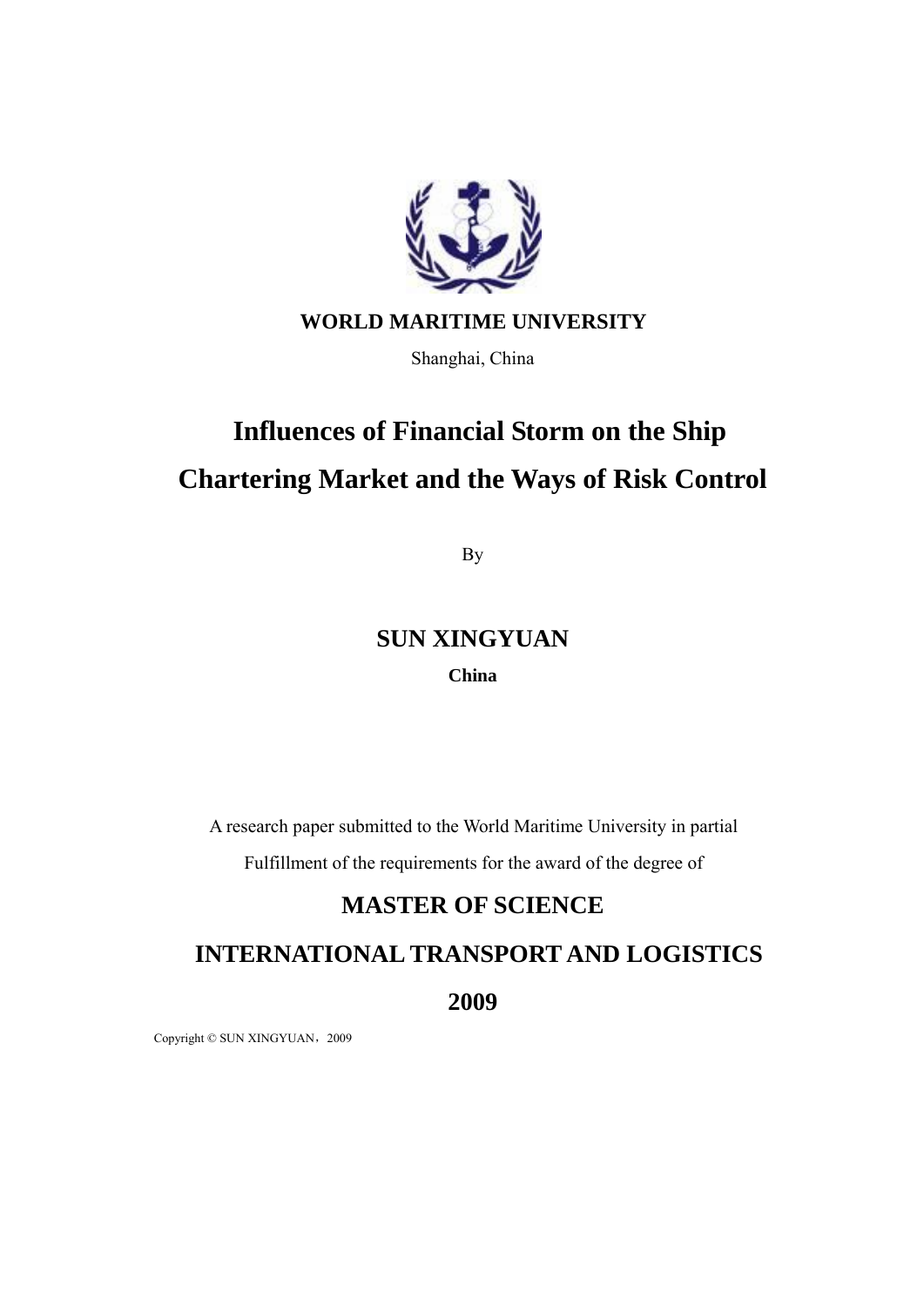# **DECLARATION**

<span id="page-2-0"></span>I certify that all the material in this dissertation that is not my own work has been identified, and that no material is included for which a degree has previously been conferred on me.

The contents of this dissertation reflect my own personal views, and are not necessarily endorsed by the University.

(Signature):\_\_\_\_\_\_\_

 $(Date):$ 

Supervised by

Professor SHI XIN

Shanghai Maritime University

Assessor

World Maritime University

Co-Assessor

Shanghai Maritime University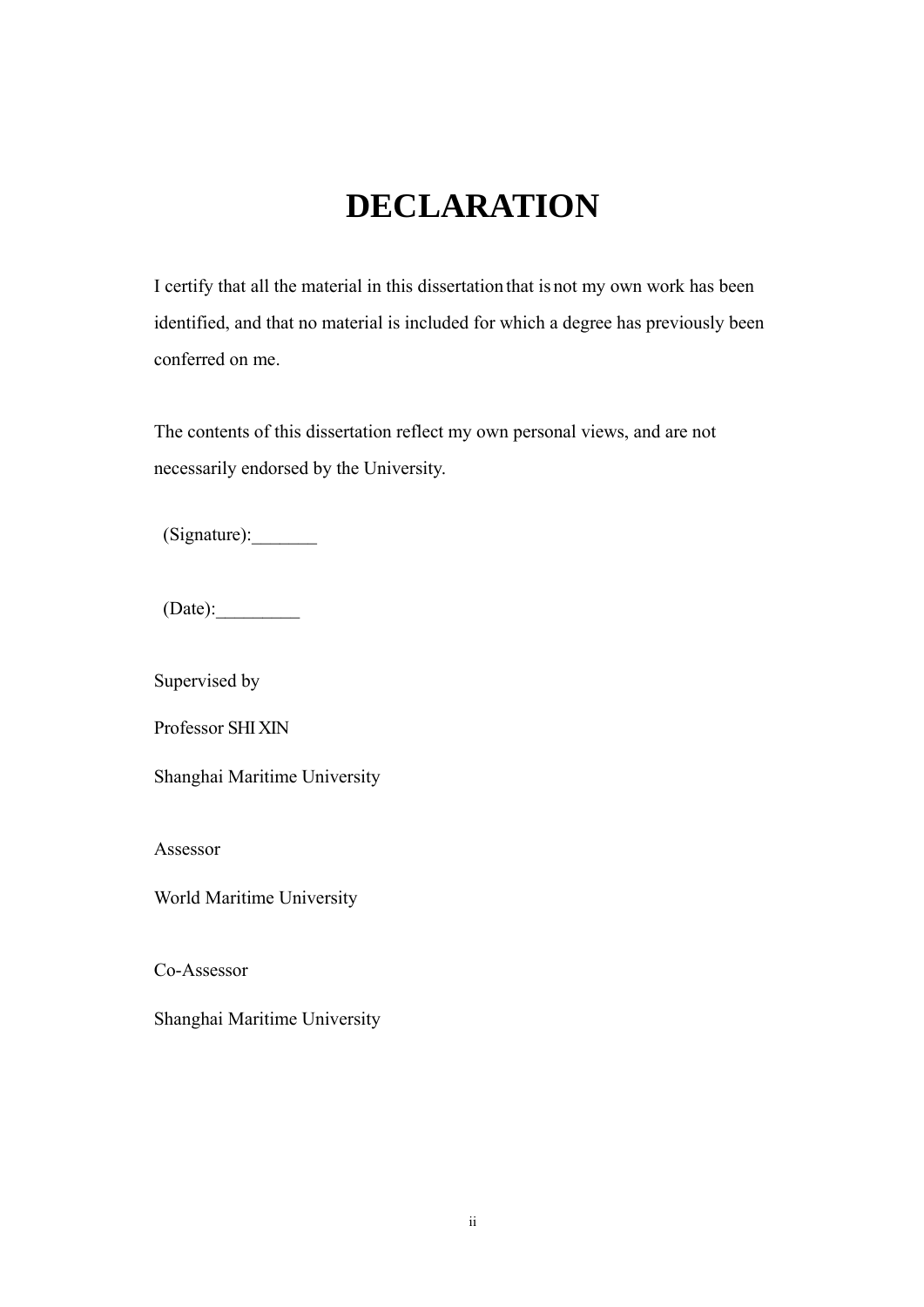# **ACKNOWLEDGEMENT**

<span id="page-3-0"></span>Firstly, I am profoundly grateful to my supervisor Professor Shi Xin for guiding me and providing me with invaluable advice and insight into the subject matter. Without his encouragement and continuous suggestions, this dissertation would not have been completed. In addition, his humor, kindness and patience I have enjoyed during my studies will benefit me for my whole life.

Secondly, I would like to thank all Professor having been giving lectures diligently. Without their hard work, I can't complete the study of this project. Their very useful knowledge will be very much helpful for me in my future life.

Thirdly, I would thank every friend who helped me in the research process, such as Mr. Zhou Shiyan and Sun Jiadi from COSCON, OuYang Chaomei and Wang Xinyong from COSCO-bulk, in particular Mr. Zhang Jianmin, one of my classmates. Without their encouragement and help, this paper can't be completed in such a short time. I felt meanwhile very important friendship and affection during their help.

In addition, I would express my great thanks to Ms. Zhou Yingchun, Ms. Huang Ying, Ms Hu fangfang, and all the others who work in the administration office. They gave me so many helps in both respect of study and daily life.

Last but not least, I wish to express my indebtedness to my beloved parents and my girl friend Sun Yu, who have offered me full support and encouragement. I am fortunate to have their love as I go forward in my life and career.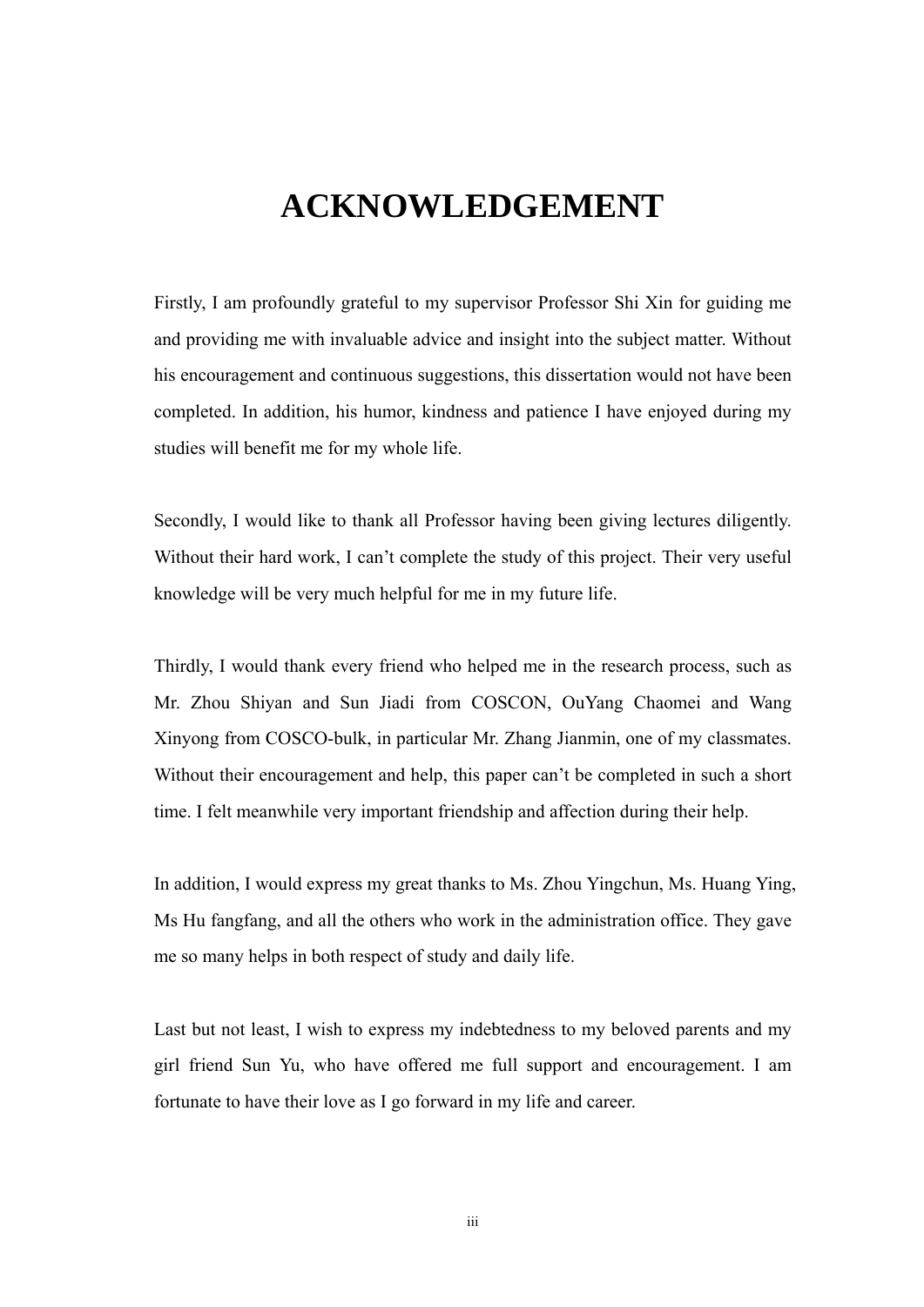# **ABSTRACT**

<span id="page-4-0"></span>**Title of Dissertation: Influences of Financial Storm on the ship chartering market and the ways of risk control** 

**Degree: Master of Science in International Transport and Logistics** 

**Abstract:** Financial storm has made the ship chartering market into a greatly risky situation and made it have some new business characteristics. In order to survive in the financial storm, almost every industry is taking methods to evade risk as much as possible. Shipping market is also included. But so far, there is not too much study on the risk avoidance of ship chartering market in China. For these reasons, this research paper analyzes the influences of the financial storm on the shipping market and ship chartering market. Particularly the ship chartering market, it focuses on the risk controlling. The aim of this thesis is to effectively reduce the loss which is caused by the financial crisis. Meanwhile, it also sets up a foundation for future research in the similar industries. In the dissertation, the main innovative point is the analysis on new characteristics of the chartering market under the circumstance of financial storm, which can bring some new ideas for the shipping companies who want to manger and control risk better.

**KEYWORDS:** Risk, Chartering, Avoidance, Shipping market, Financial Storm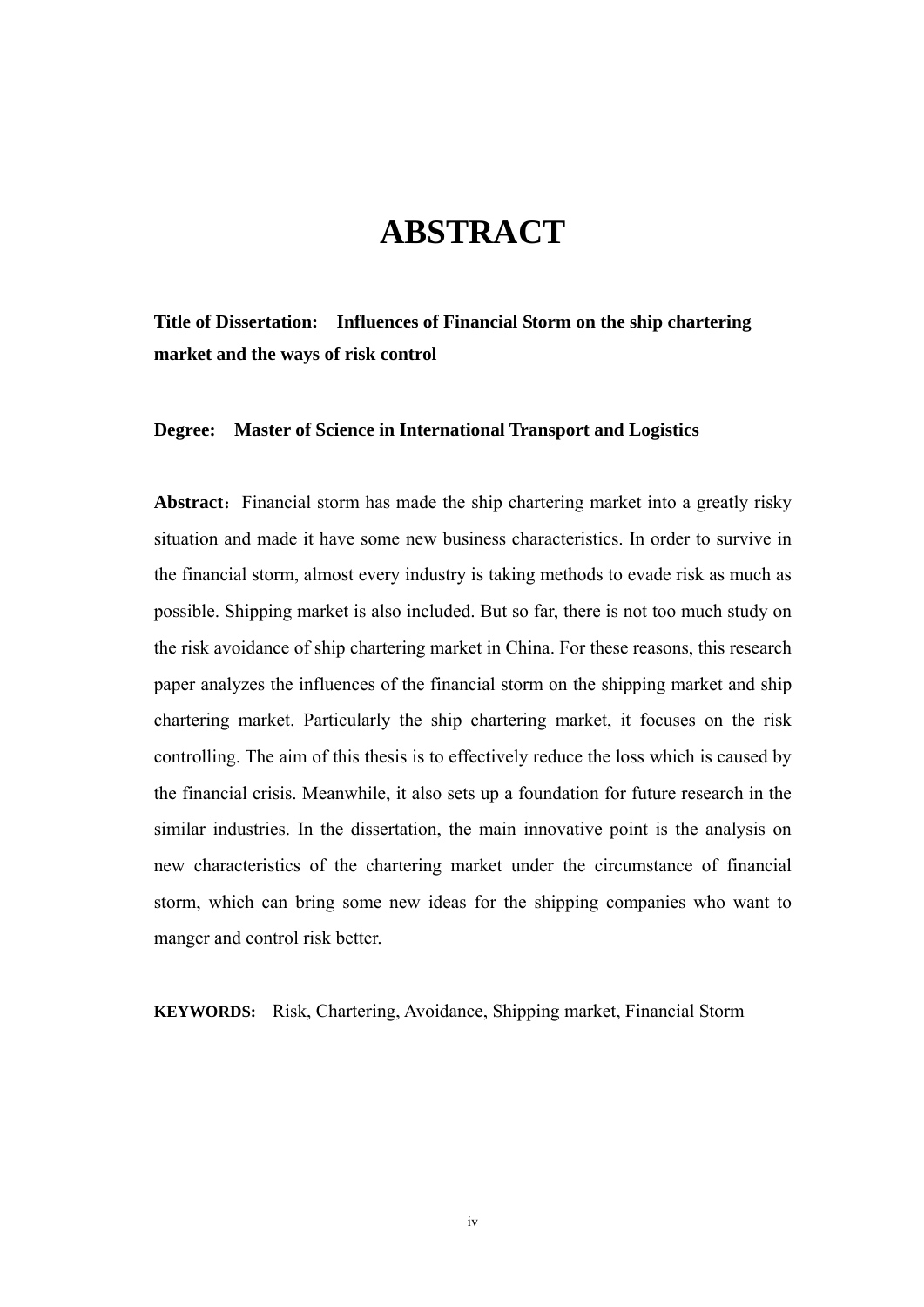# **TABLE of CONTENTS**

<span id="page-5-0"></span>

| Chapter Two Features of Ship Chartering Market and Its Correlation With the     |
|---------------------------------------------------------------------------------|
|                                                                                 |
| 2.1 The Reasons of Financial Storm and The Current Situation of Shipping Crisis |
|                                                                                 |
|                                                                                 |
|                                                                                 |
|                                                                                 |
| Chapter Three Specific Effects of Financial Storm on Shipping Market and its    |
|                                                                                 |
| 3.1 Analysis of Container Shipping Market from a macro point of view11          |
|                                                                                 |
| 3.1.1 Subprime Mortgage Crisis Brought by the Global Financial Storm and        |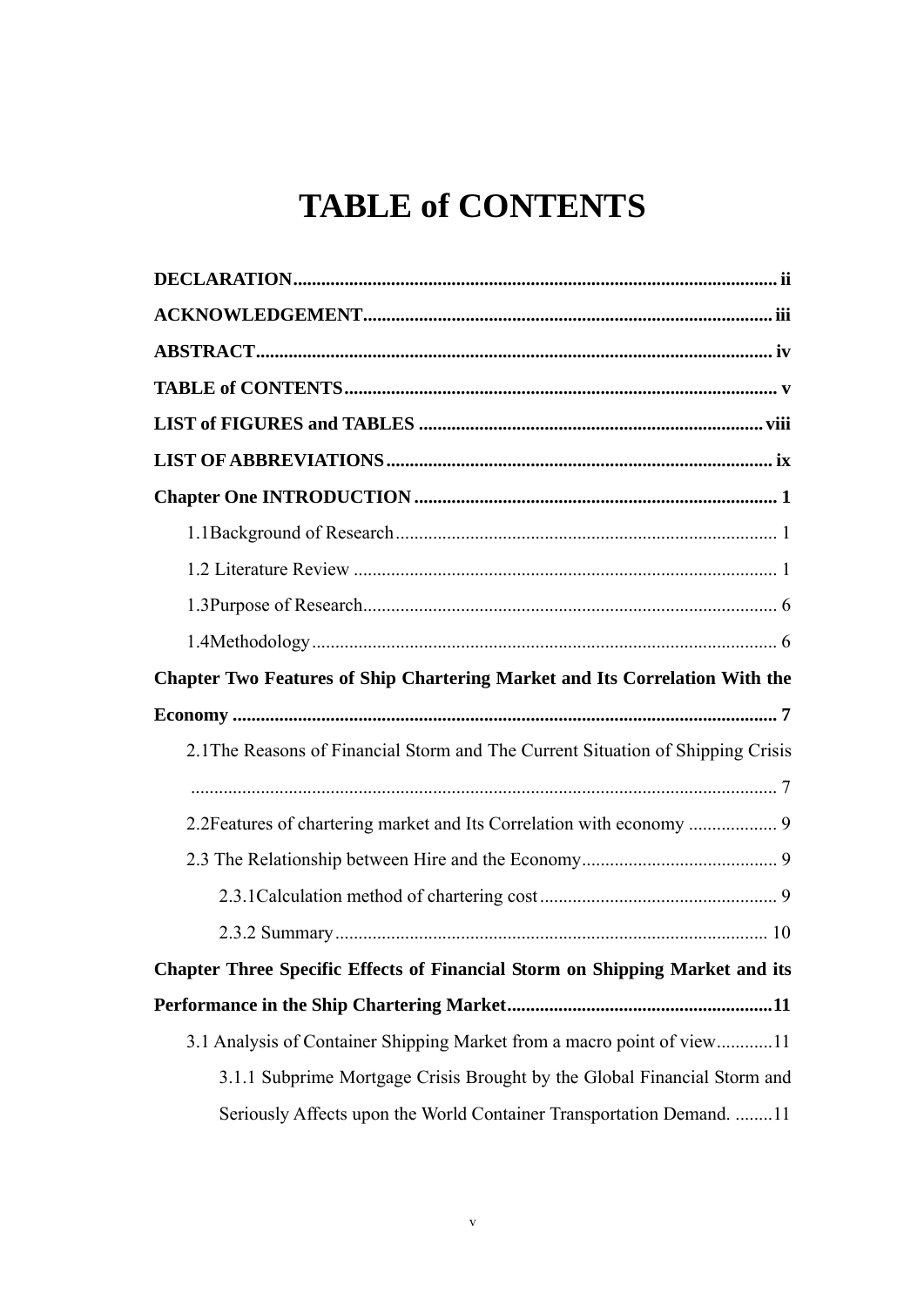| 3.1.2Increased Pressure arisen out of the pinnacle of Newly-built Vessel's  |
|-----------------------------------------------------------------------------|
|                                                                             |
| 3.1.3 Cargo Volume Reduced Sharply due to the Decreasing Demand for         |
|                                                                             |
| 3.1.4 Reduced Quantity of Goods on lines between European and               |
|                                                                             |
| 3.1.5 Continuous and steady rising of the Cargo transported on Asia-Pacific |
| lines, however the pressure of supply and demand being unavoidable 16       |
| 3.1.6 The acute dropping of the container shipping market, leading to big   |
|                                                                             |
| 3.1.7 Sharply dropping down of Hire of container vessels, and the lowest    |
|                                                                             |
|                                                                             |
|                                                                             |
| 3.2.2 Market of alongshore bulk carrying sways at a low lever  21           |
|                                                                             |
|                                                                             |
|                                                                             |
|                                                                             |
|                                                                             |
|                                                                             |
|                                                                             |
|                                                                             |
|                                                                             |
|                                                                             |
|                                                                             |
|                                                                             |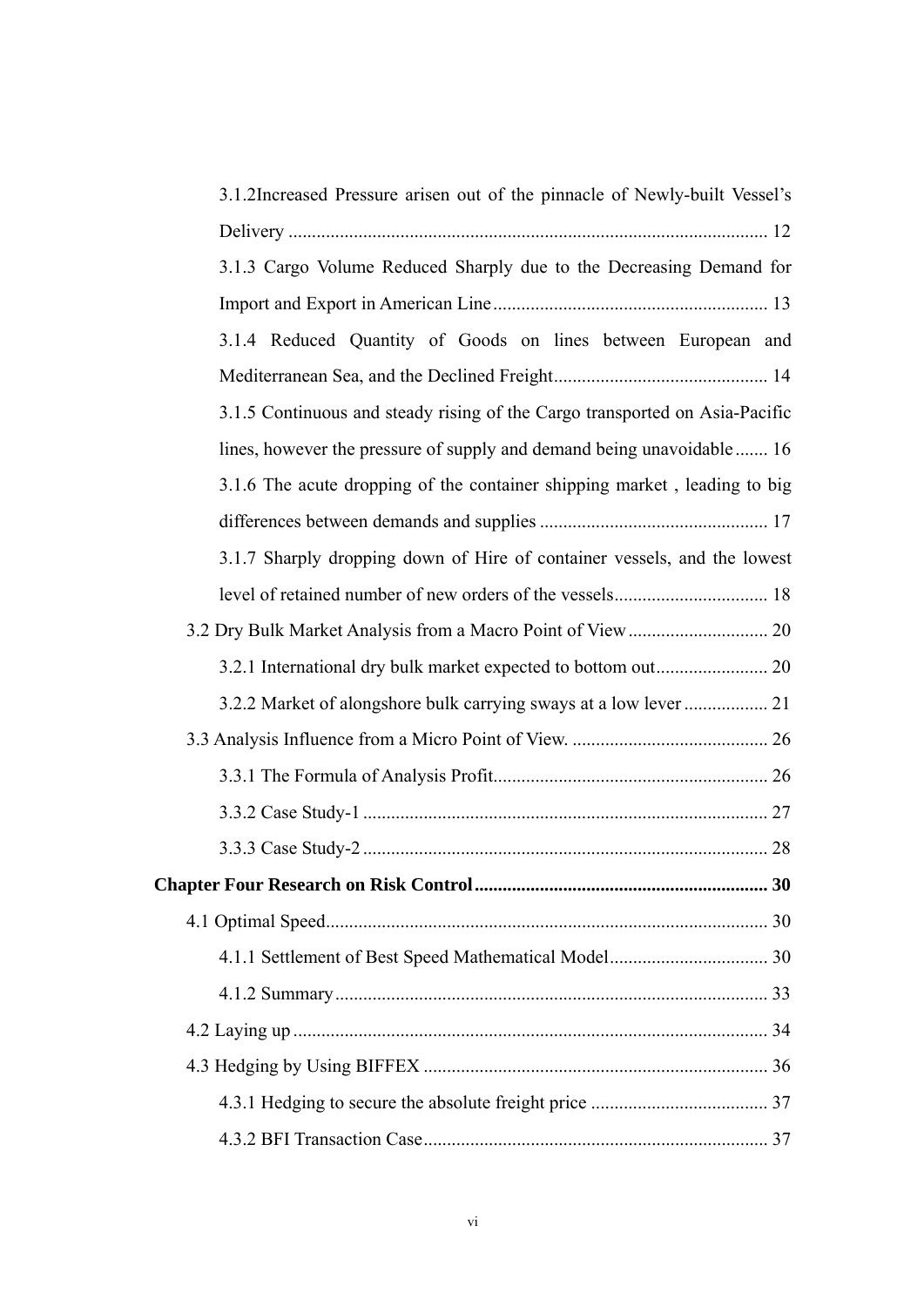| 4.4.1 Evaluation of the FFA and the specific methods of operation 40         |  |
|------------------------------------------------------------------------------|--|
|                                                                              |  |
|                                                                              |  |
|                                                                              |  |
|                                                                              |  |
| 4.5.1 Flexibility of Freight Index Forwards Contracts  44                    |  |
| 4.5.2 The Security of Freight Index Forwards Contracts 45                    |  |
|                                                                              |  |
|                                                                              |  |
|                                                                              |  |
| 4.7 Take the Initiative to Adjust the Capacity of Shipping Transportation to |  |
|                                                                              |  |
| 4.8 To Capture the Opportunities in Regional Routes and Domestic Market 47   |  |
| 4.9 To Increase the Capacity of Enterprise Risk Prevent and Control 48       |  |
|                                                                              |  |
|                                                                              |  |
|                                                                              |  |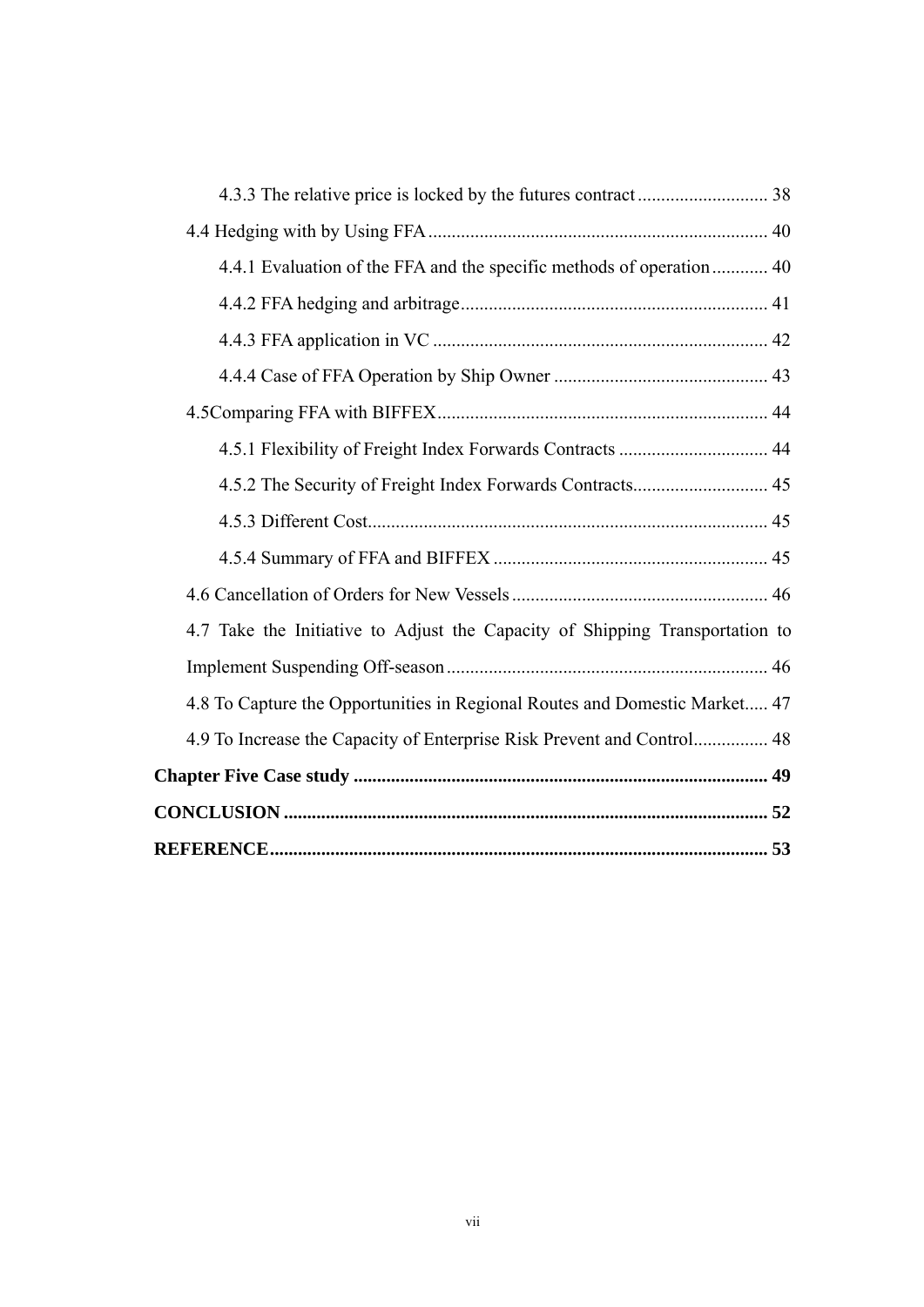# <span id="page-8-0"></span>**LIST of FIGURES and TABLES**

| Table 1 TIME CHARTER RATES (Container ships \$/day) 19 |  |
|--------------------------------------------------------|--|
|                                                        |  |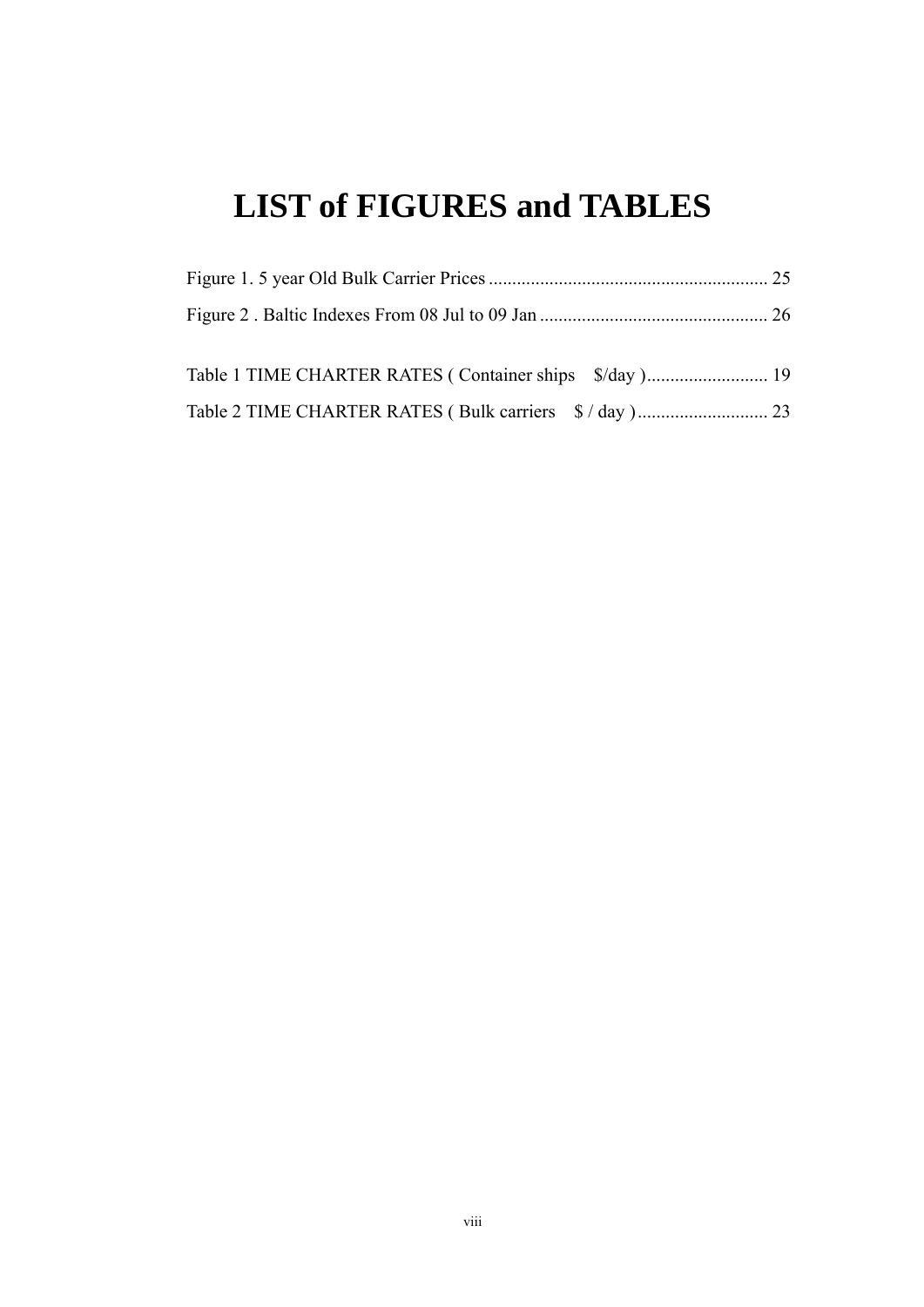# **LIST OF ABBREVIATIONS**

- <span id="page-9-0"></span>H/B Hire Base
- CKYH COSCO, K-line, YangMing, HanJin
- BDI Baltic Dry cargo Index
- BFI Baltic Freight Index
- FEFC Far Eastern Freight conference
- AADA Asia-Australia Discussion Agreement
- UBS United Bank of Switzerland
- T/C Time Charter
- FIOT Free-In-Out-Trimmed
- DWT Dead Weight Tonnage
- FFA Freight Forward Agreement
- BIFFEX Baltic Forward Freight Exchange
- TEU Twenty-Foot Equivalent Units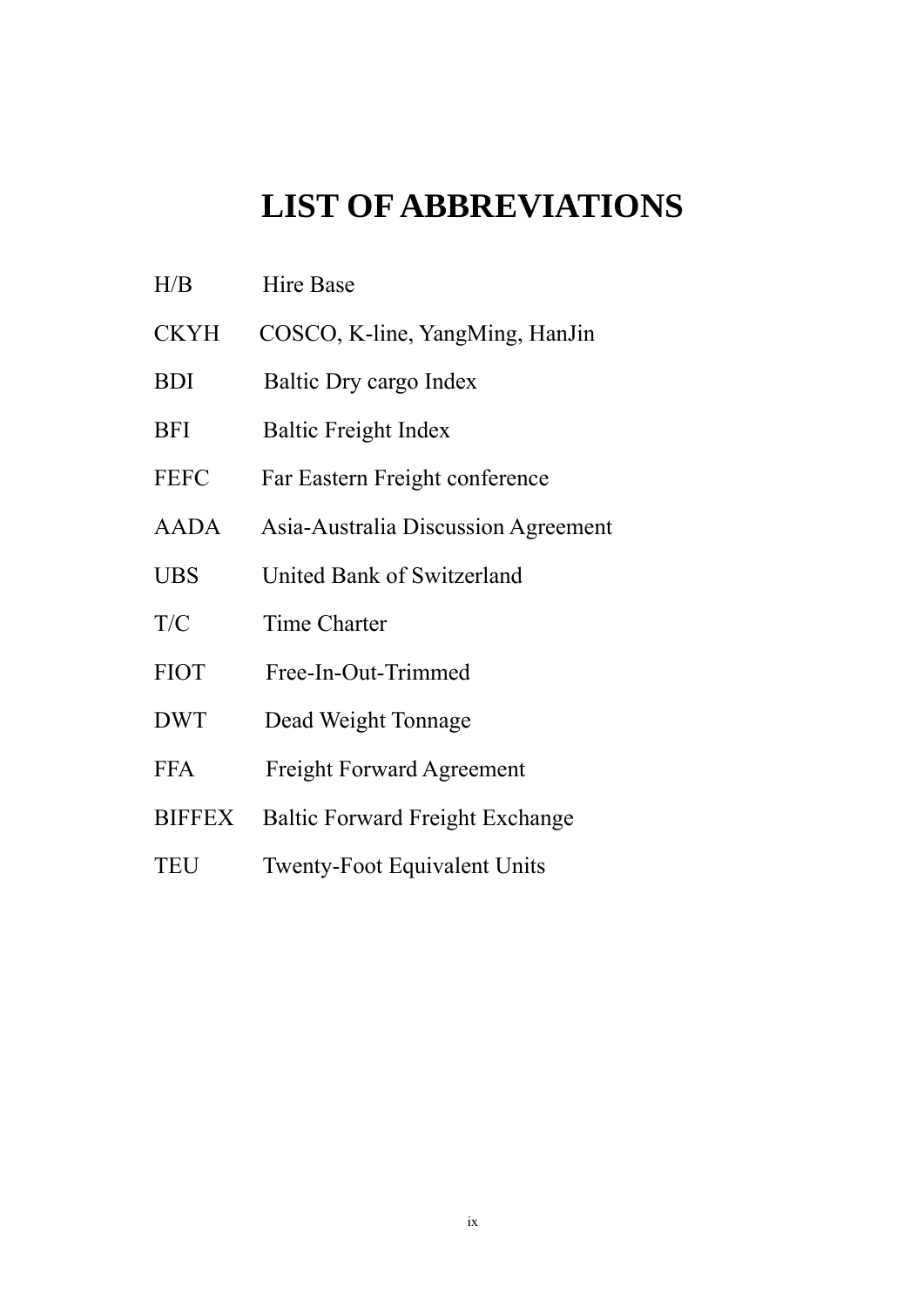# <span id="page-10-0"></span>**Chapter One INTRODUCTION**

#### **1.1Background of Research**

The financial storm ship chartering market has led to great risks to the ship chartering market and brought to new business characteristics. Every profession has taken some methods to evade risk. As much as possible to circumvent the financial storm brought about losing money. Shipping market is no exception. But so far, no domestic study and discuss issues about ship chartering market risk control. For these reasons and I analysis the new characteristics of ship chartering market, as well as seek advice from mentor, this article analysis the financial storm on the shipping market and ship chartering market the ship chartering market, and focus on the issue of risk control put forward my point of view.

#### **1.2 Literature Review**

In the shipping industry, ship chartering market is influenced by many factors, but the financial storm is the most influential factor. However, the study on risk control thereof is still less. At present, the methods to analyze such are as follows:

## **The influence of financial storm on ship chartering market the ship chartering market**

#### 1. *Container:*

The hire touched the bottom in 1998. This was caused by reasons in many aspects, such as company's expanding shipbuilding for liner shipping, excessive transport service competition in container shipping, the Southeast Asian financial storm ,etc,. (Zhang Yang, The container ship leases market analyzes and prospect 2000). The current hire situation is very much alike. When the market dropped day by day and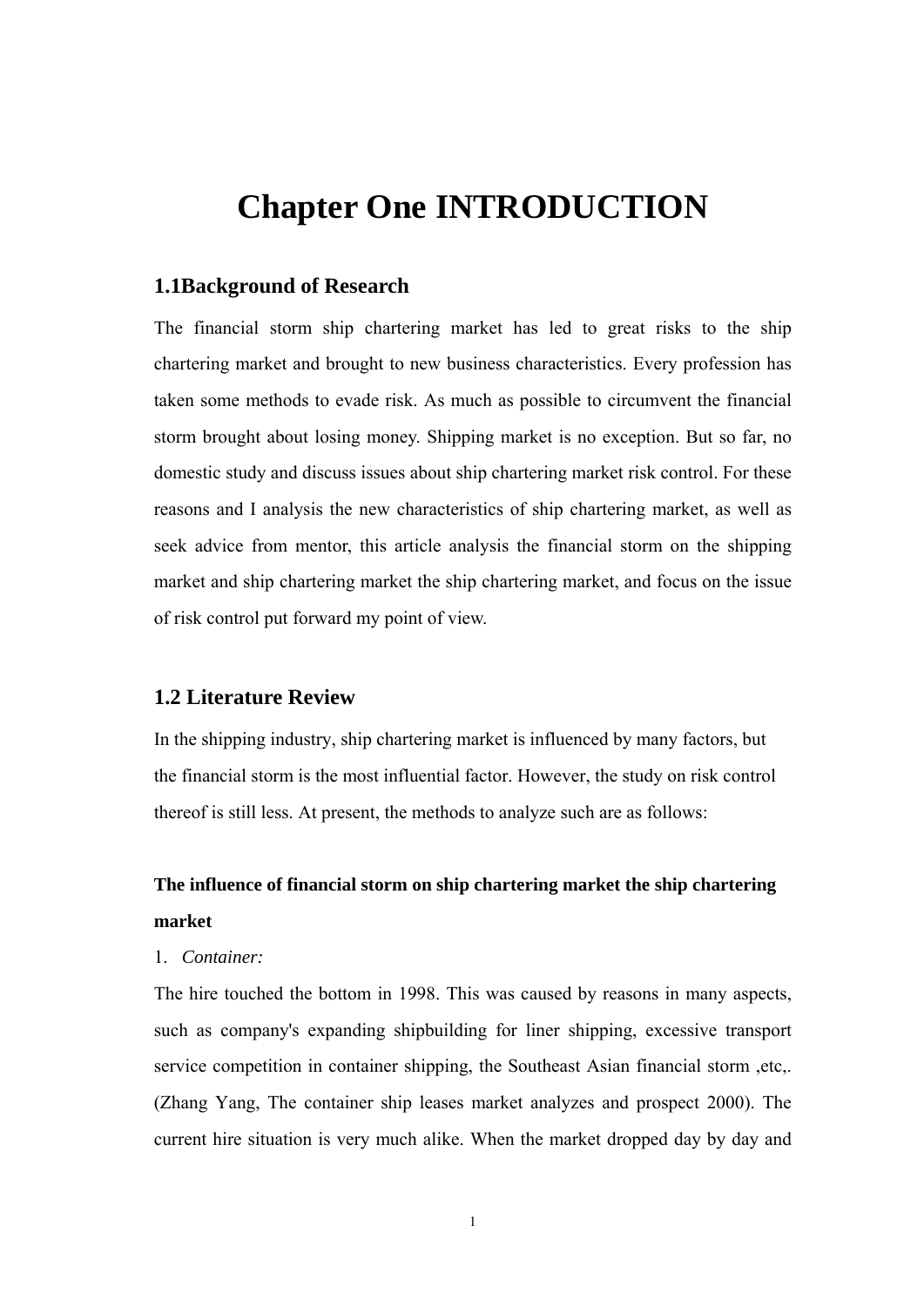transport cost increased, almost every shipping company realized that it is not a smart choice to defeat their rivals. To set up the alliance, reduce the operation cost and gain the economies of scale are the ways of survival for ship companies (Yu Yin, The global shipping industry face the new challenge 2006) .

For the tramp shipping market, the story was a little bit different. Because of the difficulties in contracting with charterers, a lot of ships were out of use. NOL even planned to lay some ships aside completely. (Saif I. Shah Mohammed and Jeffery G.Williamson, 11 February 2003). Freight rates and productivity gains in British tramp shipping 1869-1950).The trade in the near future will have very low hire and very short term lease.

The aggravation of transport service competition of the container shipping made the container liner companies realize again that the economies of scale of containerized transport is the way to keep the advantages in competition, and thus they devoted to buying container ships for tramp shipping (CHEN Fei-er and ZHANG Ren-yi 2008. A Co-integration Approach to Forecasting Container Carriers'Time Charter Rates, 2008, 13(3), 343-347). Today the best method for ship companies is to form alliances, realize the economies of scale, keep enough confidence to the market, and keep good financial conditions to ensure the cash flow.

- 2. *Bulk cargo:*
- 1. In 2008, it was in great demand and tight slightly supply on the bulk cargo market and the market was keeping at high position (Jiang Yanni The international bulk cargo market analyze 2008). However, the present practical thing is opposite. U.S.A.'s subprime mortgage crisis broke out and imported volume of the iron ore was unbalanced, which made the bulk tramp shipping market not as good as forecast. (Zhu Chengpei and Zhang Xiaomin,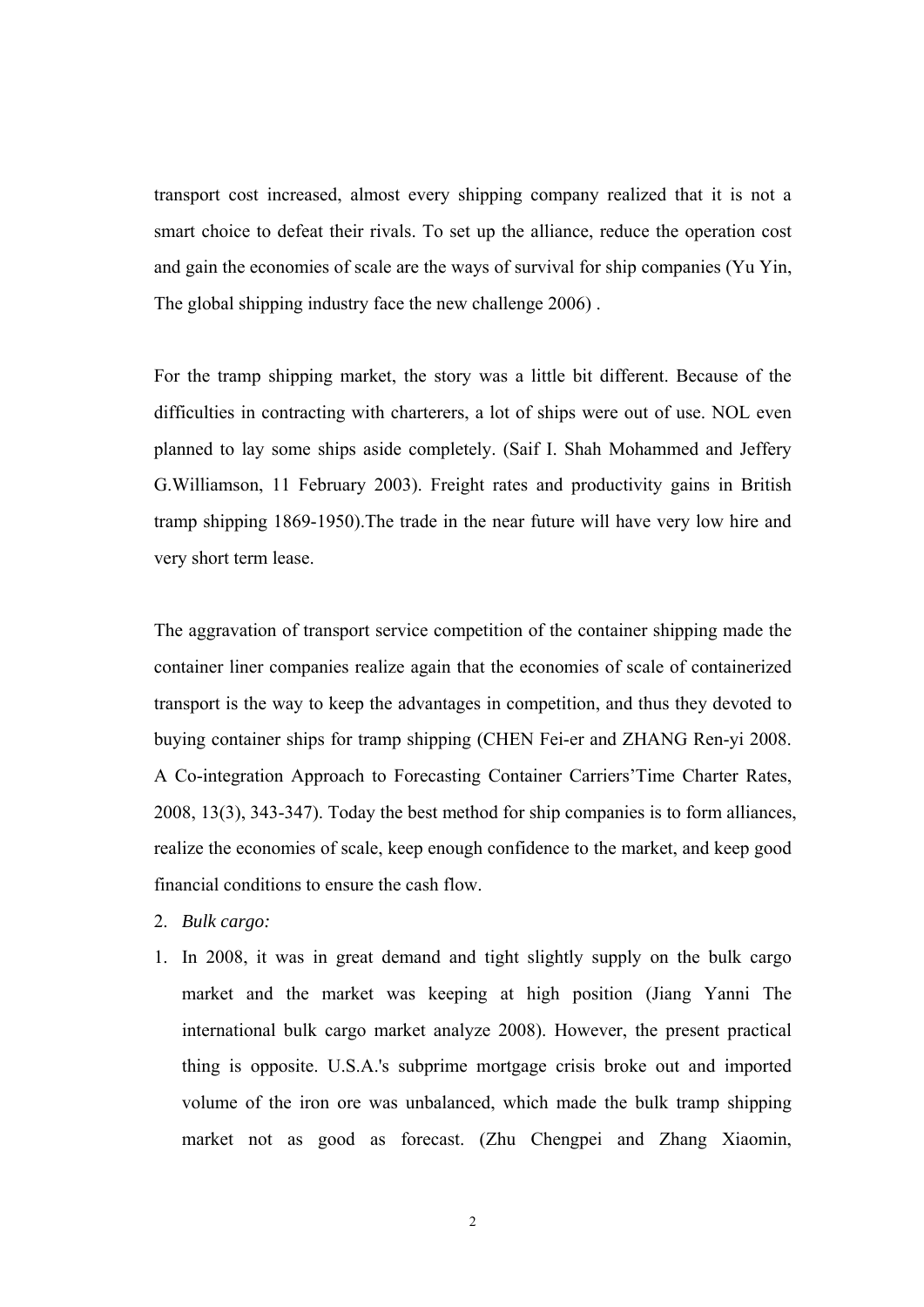10-Nov-2008. Storm hits shipping industry, China Daily.)

2. The data from (Clarkson (Oct.2008)) analyzed these as follows:

①Panamax: The Panamax type ship market reaches the new low point. The Panamax type ship freight rate index in the Baltic Sea ends with 1186 points in October, dropping 843 point compared with the same period of last month, decrease is 41.55%.

②Capsize:The capesize type ship market slumps rarely this week. The Capesize type ship freight rate index in the BDI ends with 1842 points on Thursday, dropping 1706 point compared with the same period of last month, decrease 48.08%.

③Handymax: This week handymax market is aggravated decreasing. On Thursday, it (BSI) ends with 1254 points, drop 590 point compared with the same period of last month, decrease 31.99%.BHSI end with 771 point, drop 202 point compared with the same period of last month, decrease 20.76%.

However,in 07, Nov,2008, the report of Clarkson indicated that :

Panamax market situation became better this week. Panamax freight rate index ends with 831 points on Thursday, rise by 134 points compared with the same period of last month, increasing degree is 19.23% .The reason is that in the area of Pacific Ocean and the Atlantic Ocean, as the trade which coal transport by ship in Newcastle port of the Australia, promotes Panamax market conditions to go up and become main driving force that driving the BDI index to rebound from valley bottom this week .So "The global shipping market is in a panic now," Captain Wei Jiafu (COSCO Group )said "The panic will be over in months. But worries will still be there. We need confidence to recover".

#### 3. *Tanker:*

①VLCC: The low freight rate of the Persian Gulf of VLCC wandered up and down,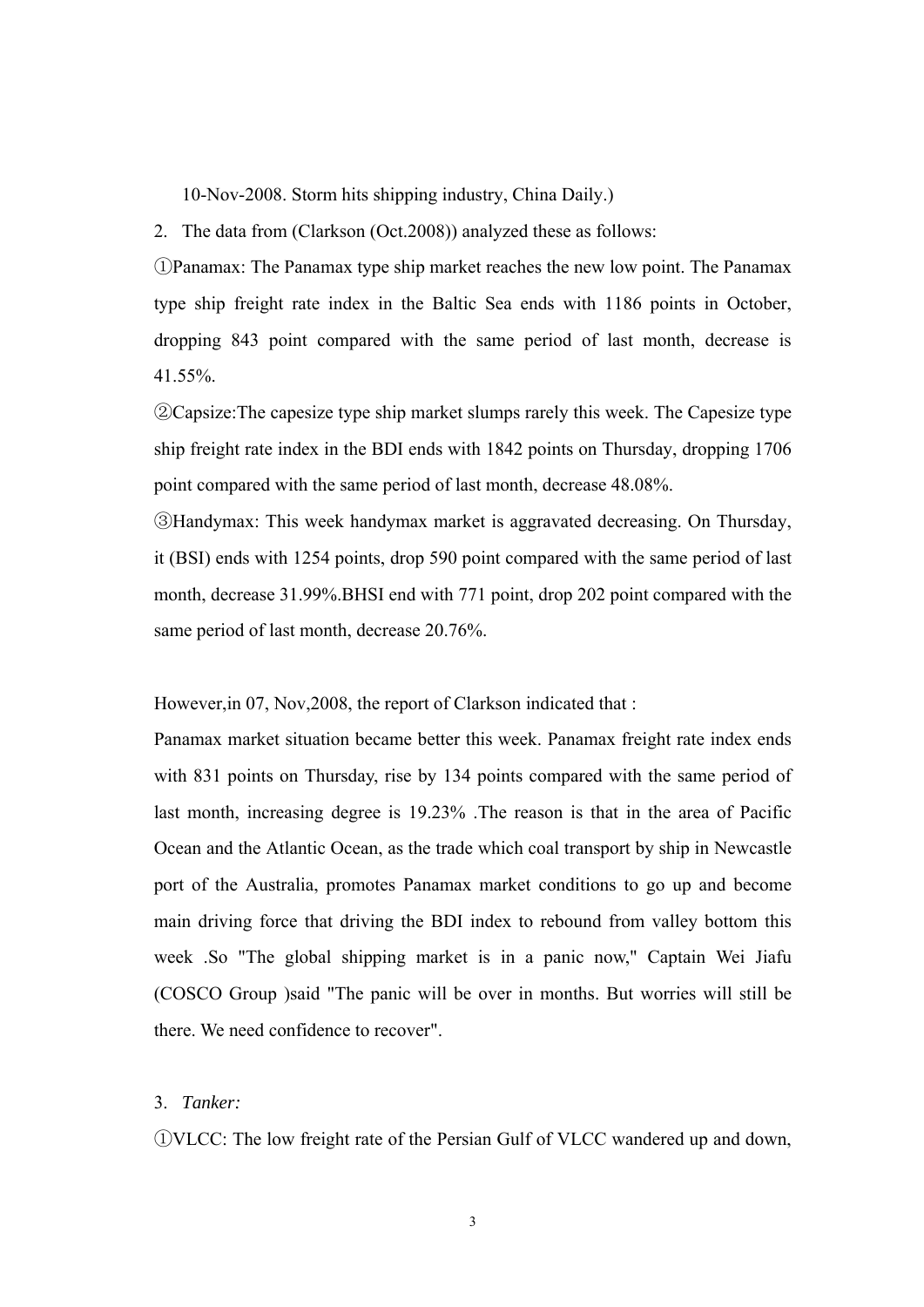and the BITR index ended with 1168 points, dropped by 11% compared with former.

- ②Suezmax: The deal of suezmax transportation is reducing. Freight rate fluctuate downwards. The hire dropped from 75,000 dollar per day to 67,500 dollar per day.
- ③Aframax: The deal of aframax transportation is also reducing. The freight rate just drops a little bit. The hire is declining from 37,000 dollars per day falls to 27,000 dollar per day. (Clarkson report)

JIANG CHEN commented the 2008 International dry bulk cargo market as follows (2008) "Although we mentioned above, the oil tramp shipping market probably appears a good opportunity.". He put forward to also the reasons:

- a) The demand will increase in Winter.
- b) A lot of countries declared that they will strengthen the petroleum strategic reserves, which resulted in expecting demand increases.
- c) Some tanker is repacked into bulk ship, and it will reduce the transportation surplus.
- d) The single shell tanker will be phased out and withdrawn gradually in 2009, so I estimate that the transportation market supply will become a shortage in short term. At that time, the real chance will appear for the tanker transport.

The oil tramp shipping market will go up steadily in 2009. (KONG YAN. 2008 International oil market.)

#### *In addition:*

Tramp shipping provides the flexibility to the ship charterers, increases the market competitiveness of the shipping companies. For example, it is a machnism to hire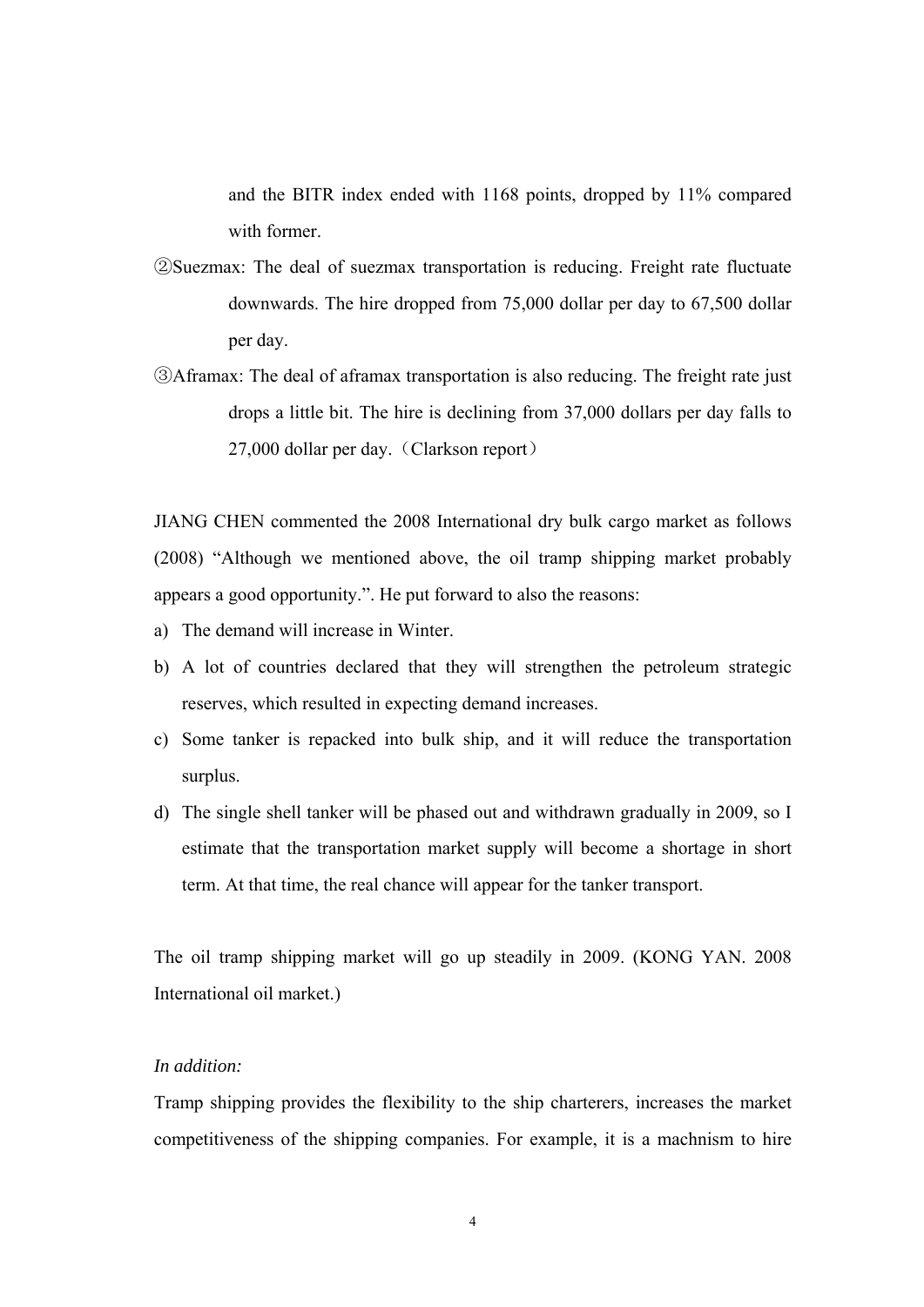ships when needs for transportation come and to narrow fleet's scale when transportation is in dull season (Shu Kaibao Tramp or buy ship, 1996). It is very interesting for this paper. When the financial storm comes, the risk to charter ships is much smaller than to buy ships. When every large ship company cancelednew ship orders, the chance for the tramp shipping market arises. "The shipping company should strengthen with the cooperation in many aspects, such as cargo owners, traders, quays, banks, shipyards ,etc,.. Deal with the crisis together"(Wei Jiafu, President and CEO of COSCO Group). It is extremely important in the present tramp shipping market by cooperation.

#### **Risk control:**

Generally world think that the method to evade risk of chartering is BIFFEX at present.( Liu jianlin, Shi Xin Research on co integration in BIFFEX futures market and pricing model 2005. Shen Jianguo BIFFEX risk management research and enlightenment 2006. Nevill Smith Feature: How the Baltic Exchange escaped from the past 2006) .It is a kind of freight charges futures contract. FFA is a kind of long-term freight charges agreement. (Liu Dongrong, risk control of shipping market- The option fixes the price and application. Wu Peijian, Deng Guishi, Tianwei Research on freight risk management based on FFA. )

There are two kinds of methods to evade the risks in shipping market. One kind is the absolute pricing which locks the freight charges, and the other is the future contract that locks the relative price. (Zhao Yang, Shi Peipei,Discussion that FFA evades the risk of chartering )

Two article these evade the risk with same two method which are FFA and BIFFEX. At present, the article which has (Liu Chao of the same method named the freight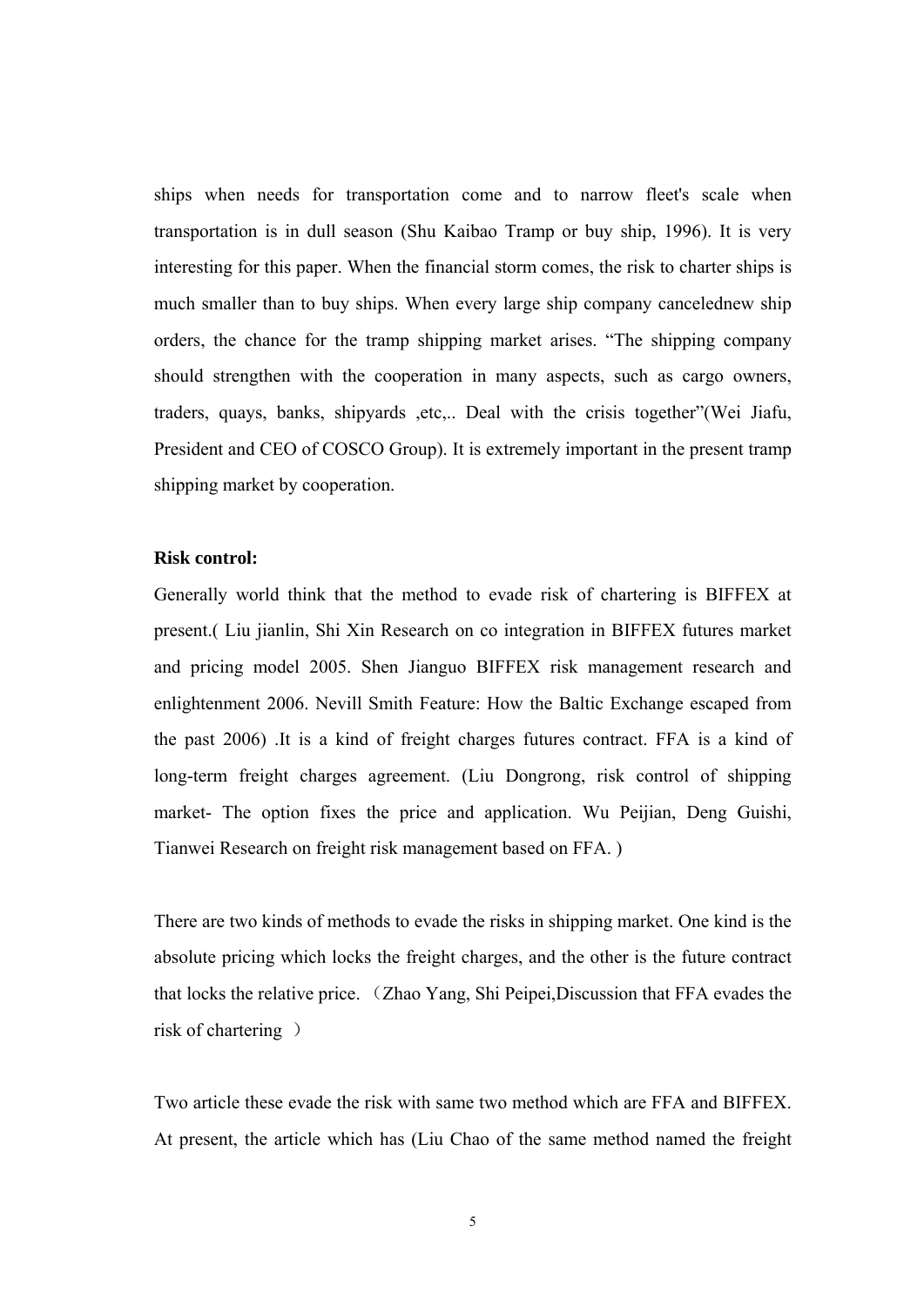<span id="page-15-0"></span>charges hedge). It has proved that there are few methods to evade the risk at present.

Therefore, the existing problems are:

- 1. The financial storm brought into a lot of negative effects, but the way of risk control is only a little.
- 2. The financial technology of shipping option pricing is still at primary stage. There is no shaping option pricing analytical method of shipping market.
- 3. The research is not systematic and deep enough.

#### **1.3Purpose of Research**

1.2.1To provide proposals for the reduction of the losses caused by the financial storm, as well as to set up references for the future research.

1.2.2 To analysis the market trend correctly and objectively.

1.2.3 To study the professional knowledge in depth, and to establish the knowledge base for future work.

#### **1.4Methodology**

This dissertation uses quantitative analysis and mathematic model[s](javascript:void(0)), such as the calculation of profit analysis, optimum speed and the correlation between the hire and economy. It analyzes also the conditions of lay-up for ships. Then, it uses case-study methods to explain the operations of FFA and the way of controling risks for shipping companies. In the thesis, the influences of the financial storm to the shipping industry can also be seen by the data provided therewith.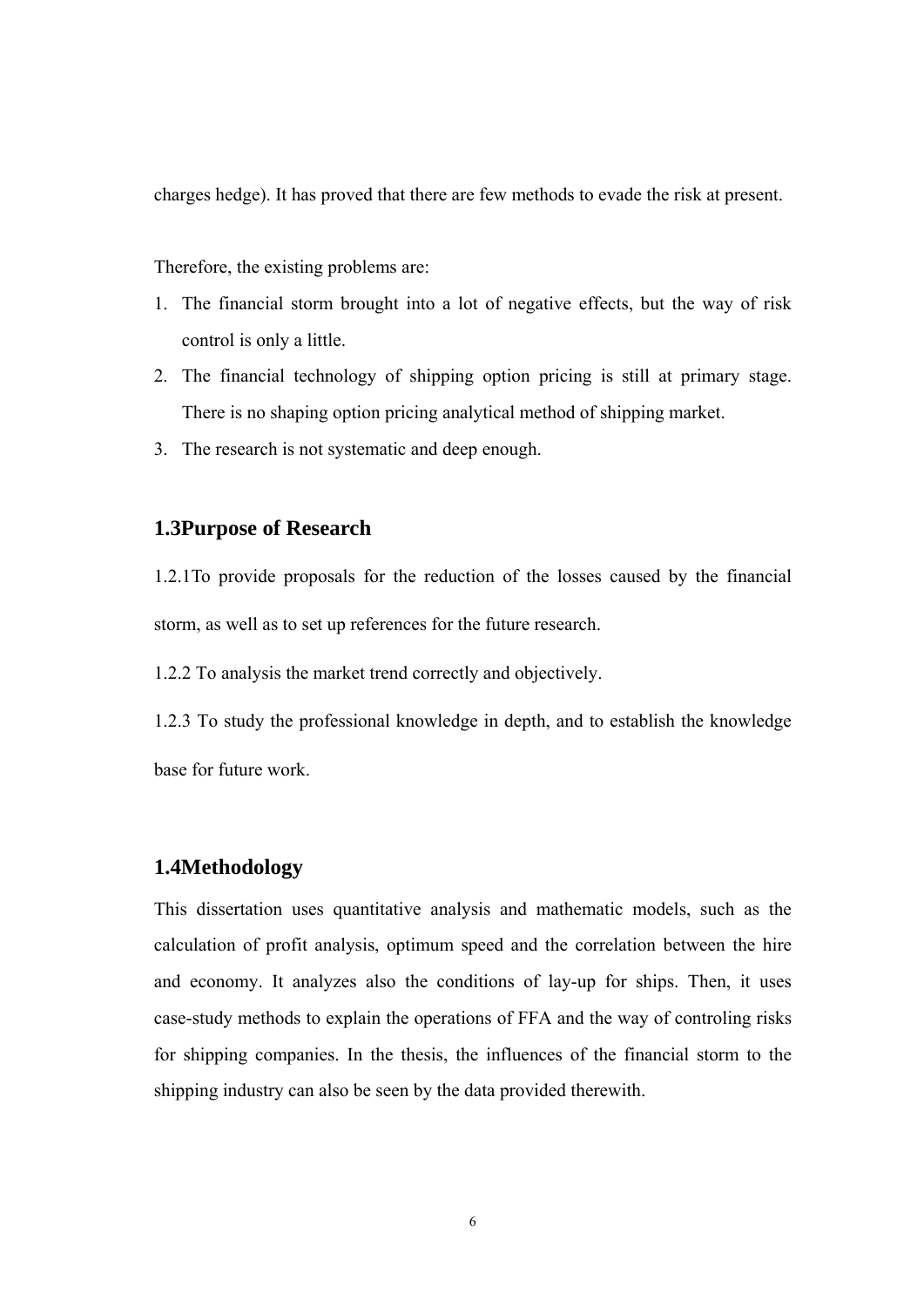# **Chapter Two**

# <span id="page-16-0"></span>**Features of Ship Chartering Market and Its Correlation with the Economy**

#### **2.1The Reasons of Financial Storm and the Current Situation of**

#### **Shipping Crisis**

Economy always goes ups and downs periodically. Generally speaking, when the"recession" and "inflation" go together, it indicates the approach of financial storm.

Generally speaking, the financial storm arrives owing to the overproduction and insufficient consumptions. A great number of products are in stock. From the relationships between "supply" and "demand", the overproduction will inevitably lead to insufficient demand. In the case of no profits, the capitalists would throw off the products rather than distributing to the poor. In order to ease the contradiction of products and consumers, the capitalists destry not only products, but also fire the workers, reduce the production scale, and even shut down the factories.

"The global economy is in a difficult period, in which the demand of the developed economies slowed sharply and in the worldwide, especially the emerging and developing economies on both sides of the rising inflation double-team." The IMF issued this in July by (The World Economic Outlook), which was proved by the global market of liner shipping. In the fourth quarter of 2007, due to the sluggish market on Pan-Pacific routes, the liner shipping companies like Maersk, NYK ,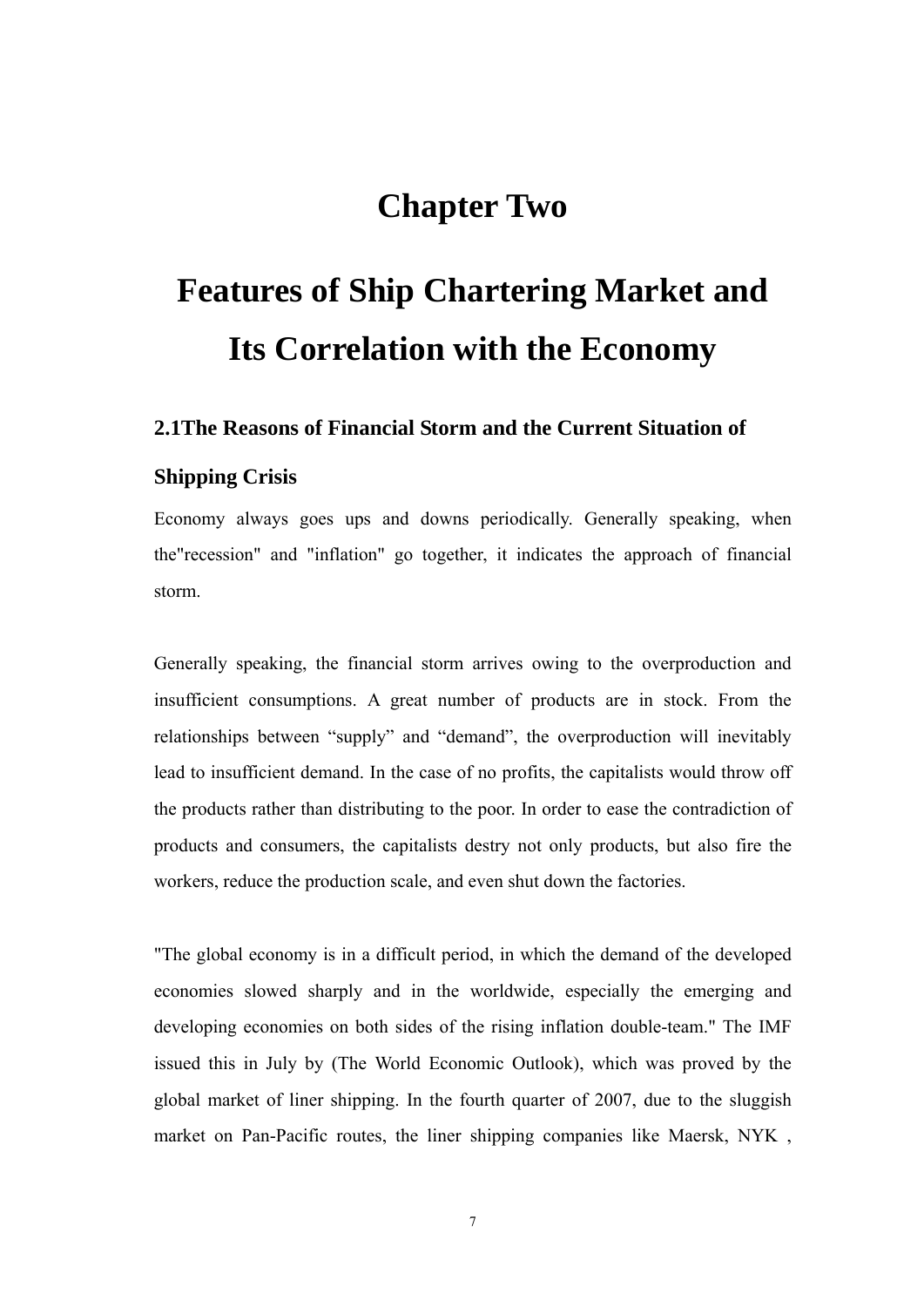withdraw the packages thereof, removed their fleet capacity one by one, and turned to Asia-Europe routes. But soon they discovered that hte latter is not a "paradise" as expected. Since this year, with the joining of new capacity, especially large container ships, the freight fell down further to a historical low level as \$300, and furthermore it still keeps going down.

Maritime specialists predicted that with less and less demand of goods, the Container ships on Europe-Asia routes will be transport no goods. Financial storm is killing precious source of trade, not only the demand of three major global container shipping routes has started to weaken simultaneously the dry bulk demand, such as iron, ore and coal, slowed down, The sea trade growed slowly. In addition, as the global financial and credit crisis are deepening day by day, trade and finance become more difficult. Usually, after the goods were loaded and before the buyer receive the goods, the bank issued credit guarantee to the seller (i.e., the consignor). But now many consignors cancelled the contract of Affreightment because of no letter of credit. Even the shipper has long-term charter contract with the owner temporarily doesn't effect, but those who have a voyage charter of main business owners, has not pull almost business.

The worst situation is that banks began to tie out the funding for the ship companies. The North Bank in Finland revealed that, in 2008 the total global ship funds and loans have been cut down to \$1,00 billion, being 2/3 of that of last year. But for the shipping companies, the newly-built ships, including ordered or to be ordered in future  $3 \sim 4$  years, need at least \$300 billion funds and loans globally. German Joint Bank assumed that while banks tighten the funds and loans market, the dry bulk transport will be affected most and many shipping companies may be subject to turnover problem.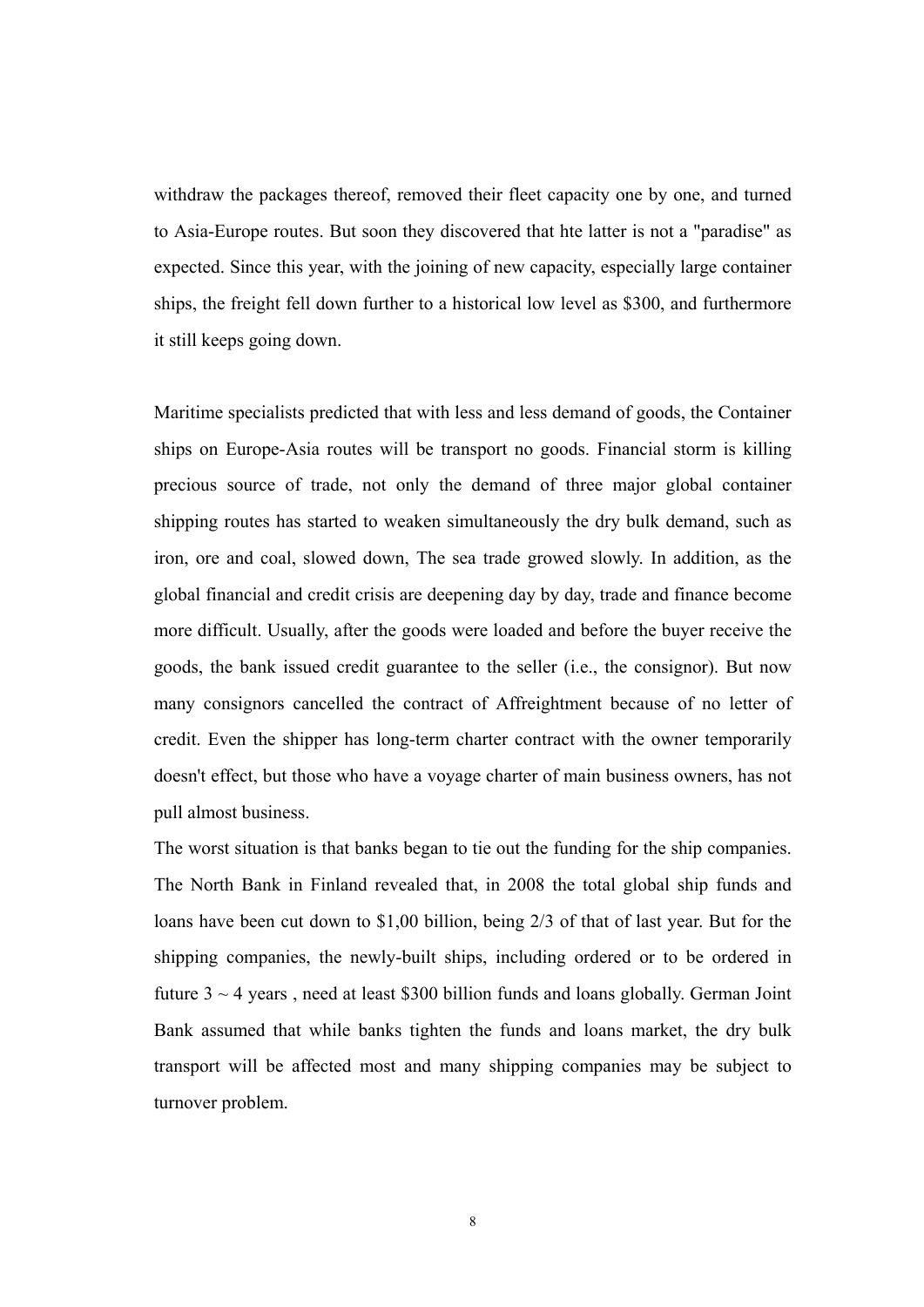#### <span id="page-18-0"></span>**2.2Features of chartering market and Its Correlation with economy**

It is well-known that the hire and chartering freight rates are decided by the chartering market, and chartering market is decided by the "supply" and "demand" in shipping market. Today when the financial storm comes, the hire is suffered seriously. Meanwhile, with the rise of oil prices worldwide, cost of shipping company increases vastly. meanwhile the dropping of import and export trade leads the shipping industry into the deeper trough. Many shipping companies reduced routes, even went bankrupted, because of the imbalances and suspension. Thus it is necessary to study the method of hire calculation.

#### **2.3 The Relationship between Hire and the Economy**

#### **2.3.1Calculation method of chartering cost**

Set F' as month hire per ton (yuan), set DW as the ship loads  $(t)$ , t as the term  $(d)$ , the entire lease revenue for the ship is:

$$
\sum F = F' \bullet DW \bullet \frac{t}{30} \tag{1}
$$

Set K as the fixed cost of each operating ship, the total fixed cost in the lease term is :

$$
\sum K = K \bullet t \tag{2}
$$

since the operators in the time charter is only responsible for fixed costs for shipping operations, and other variable costs is to be responsible by the charterer, therefore, in order to make the operator of the ship not lose monty when the ship is chartered, the total income  $\sum F$  should be equal to or greater than the total fixed cost  $\sum K$ :

$$
\sum F \ge \sum K \tag{3}
$$

fill up  $(1)$ ,  $(2)$  to  $(3)$ , then:

$$
F' \bullet DW \bullet \frac{t}{30} \geq K \bullet t
$$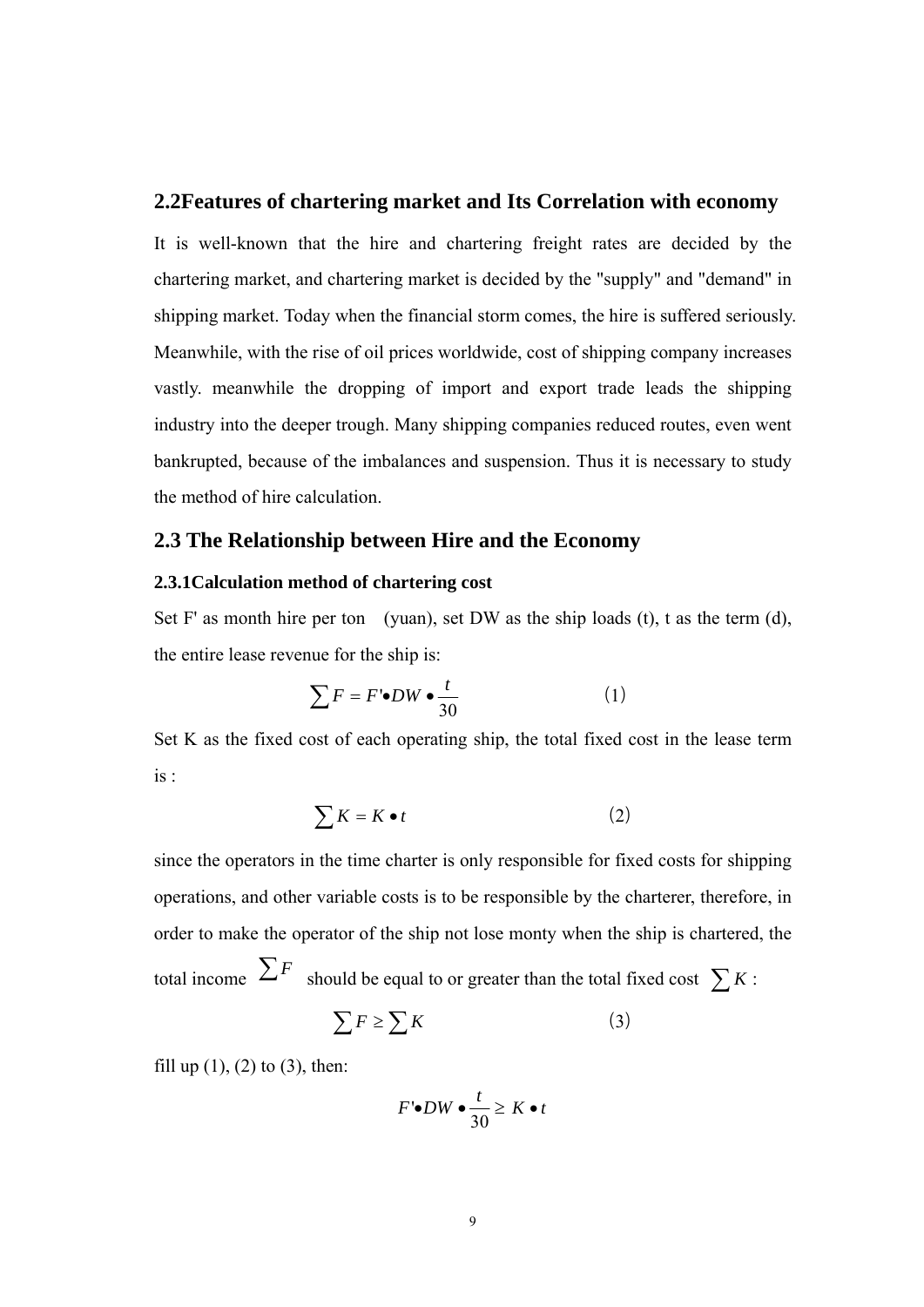$$
F' \ge \frac{K}{DW} \times 30
$$

<span id="page-19-0"></span>Then:

$$
H/B = \frac{K}{DW} \times 30\tag{4}
$$

H/B is short for Hire Base. Its exact meaning is the fixed costs, referring to the fixed costs for a ship in time chartering in one month on every ton , i.e., the lowest rate of hire every month (yuan/t) when the operator charters the ship. When F'<H/B, then  $\sum F \langle \sum K \rangle$ , the operator of a ship will lose money.

Of course, the operator of a ship is not only to cover but also to profit, so in order to negotiate hire rate, they should certain a profit objective.

Set W for profit objective within the period of ships, in order to achieve this goal, the income  $\sum F$  should be equal to or greater than the sum of fixed costs and it, namely:

$$
\sum F \ge \sum K_{+W}
$$
  

$$
F \cdot D \cdot W \frac{t}{30} \ge K \cdot t + W
$$
  

$$
F' \ge \frac{K \times 30}{DW} + \frac{W \times 30}{DW \cdot t}
$$
 (5)

#### **2.3.2 Summary**

Obviously, W is high, hire rate is higher, the chance of the ship to hire is lower. The high-low hire al rates is not wishful thinking, how much would want to set, it will be changed as shipping market changes. Nonetheless, if the operator estimate before chartering, they will get hold of the initiative in the business.

So the determination of the hire plays an important position in the operation of ship chartering market.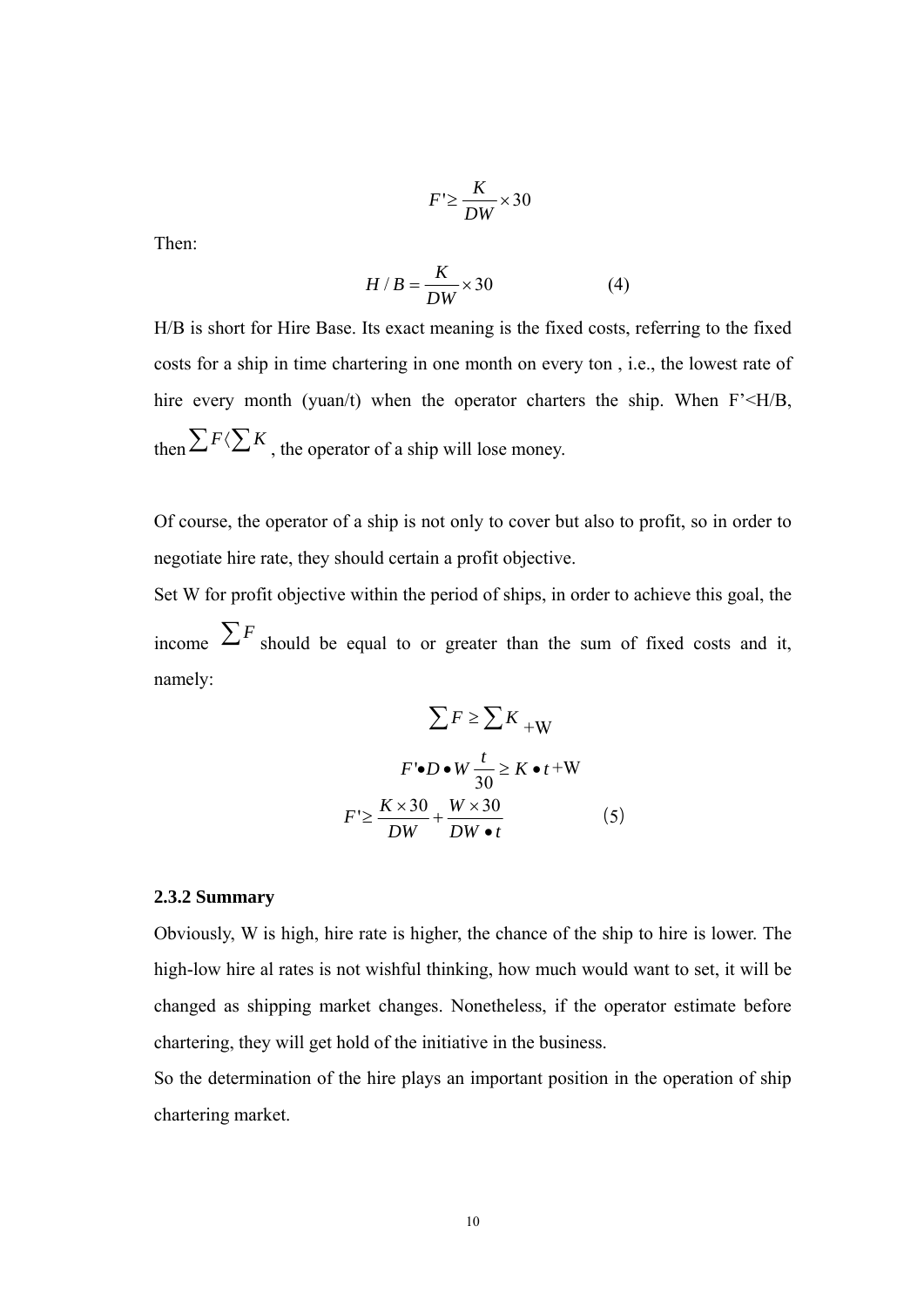# **Chapter Three**

# <span id="page-20-0"></span>**Specific Effects of Financial Storm on Shipping Market and its Performance in the Ship Chartering Market**

# **3.1 Analysis of Container Shipping Market from a macro point of view**

## **3.1.1 Subprime Mortgage Crisis Brought by the Global Financial Storm and Seriously Affects upon the World Container Transportation Demand.**

The subprime loan crisis in America has now turned to be an acute financial storm which gradually spreads to substancial economy. In the year of 2009, the risk of global economy proceeding in a descending way has become greater, which cause economies of many countries fell into recessions. The real estate market of U.S has kept deteriorating, credit and loan shrank more and more companies announced being in bankrupcy, and the rate of unemployment kept rising. In October 2008, the index of confidence among consumers has dropped from 61.4 in September to 38, which was the lowest in the history since the creation of such index in 1967. The real estate markets adjustment in some European countries were kept going, and investment for contruction were also not active as well as personal consumptions among these countries. German may show up zero increase in the third quarter. Due to the recession of export, economic increasing cannot be seen optimistically. France gained economy decay in 2008, and 0.1 percent minus increasing in the third and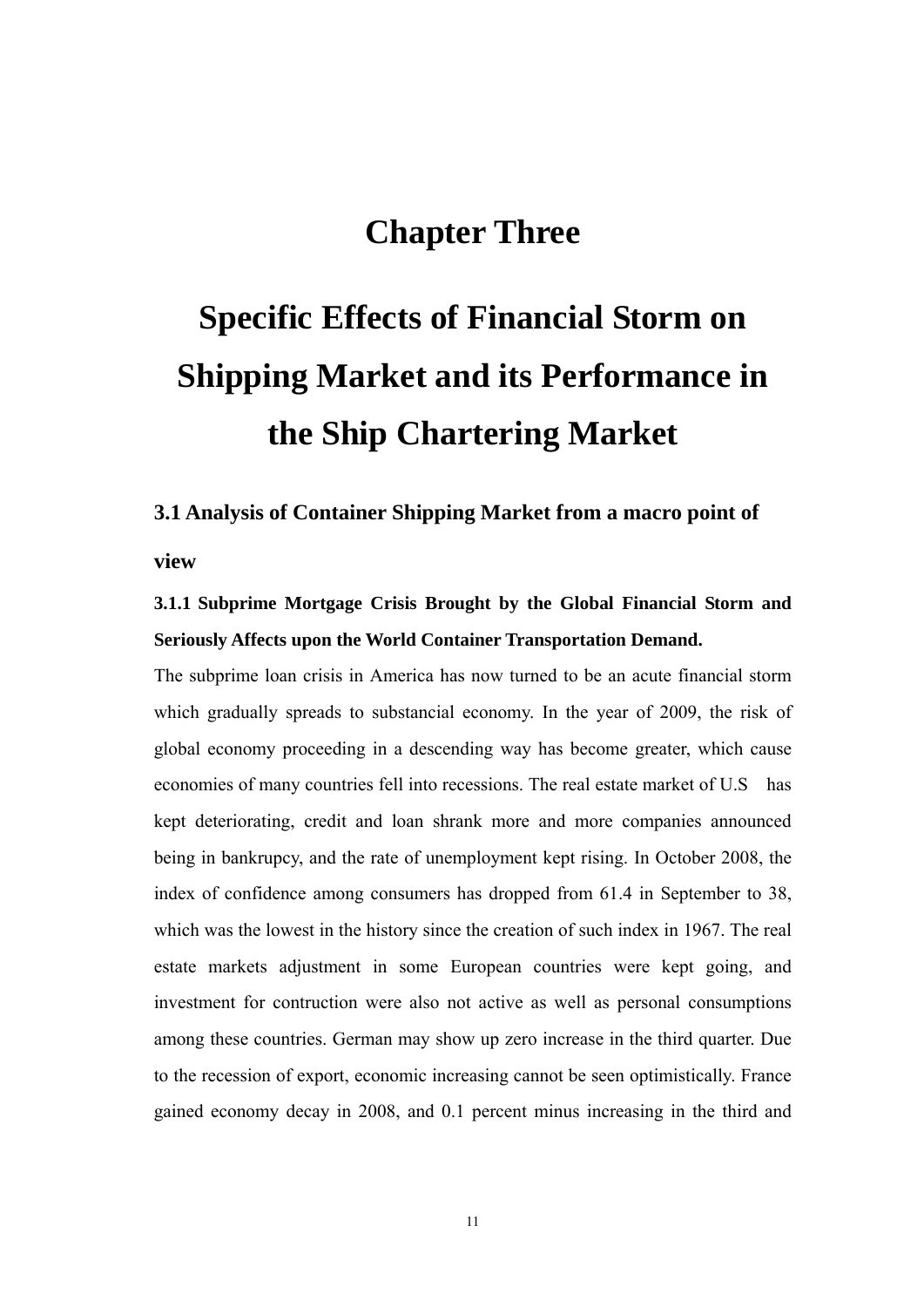<span id="page-21-0"></span>forth quarters. In Britain, GDP in the third quarter will go down 0.5 percent, which became the first shrinking since 1992. The situation stayed at the same in the fourth quarter, Britain was enter into decay in due form. Japan's economy was right on edge of decay, and exterior requirement was not strong. The deficiency in outputting increasing will cripple extroversion economy basis. In India, new developing economy groups will distend in a particularly slow speed, which cause slowdown in economy developing. Latin American countries are also influenced by currency shrinking situation. Russian will enter into a slow economy increasing as for the inflation and download competition of products except for raw materials.

IMF has predicted that the global economy increasing rate of 2008 will adjust down to 3.9 percent in October, and followed by 3.0 percent in 2009. IMF has also predicted that global products and services trading of 2008 and 2009 will be 4.9 percent and 4.1 percent, far from 7.2 percent in 2007. Affected by this, the container transportation of this year and next year will be swayed. Clarkson's announcement in October has further lower the upper global container trading prediction numbers to 0.138 billion in 2008, equally to 6.8 percent increasing rate, and this number will goes to 0.148 billion in 2009, equally to 7.2 percent increasing rate.

## **3.1.2Increased Pressure arisen out of the pinnacle of Newly-built Vessel's Delivery**

In the year of 2008, the carrying capacity in the market of new building vessel reached 1.66 million TEU, and it is foreseeable that in the end of 2008 the carrying capacity of global container vessels reached 14.63 million TEU, which demonstrates a rise rate of 13.2 percent. In the year of 2009, the carrying capacity of new building vessel will mark a new highest spot in the history, which shows 1.79 million TEU. In the end of 2009 the carrying capacity of global container vessels will reach 16.49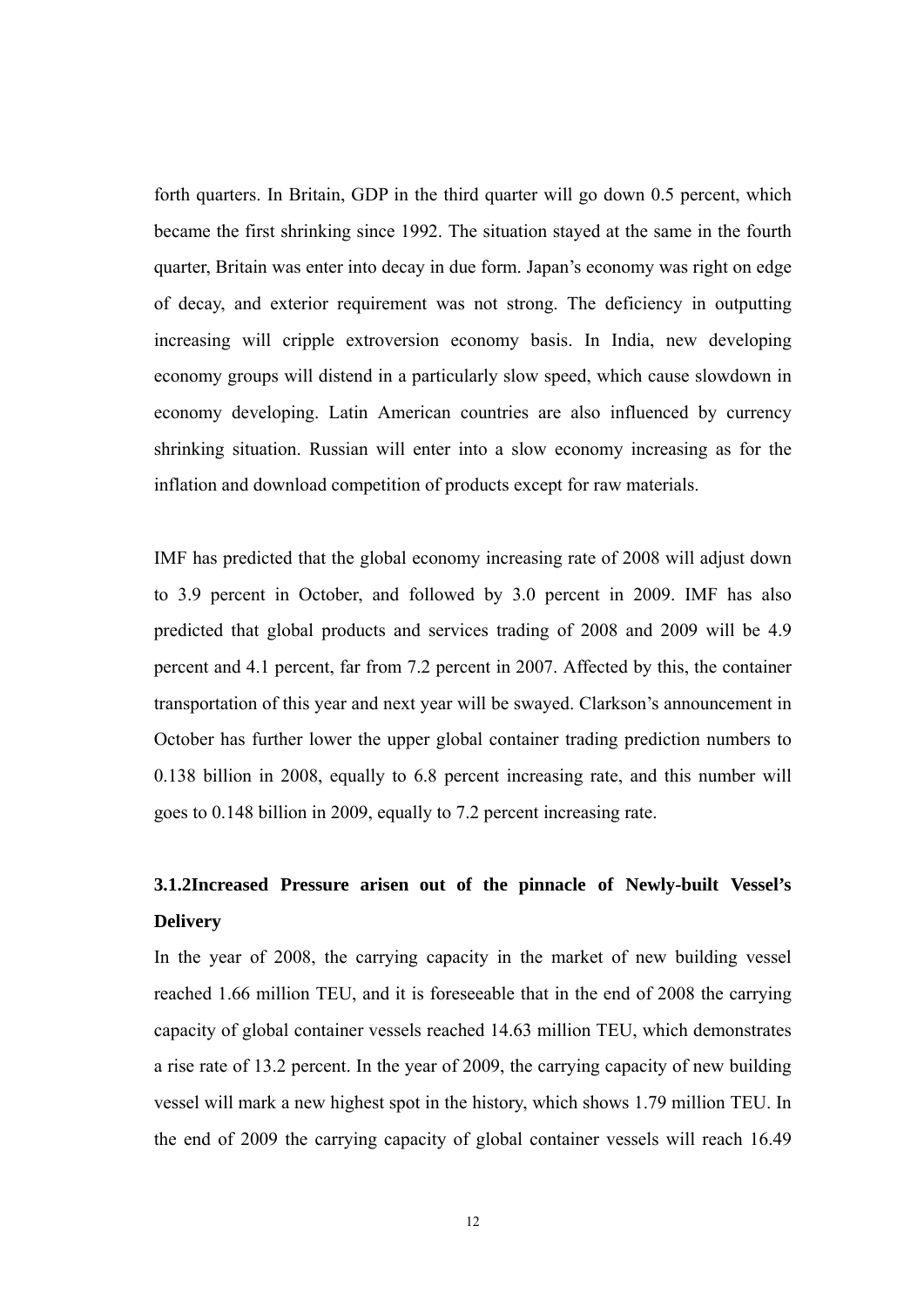<span id="page-22-0"></span>million TEU, with rising rate of 12.7 percent.

Generally speaking, the amplitude of global container turnover in shipping transportation has gone down from double figures in the early years to 7 percent this year and next year. However, the whole carrying capacity has kept a 13 percent high speed rising rate. Even we consider in the 1 to 2 lower percent between the actually and theoretically carrying capacity as a result of more vessels and lower voyage speed, the increasing number of carrying capacity will still be 3 to 4 percent higher than turnover of global container shipping in the year of 2009. Compared with situation during 2002 to 2007, pressure in demanding of trade is increasing sharply.

## **3.1.3 Cargo Volume Reduced Sharply due to the Decreasing Demand for Import and Export in American Line**

loan crisis encumber the economy developing in America. In the year of 2008, requirement of input in America has suffered huge negative effect ion. According to calculation of PIERS that goods transported eastern way on line between Asia and North America during Jan and July in 2008 is 6.91 million TEU, which is 7 percent lower than same number last year. Based on actual company running, during Jan to Sep in the year of 2008, goods transported eastern way on line between Asia and North America has declined 12.5 percent. Under the situation of canceling carrying capacity, rate of using bulk in the peak season is still worse than same of last year.

People have no confidence in carrying capacity in shipping eastern way on line between Asia and North America in the market. In the third quarter, CKYH and New World Alliance have announced their decision of halt line during the dead season. Generally, all of the liner companies have been very cautious of investment into carrying capacity on line between Asia and North America in the first half of next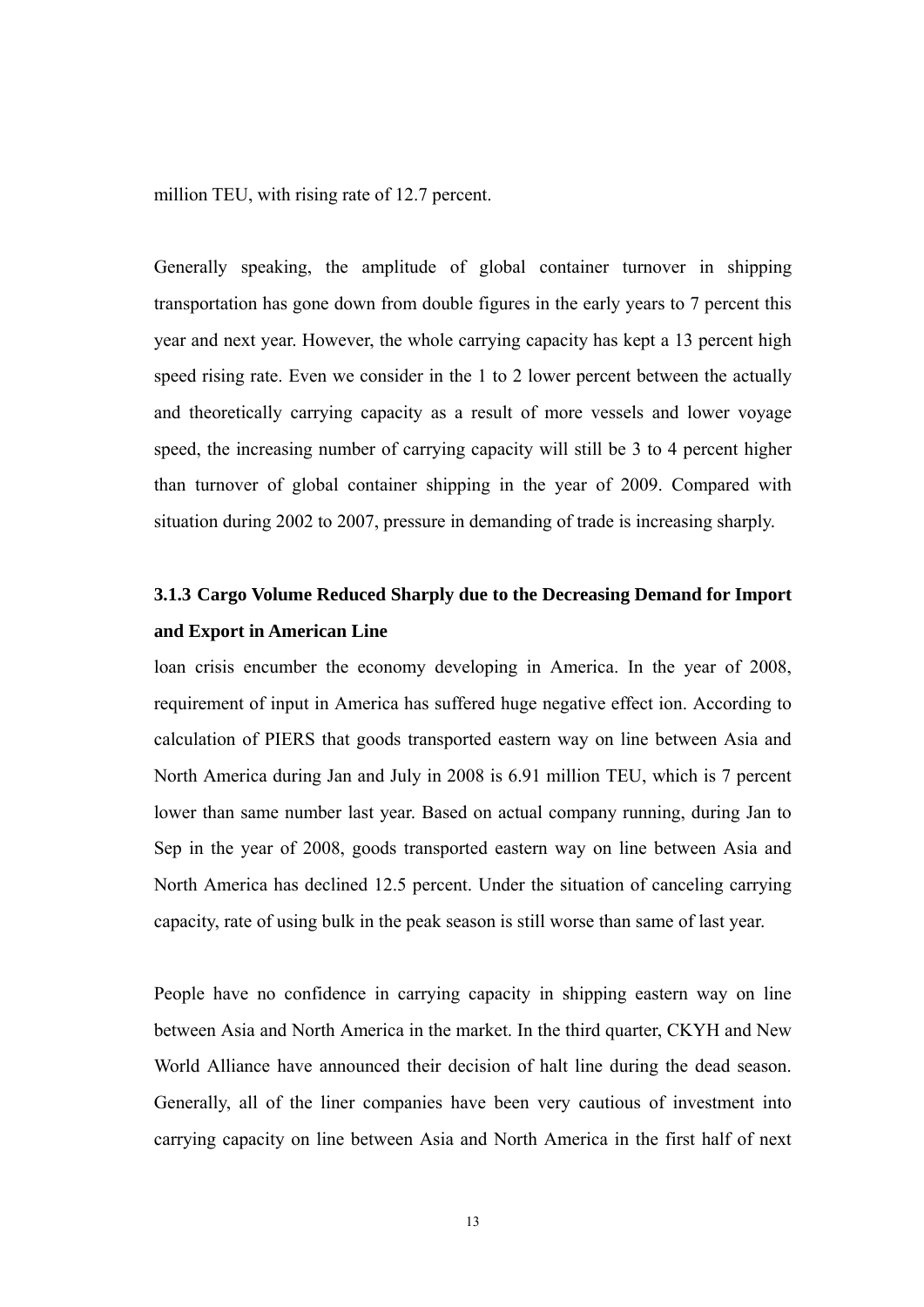<span id="page-23-0"></span>year, which is good news for ease the sharp supply demand relations. Drew estimate that in the year of 2008, the eastern way on Pacific Line will be 1 percent lower to same last year, and a 5.5 percent number is predictable considering the difference between first quarter of 2009 and fourth quarter of 2008.

Colligate different systems' prediction and the acute situation of the shipping market, goods transported eastern way on line between China and North America in the whole year of 2008 will decline 9 percent, and that same number might be 5 in the coming 2009. In contrast, benefited from weaken American dollar and some grain transportation form changing from bulk to container, output of America may reach a 9 percent increasing in the year of 2008. However American dollar has rising recently, and main economy group increasing has postpone among far east at the same time, which all lead to input demanding of America decline. In the mean time, Index of BDI has decline acute after the third quarter of 2008, leading to some part of chaging transportation way grain come back to America. As for all above, the outgoing product from America to Far East may decline 4 percent or so compare to this year.

## **3.1.4 Reduced Quantity of Goods on lines between European and Mediterranean Sea, and the Declined Freight**

At the background of increasing of related economy groups and postpone of input and output products, quantity of goods on line between European and Mediterranean Sea shows a same postpone situation in 2008. According to company members of FEFC, goods transported western way on line between European and Mediterranean in the first three quarters of 2008 is 7.075 million TEU, which equals to 2.1 percent increasing of same season last year. During this whole year, container quantity western way on line between Asia and European demonstrates a clearly down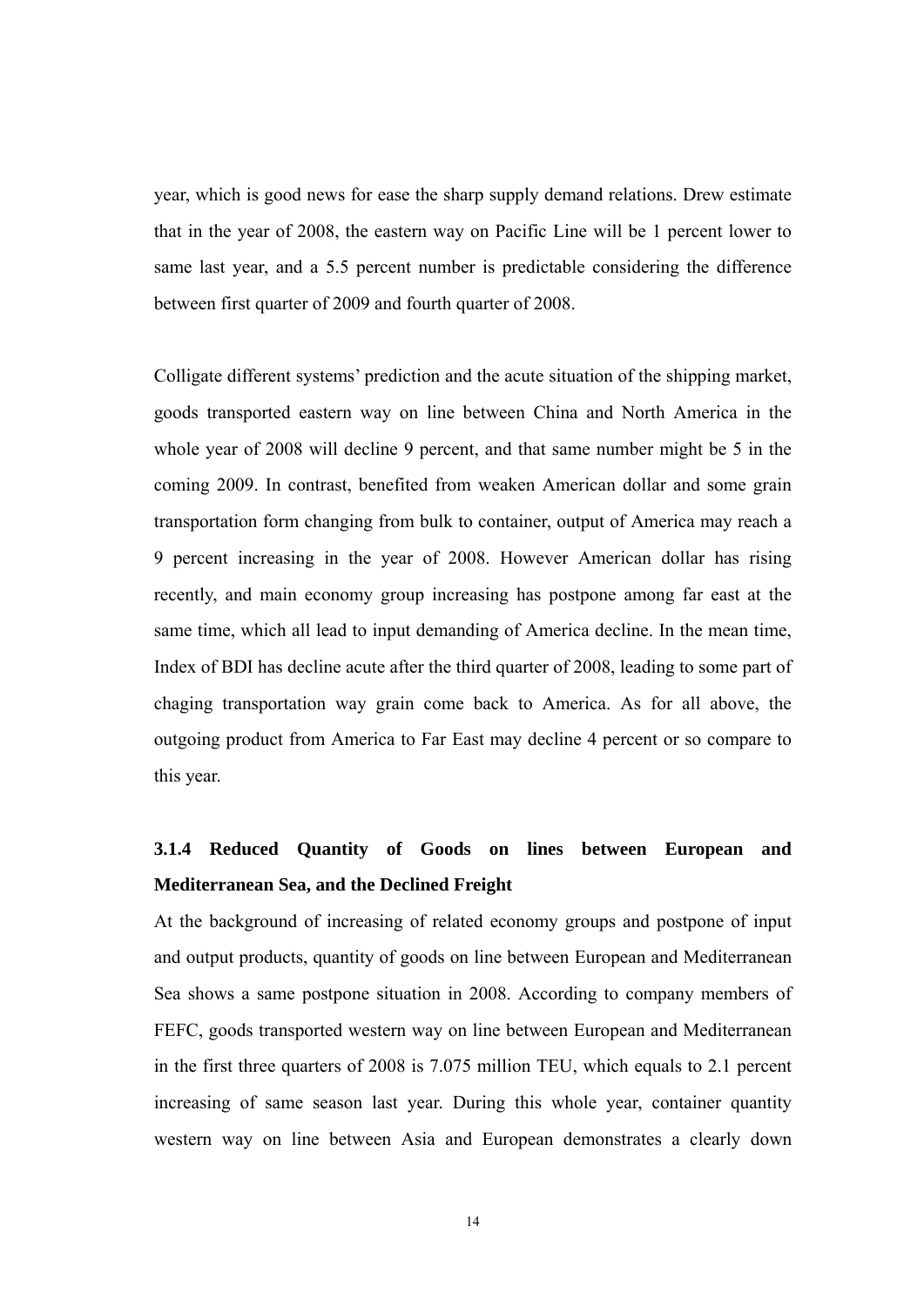amplitude each season, especially the third season which comes out minus increasing as well as a 2.4 percent decline in container quantity. After July of this year, exchanging rate of European dollar has goes down acutely, which will leads to demanding decline of Europe? It is foreseeable that goods output from Far East to European will decline sharply next year.

From the aspect of carrying capacity, the Asia European line has absorbed most new building vessels. It predicts that the carrying capacity of 2008 will rise about 12 to 13 percent. In order to solve the weaken problem of market recent time, liner companies such as CMA CGM、EVERGREEN、Maersk、The Union has canceled some line in this part one after another, and that will ease the supply demand relationship. However, compared to increase in demanding, the situation of supply over demanding has prick up from last half year, and will continue until 2009, bringing huge pressure to significantly reduced goods quantity Asia-Europe route. Freight of Med-Euro route has showed current of huge decline. Our company's single container earning has come though a 21.8 percent decline in west and north Europe, a 22.9 percent decline in western way from Mediterranean in September. In September, single container earning of western way from west and north European of our company is USD1675, while it maintain a same 60 thousand TEU quantity of containers, we suffered a USD466 less than 2007. And total income of freight has decline acutely 28 million dollars comparing to 2007. We've under big running pressure.

Considering all the predictions of different systems and a sharp situation of market, the goods transported western way on Asia-Euro route will come to a 5 percent decline in 2009.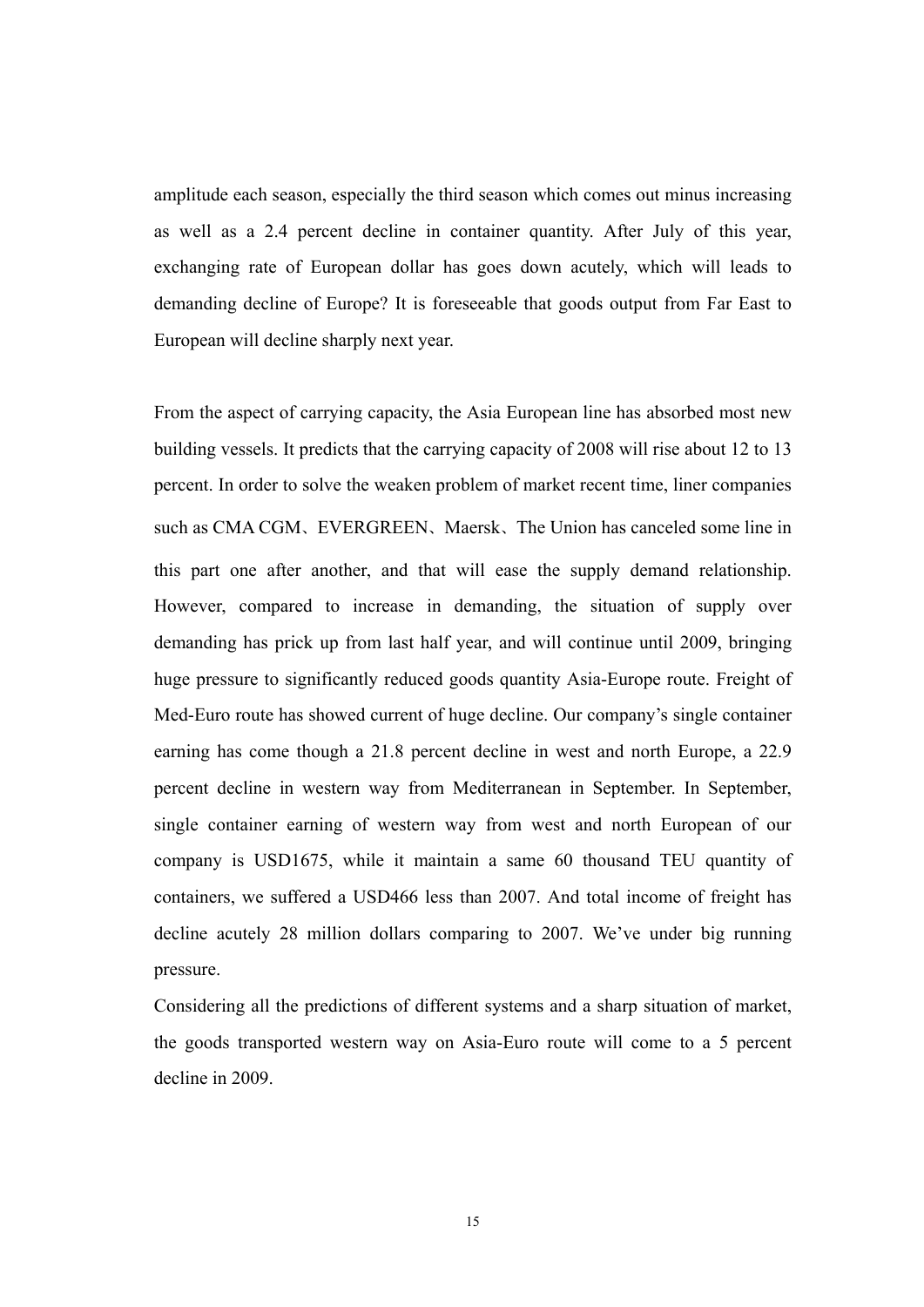## <span id="page-25-0"></span>**3.1.5 Continuous and steady rising of the Cargo transported on Asia-Pacific lines, however the pressure of supply and demand being unavoidable**

Under the situation that price of global resource products have kept rising, demanding for consumer products in South America, Africa, Middle East and Australia will rising further. In that case, it will bring goods on relevant line to meet a steadily rising. Take China as an example, goods imported from China of those places have been stayed at around 30 to 50 percent in recent years.

Although the price of global resource products has come out return in the second half of the year, it is still higher than years ago. It is prognosticated that in the year of 2009, resourceful countries such as South America, Africa, Middle East and Australia will still earn big money, and such leads to great increase of its import.

According to data of IRA, goods transported western in the market of Far East and the Persian Gulf Area is at a 10.86 percent rising rate from Jan to Sep in the year of 2008. And according to data of AADA, goods transported southern in the market of Far East and Australia is at a 13.17 percent rising rate from Jan to Aug in the year of 2008. They are both very fast. It is prognosticated that goods on western Far East and Middle East line, southern Far East and South Africa line and southern Far East and Australia will keep rising on a steadily rate of 10 percent.

However, dragged by weaken demand from Euro and America line, a part of carrying capacity which was originally designed to serve on main line might switch to sub line to add pressure to voyage operation. Take Persian Gulf Area as an example, rising rate of western from Jan to Sep in the year of 2008 has reached a high 24.98 percent, and it is prognosticated to maintain at the high position of 20 percent in 2009. The big difference between demand and supply will result in dropping freight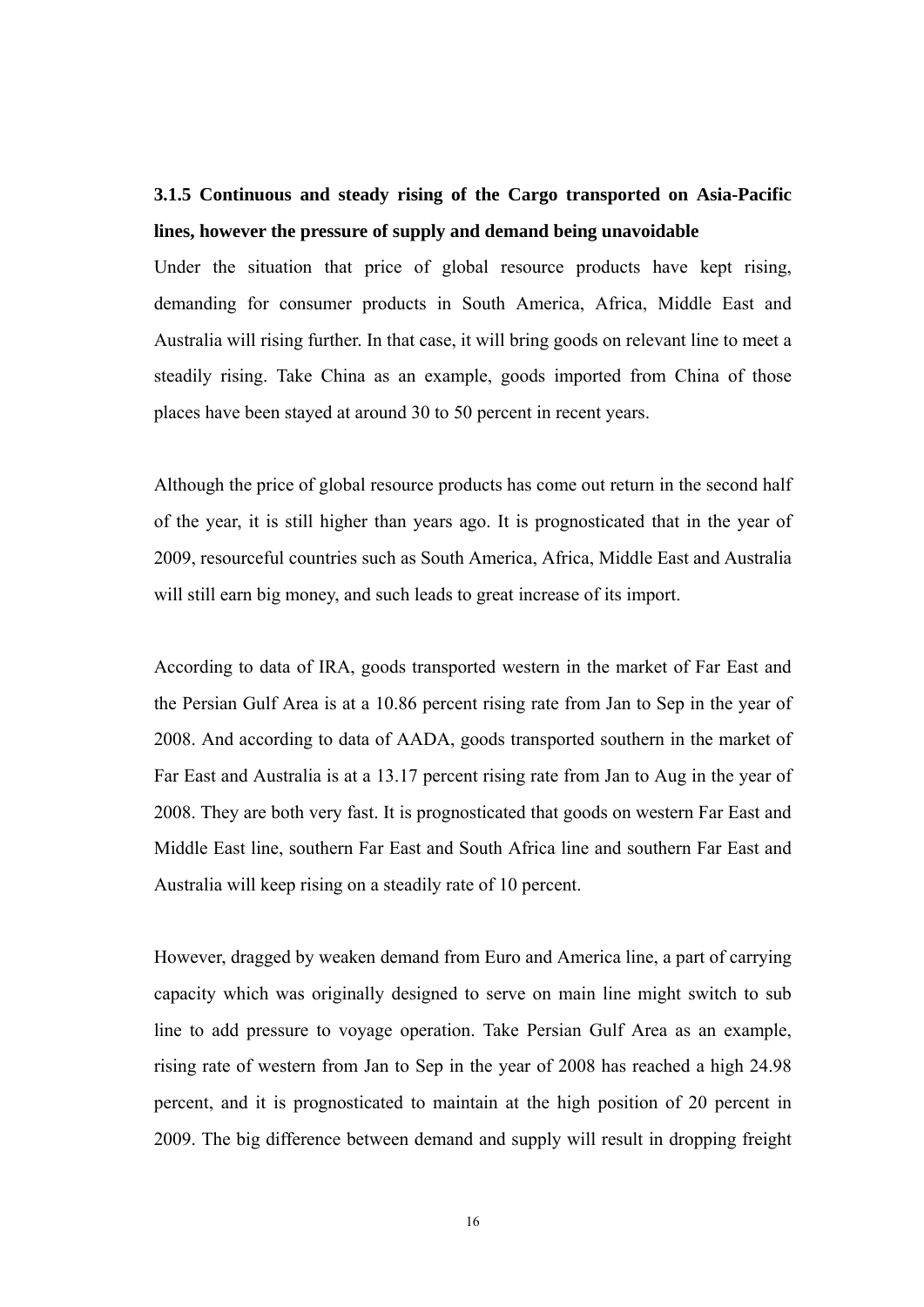<span id="page-26-0"></span>in a while. Ocean freight from Shanghai to Dubai was at an all in USD1100/2000 20'/40' price at the beginning of this year, but USD650/1100 nowadays, far below the reaching no margin freight of USD900/1700.

## **3.1.6 The acute dropping of the container shipping market, leading to big differences between demands and supplies**

At the background of above, the market of global container shipping has dropping acutely. Many institutions have prognosticated that the rising rate of global container shipping will be very limited in 2009. Clarkson has further adjusted its prognosticated figure to a lower 2.2 percent in March, and UBS prognosticated a merely 1.2 percent, and DRERWY prognosticated 2.8 percent rising rate of 2009 in the end of last year, now it has announced new report that the quantity of container will drop another 5 to 5.7 percent in 2009.

However, all the institutions have prognosticated that the rising rate of container carrying capacity will exceed 12 percent in 2009. According to Clarkson's data, the quantity of new building vessel will reach a new mark in 2009, which is 1.78 million TEU, while the ship breaking capacity is only 160 thousand TEU, can do no restrict to growing of carrying capacity. In the end of 2009, the whole carrying capacity of global container vessel will reach 16.1 million TEU. Some of the new building vessel order may be postpone to year after 2010 as for the had situation of shipping, but supplying for shipping will still be higher than supplying in the year of 2009. The big gap between supplying and demanding will enhance the antinomy of supply and demand, and make it hard for bulk using rate as well as the turning up of freight.

Actually, since the fourth quarter of 2008, the bulk using rates of some main market have been already showing an acute dropping. Let's see average Euro-Mediterranean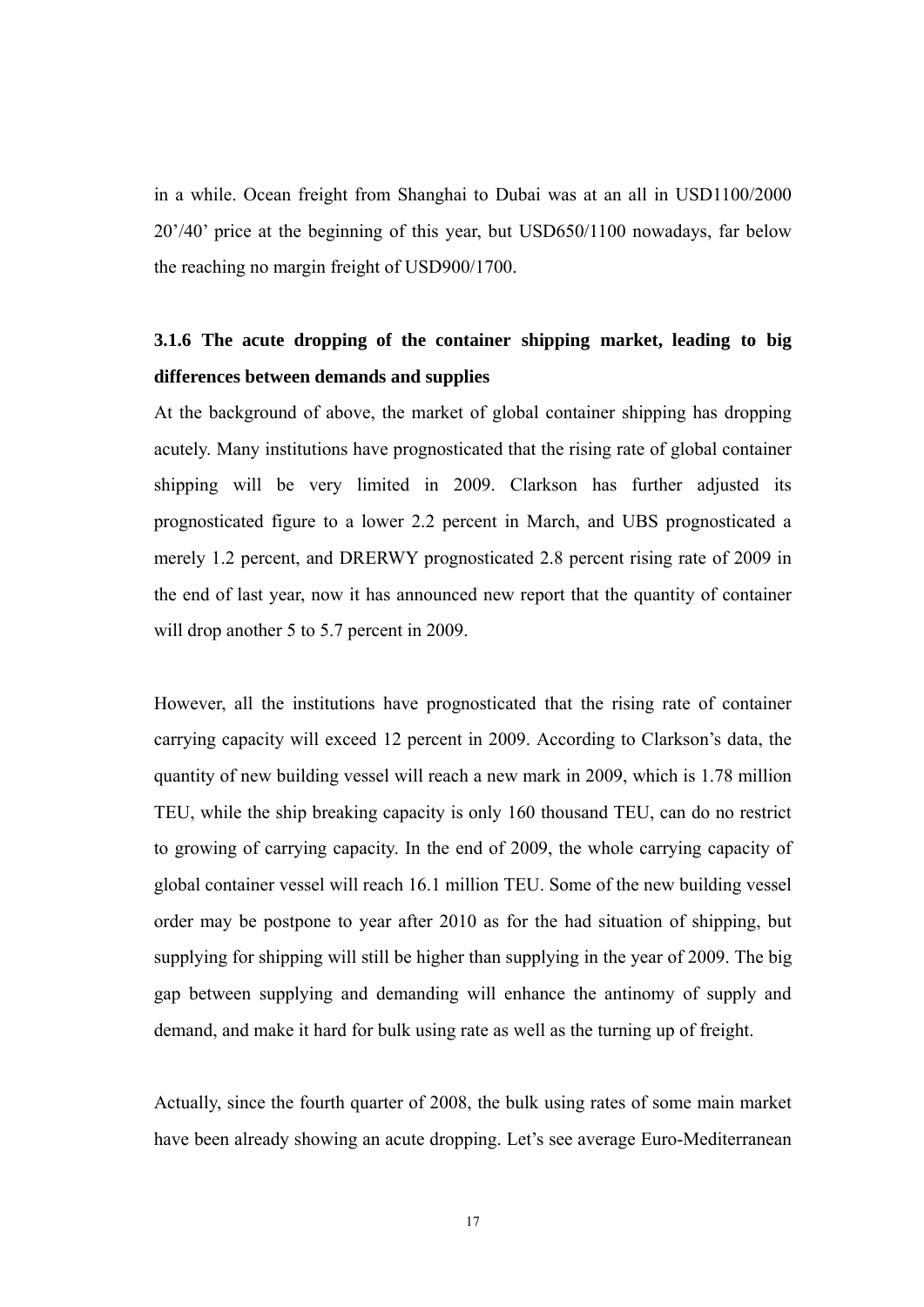<span id="page-27-0"></span>Sea line and the Pacific line, the bulk using rate has been around 90 to 100 percent in the first half of year. While the figure dropped to 50 to 60 percent on Far East-Euro Med line till Nov. And the Far East-Pacific line has dropped to 60-70 percent. After two weeks of the traditional Chinese New Year, the using rate of Pacific line has dropped to 30 to 40 percent of original, which is really a disaster. According to Piers, goods transported eastern on Far East-America line has dropped 8 percent same season in 2008 in the main line service, and it will be kept dropping 6 percent. Compared with 2008, goods transported western on Asia-Euro line will drop a 8 percent rate in 2009.

## **3.1.7 Sharply dropping down of Hire of container vessels, and the lowest level of retained number of new orders of the vessels**

The vessel building market has been a mirror of shipping market, especially lacking of confidence. Be forced of operation difficulties and financial pressures, some owners have canceled their orders of container vessel. From the beginning of the fourth quarter of 2008, there is merely no new order of container vessel or any second hand vessel purchase. According to data of Clarkson, the maintained number of global order of container vessel has reached 5.80 million TEU till first of March, 2009. That is totally 1121 vessels and also a new low mark in the last 17 months.

Since the beginning of the second quarter of 2008, hire of container vessel has dropped a lot, especially in the last half of the year, it has been dropping like fall. Howe Robinson Chartering Index has been dropped from 1370 in the middle of March in 2008 to 387 in the middle of March of 2009. The dropping breadth is 72%. There are more and more dispute cause because of stop chartering before the death of contract.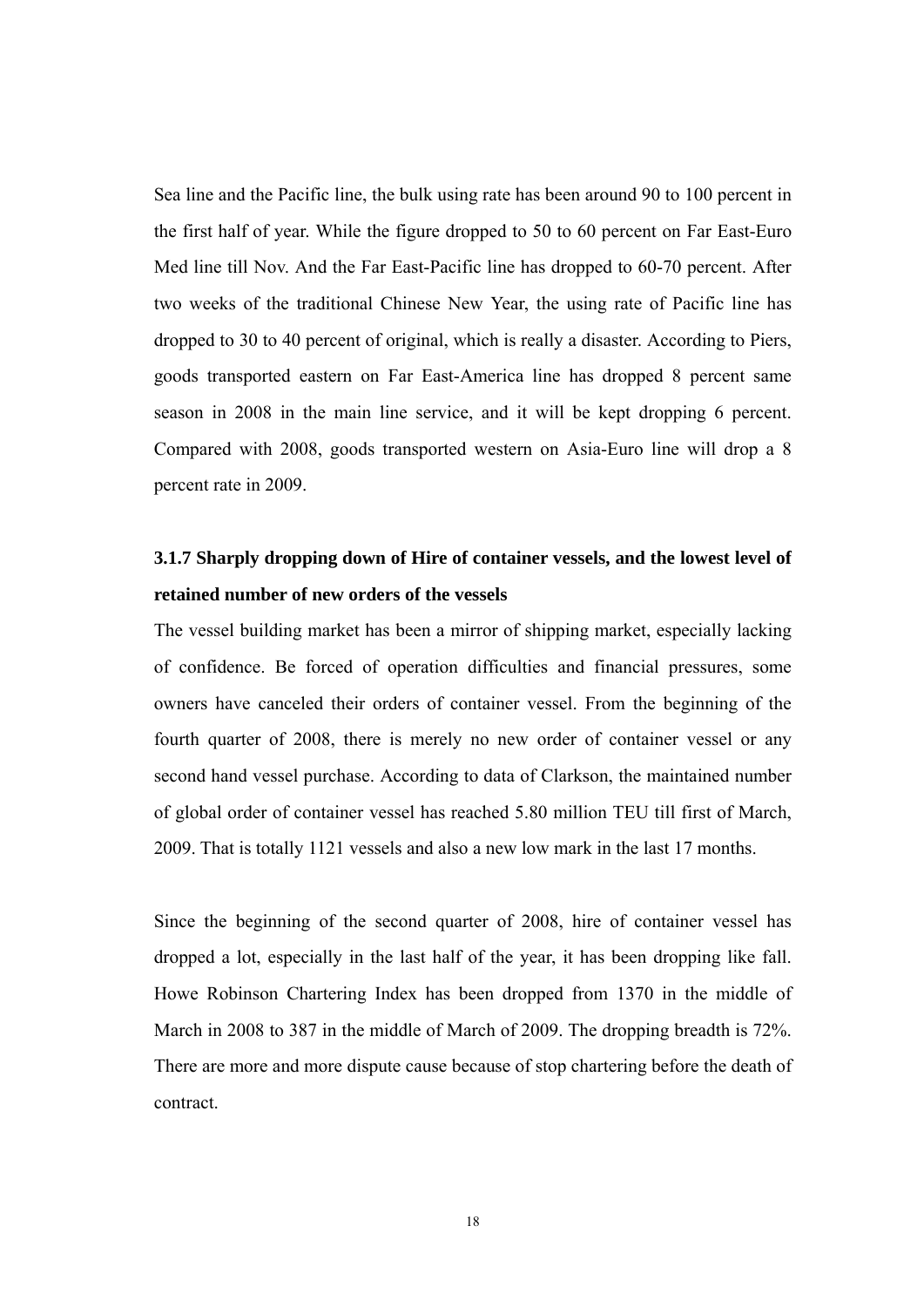<span id="page-28-0"></span>Data calculated by Drewry can directly showed us the effect ion brought by financial storm on rate of hire of container vessel:

|         | 500<br>teu | 1000<br>teu | 1500<br>teu | 2500<br>teu | 3500<br>teu |
|---------|------------|-------------|-------------|-------------|-------------|
|         | gearless   | geared      | geared      | geared      | gearless    |
| 2005    | 9175       | 15825       | 25275       | 29825       | 30350       |
| 2006    | 6871       | 11429       | 16492       | 20496       | 24233       |
| 2007    | 7451       | 11292       | 15775       | 21336       | 25850       |
| 2008.3  | 8000       | 12335       | 17500       | 25850       | 31500       |
| 2008.4  | 7853       | 12043       | 16850       | 26470       | 31500       |
| 2008.5  | 7767       | 12071       | 17500       | 29125       | 30600       |
| 2008.6  | 7338       | 11764       | 16605       | 22692       | 30600       |
| 2008.7  | 7800       | 11776       | 16309       | 20205       | 30600       |
| 2008.8  | 7500       | 11200       | 13250       | 19250       | 26000       |
| 2008.9  | 7132       | 10090       | 13033       | 19750       | 25000       |
| 2008.10 | 6991       | 9725        | 11625       | 16375       | 25000       |
| 2008.11 | 6233       | 8559        | 8760        | 14081       | 25000       |
| 2008.12 | 4952       | 6193        | 6850        | 8875        | 25000       |
| 2009.1  | 4952       | 5336        | 6438        | 8150        | 25000       |

Table 1 TIME CHARTER RATES ( Containerships  $\frac{\sqrt{3}}{4}$  )

This table has demonstrates the variety of hire of container vessel in size of 500teu, 1000teu, 1500teu, 2500teu, 3500teu between the year of 2005 and 2009. We can easily find out that from Aug to Sep in 2005, the hire level has been stayed at a high position, while dropping like a straight line since Sep of 2008, and it has once dropped to a rate of USD4000 a day. All caused by financial storm, this price is a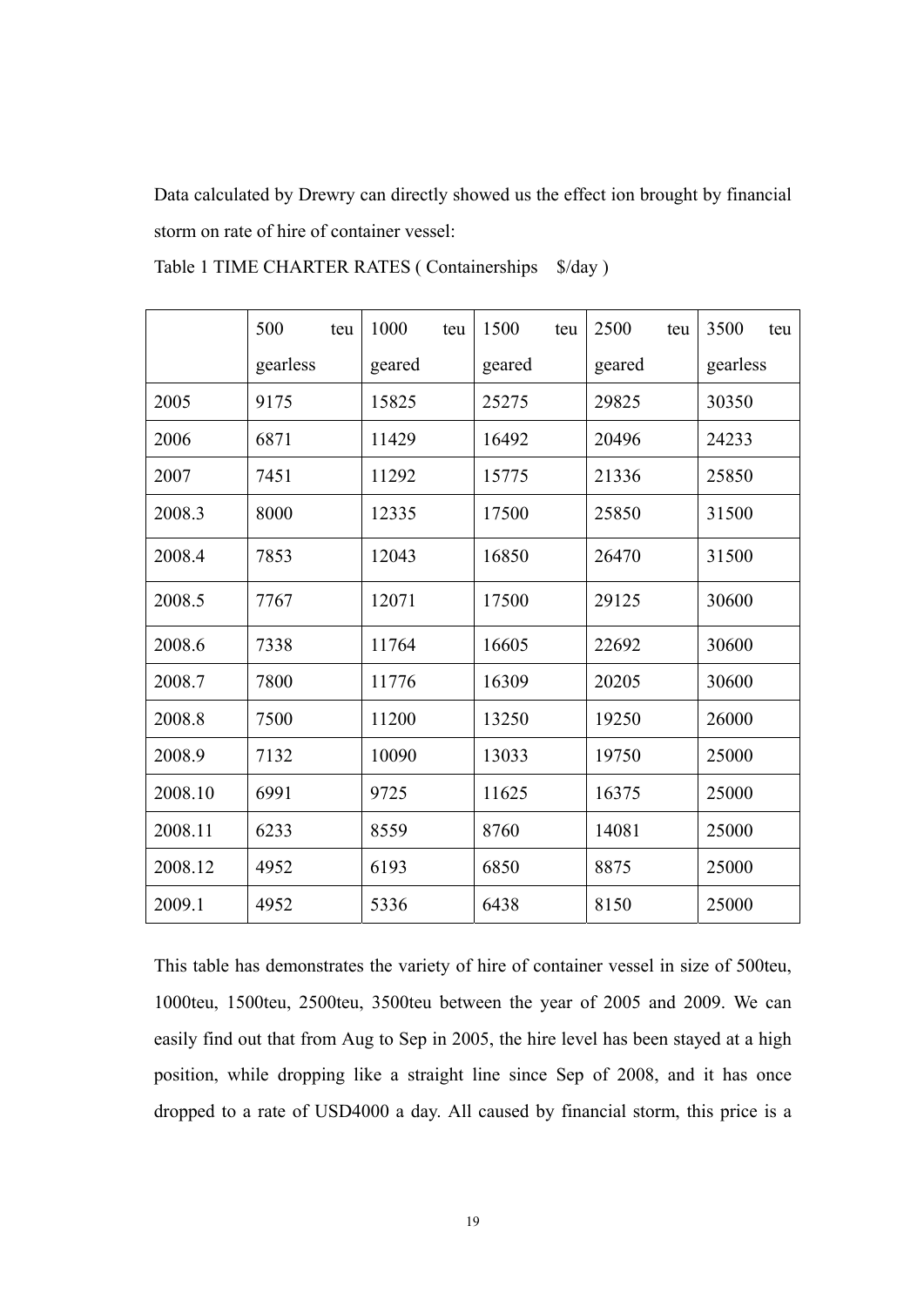<span id="page-29-0"></span>new low mark of time charter rate in shipping market in history.

#### **3.2 Dry Bulk Market Analysis from a Macro Point of View**

#### **3.2.1 International dry bulk market expected to bottom out**

Since the breaking out of financial storm in Oct of last year, the International dry bulk cargo on demand market comes out a panic dropping situation. The BDI index has declined from 3000 at the beginning of Oct last year to 663 on the  $5<sup>th</sup>$  of Dec. And then it kept adjusting under the number of 1000. It has returned to 1000 on  $27<sup>th</sup>$ of Jan this year and a series of accelerating bouncing up during the first 10 days of Feb. It has broke through 2000 on  $11<sup>th</sup>$  of Feb and announced 2055 in the end. The BDI index has turned back to 1989 on  $12<sup>th</sup>$  of Feb which we believe is reasonable adjustment of acute dropping a while ago. Of course it is directly related with rising quantity of iron ore during Jan.

As China has taken a series of measure one after another to inspire economy in facing the financial storm, the iron factory has returned to operation, which forced the rising of import of iron ore trade. According to statistics, China has imported over 40 million ton iron ore though port during Jan, and which is 4.8 percent higher than same time last year, at a 40.2 percent chain relative ratio.

Secondly, a huge amount of vessels have to be delivered and that brought large number of carrying capacity which makes it harder for maintaining of shipping freight. Although the number of order for new building vessel has becoming lower and lower every month since Aug of 2008, it is still on a high position in history. Order during Feb of 2009 is 1.6 times of that at the beginning of 2005. Clarkson has calculated that there will still be over 1.80 million TEU to be delivered in 2009. That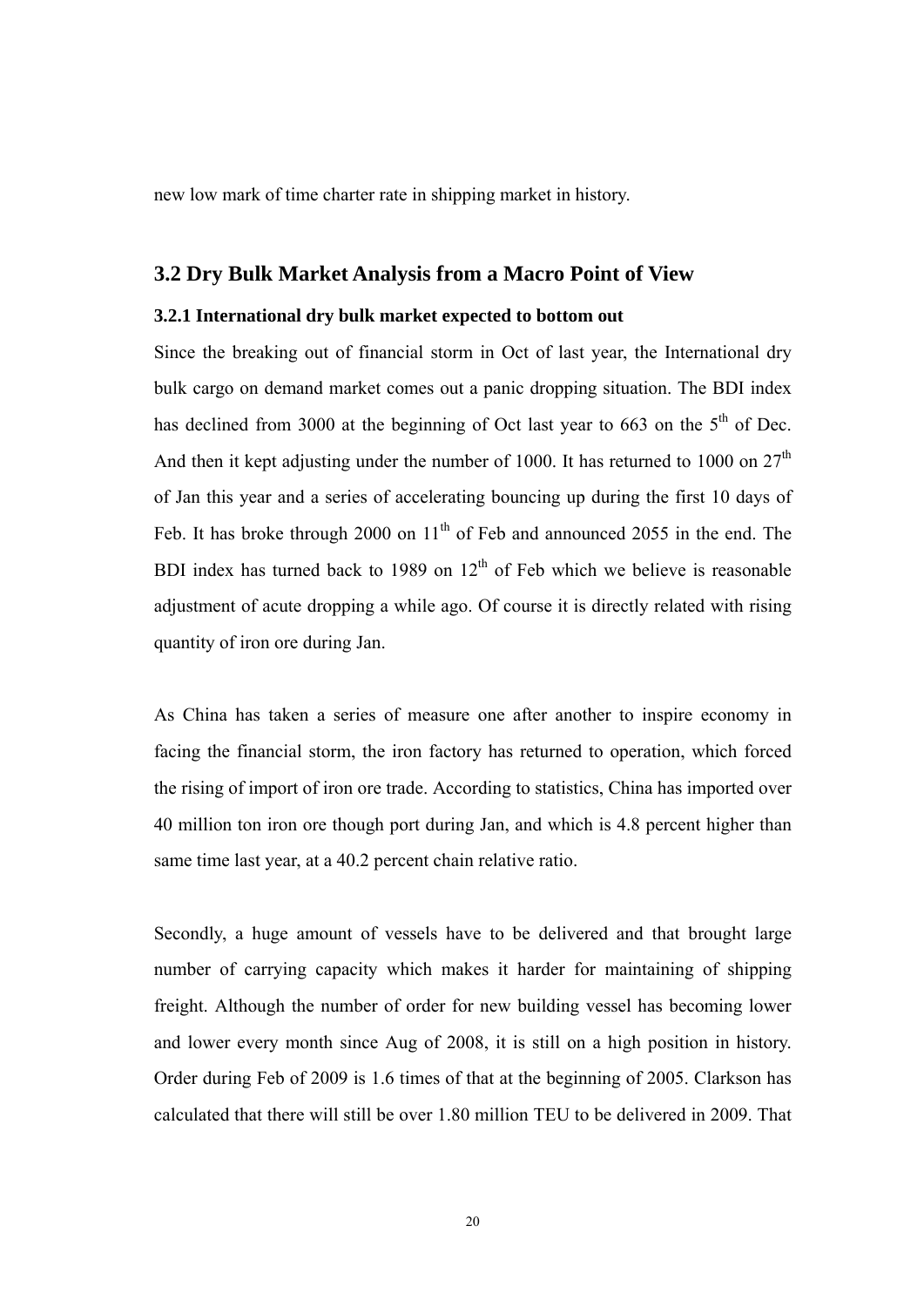<span id="page-30-0"></span>is about 15 percent of carrying capacity now.

Thirdly, those stopped carrying capacity is a potential menace to recovering of shipping market. According to French shipping institution AXS-Alphaliner's latest report, there is 303 idle container vessels all over the world till  $2<sup>nd</sup>$  of Feb, which is about 800 thousand TEU as well as 6.5 percent of global container carrying capacity. This number is more than twice of that same depression time in 2002. When the supply and demand relationship has been approved, this kind of potential carrying capacity will be devoted into market to make it worse.

Lastly, fierce competition between liner companies makes no day for cost to be a bottom line of freight. Effected by bank credit squeeze, a number of companies who had brought huge number of money to build vessel had been affected. In order to keep the cash chain in good condition, a number of liner companies decline their freight ahead without any consideration of cost. This kind of competition situation makes freight down to below cost level, and it is probable to becoming even lower.

#### **3.2.2 Market of alongshore bulk carrying sways at a low lever**

Since Oct of 2008, China's market of alongshore bulk carrying have been dropping always. The freight of coal has been declining too. Index of goods transported alongshore has been dropped from 1609 on  $1<sup>st</sup>$  the Oct to  $10<sup>th</sup>$  the Dec, which is about 30 percent drop. Compared with peak index of  $2887$  on  $4<sup>th</sup>$  the June, 2008, the drop pro is 60 percent. Before the traditional Chinese New Year, the electricity generating station in south China need more coal, so number of cargo order in demanding of coal have rise. The freight of coal has been rising a little, which brought the alongshore Index to a series bounce up at a low lever. However, the situation turned to severe after the spring festival and many factories could not run fully, which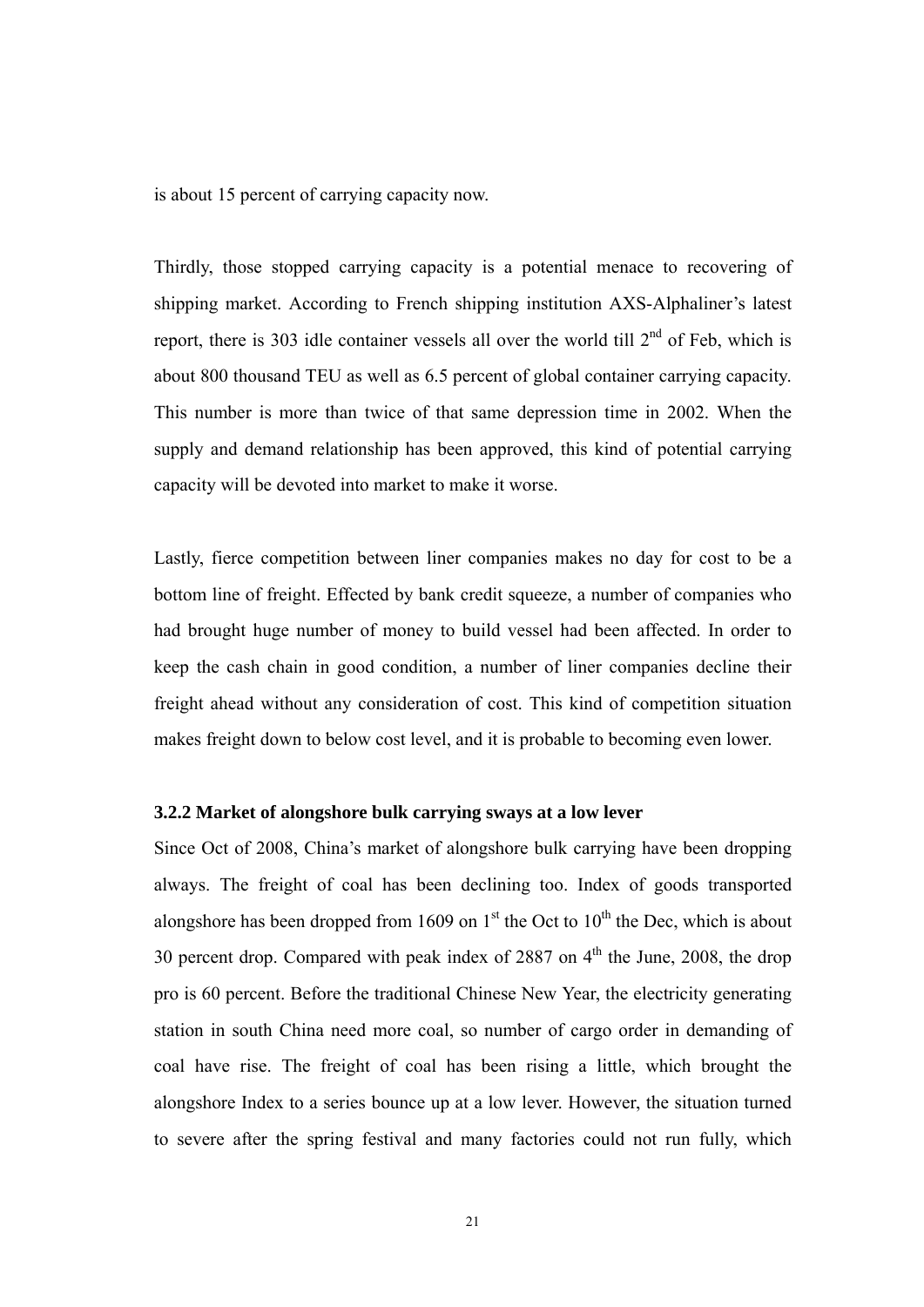resulted in huge number of coal stored and coal trade depression. Index of alongshore comes out a new little drop. On  $18<sup>th</sup>$  the Feb the Index of alongshore has coming to the lowest in recent 5 year, which is 1097.03. Till now, freight of coal of main liner companies have been under cost, so it is harder for that freight to become lower. In a long term after the freight will be swayed at a bottom place. With the affection of politic measure in discharging of expanding domestic demand and inspiring economy growing, the alongshore bulk shipping market is expected to return to a better situation in the next half of the year.

Firstly, recovering of coal shipping alongshore still need a while. According to "national prospect report of electronic demand and supply and economy situation" announced by Chinese electronic company union, it is the hardest time for electronic growing during the first quarter, even the second. It may turn out a negative growth in the first half year. All places especially alongshore may come out a positive growth during the third quarter. And that will inspire the west and middle place of China a growth during the forth quarter. Statistics shows that in Nov of 2008, the national electric energy production has decline 9.6 percent. And 7.9 in Dec. Further affected by financial storm, factories specially in manufacturing and outputting in south China have been affected a lot after spring festival. Some of these have been closed. In that case these factories will consume apparently less electron icy than last year. It is anticipated that things will stay same during the first and second quarter. In Jan, quantity of coal shipment in the main ports in north China has dropped 8.2 percent, and that is 3 months negative growing.

Secondly, demanding for iron ore has been the first to recover. The 0.4 billion RMB inspiring domestic demanding plan instructed by Chinese government is in need of raw material resources like iron, cement, iron ore etc. This to a certain degree pulls up the domestic demand for bulk shipping alongshore. Government policy has

22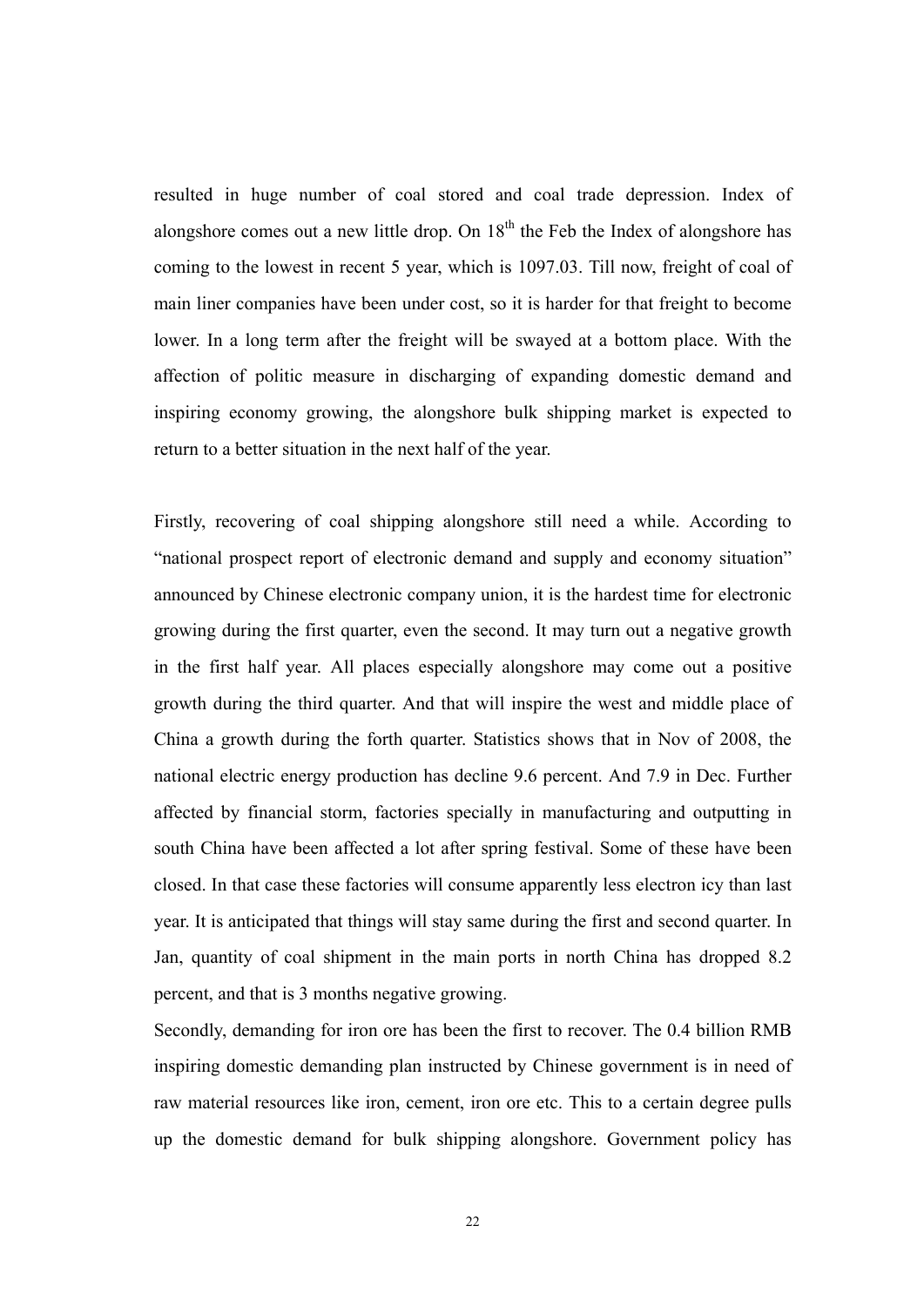<span id="page-32-0"></span>stimulated the steel market continues to pick up, which boost confidence in the industry. However, we should see that at present, domestic steel production complex has been turned to operation one after another, but its not totally turning to great situation. Domestic main consumer area of real estate market, car market etc have showed no apparent recovery sight. It still needs a while to turn to situation before the financial storm.

Thirdly, it will be the opportunity to bounce up for the alongshore bulk shipping market in the middle of the year "peak summer time". Based on research about liner companies, coal demand dominate is not very high. The electricity stations still have large quantity of coal in store, which leads to coal trade market in declining. There are many vessels waiting at the loading port. According to information we get now, the electricity stations in south China have an over average 20 day's store of coal, some even higher than 30 days. There are much more coal stored than needed, and that needs less shipping service then. The freight of coal is declining now, and it is near the line of bottom line. Most of the liner companies are running with debt. Liner companies all think that the coal transporting situation won't turn better in the first half of the year. We expect that the market of bulk coal transporting alongshore during next half of the year "peak summer time" will recovery to a better condition.

Drewry's statistics about hire of dry bulk shipping market: Table 2 TIME CHARTER RATES ( bulk carrier  $$ / day$  )

|      | Handysize  | Supramax   | Panamax    | Capesize    |
|------|------------|------------|------------|-------------|
|      | 37,000 dwt | 55,000 dwt | 75,000 dwt | 170,000 dwt |
| 2005 | 16690      | 23040      | 27855      | 49355       |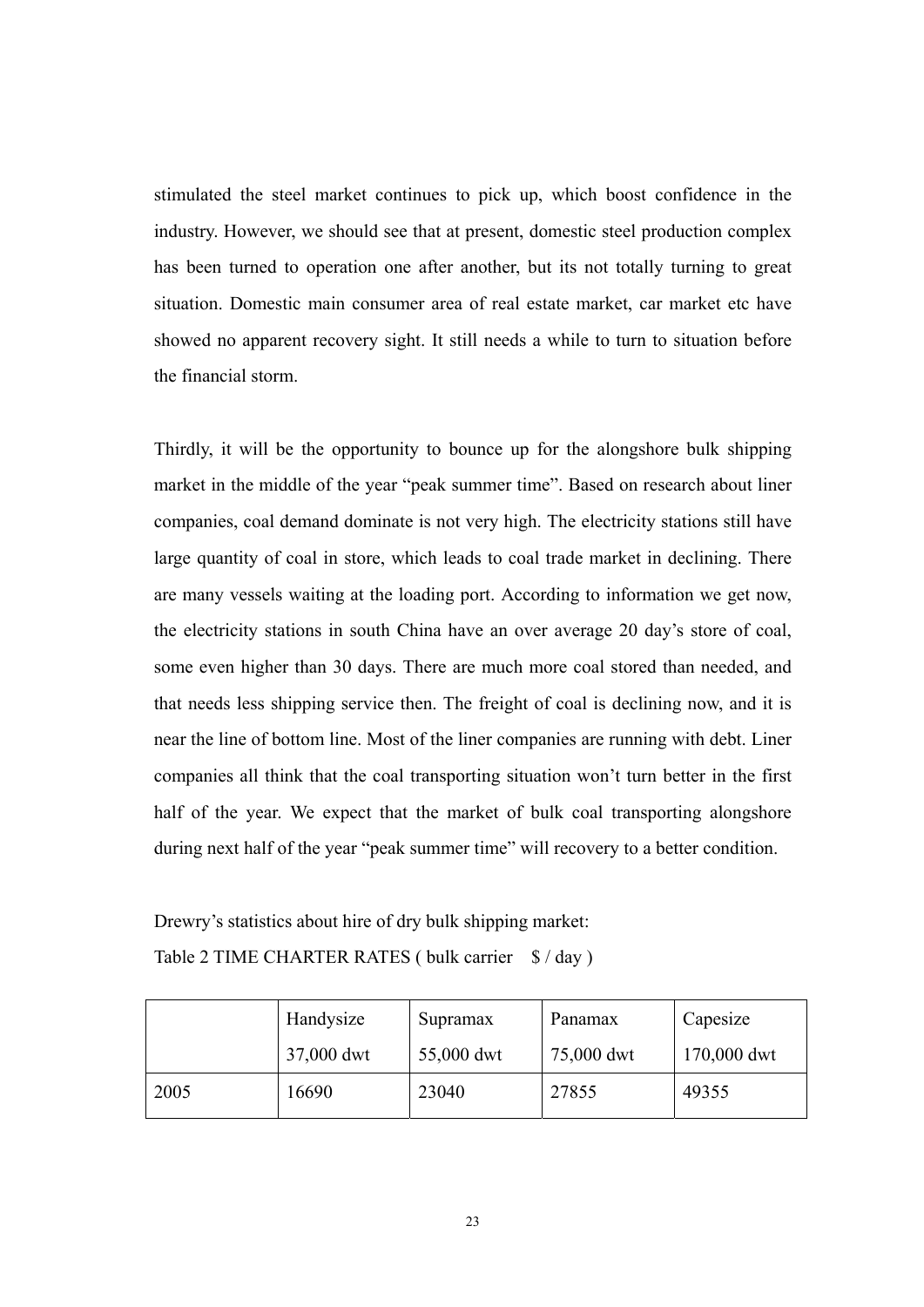| 2006    | 15860 | 21800 | 22475 | 45645  |
|---------|-------|-------|-------|--------|
| 2007    | 27210 | 43950 | 52230 | 120875 |
| 2008.3  | 40000 | 64000 | 76000 | 160000 |
| 2008.4  | 38750 | 61750 | 75000 | 153000 |
| 2008.5  | 43000 | 68500 | 82000 | 168000 |
| 2008.6  | 42500 | 66000 | 78500 | 171500 |
| 2008.7  | 41400 | 64500 | 76500 | 167800 |
| 2008.8  | 34950 | 53600 | 67500 | 145000 |
| 2008.9  | 29500 | 45100 | 45000 | 80000  |
| 2008.10 | 15700 | 21100 | 21800 | 35600  |
| 2008.11 | 8750  | 12600 | 13500 | 18500  |
| 2008.12 | 8600  | 10300 | 10700 | 19600  |
| 2009.1  | 8500  | 10500 | 12000 | 22000  |

We can tell from the above table that, although the dry bulk shipping market is better than container shipping market, it is still being influenced. Before Sep of 2008, the bulk shipping market is running very well, followed by straight falling of hire after that, and it is almost lower than cost as well.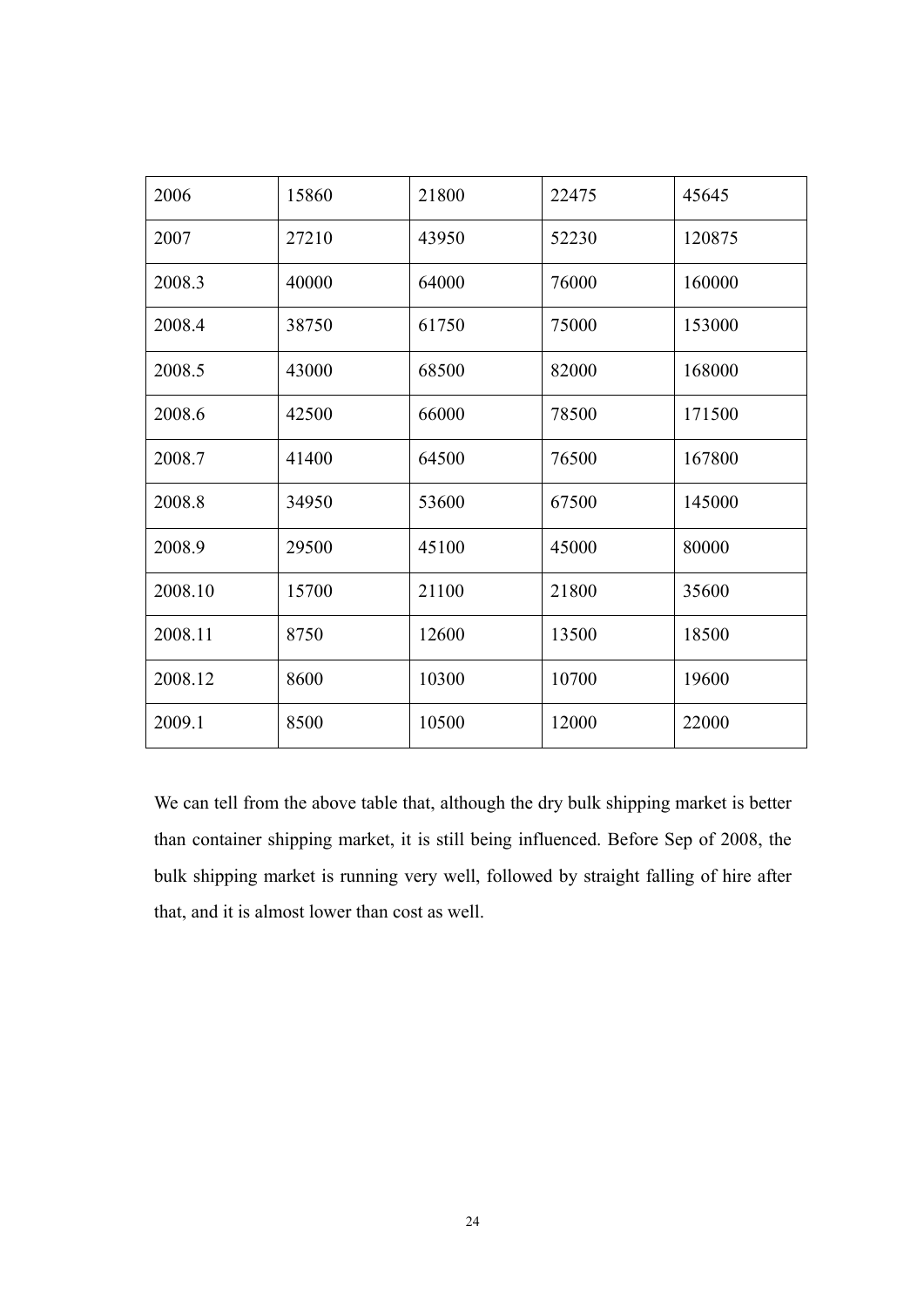<span id="page-34-0"></span>

Figure 1. 5 year old bulk carrier prices ( source: Derwry report)

This figure is the last 5 years the bulk carrier prices curve. It is very easy to find the prices dropped like a waterfall after 2008. It can clearly to see the financial storm on the bulk market.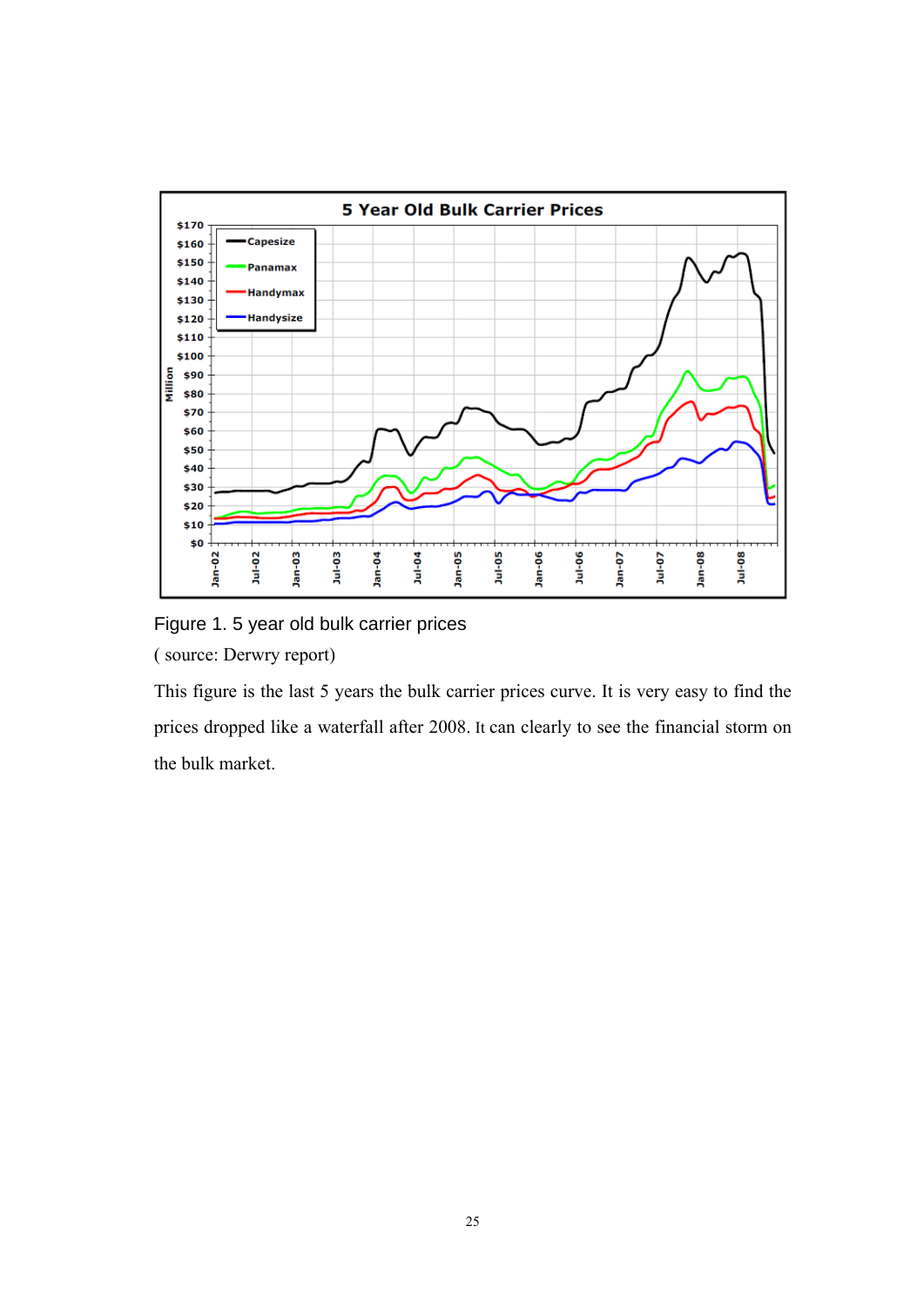<span id="page-35-0"></span>

## **Baltic Indices**

Figure 2 . Baltic Indices From 08 Jul to 09 Jan( source: Derwry report)

Through these three data can be very obvious to see that from July 2008 to January 2009 the great change. This also explains the financial storm hit the shipping is very serious.

#### **3.3 Analysis Influence from a Micro Point of View.**

#### **3.3.1 The Formula of Analysis Profit**

Voyage Gross Income=Expected Freight Rates \*freight volume + demurrage+dead freight

Voyage Net Income= Voyage Gross Income- Commission

Voyage Gross Yield= Voyage Net Income- Voyage Costs

Gross Yield Per Day= Voyage Gross Yield/ Voyage Time

Net Earnings Per Day= Gross Yield Per Day- Costs Per Day

Profits Per Day= Voyage Profits/ Voyage Time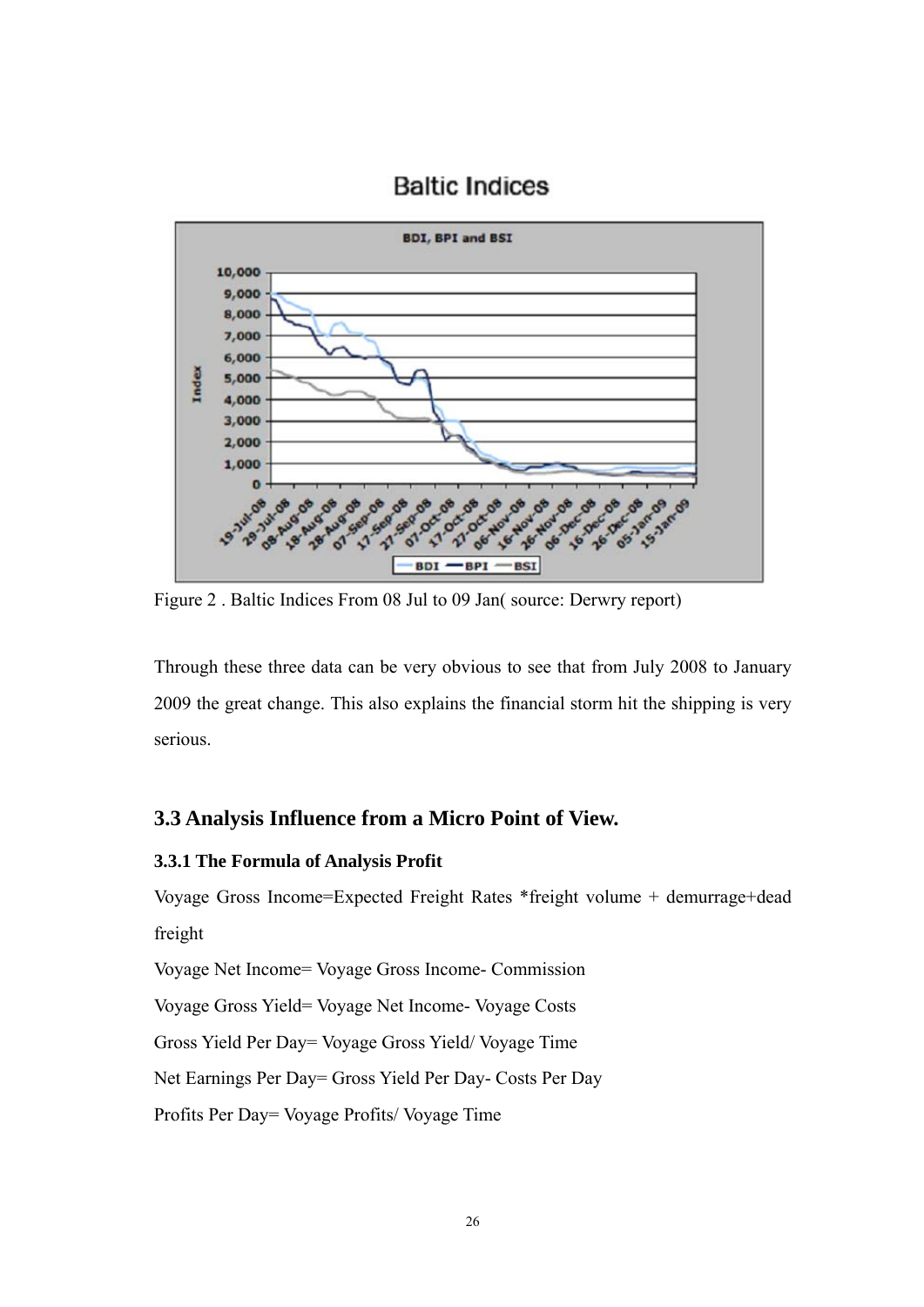<span id="page-36-0"></span>Time charter rates= $\frac{(VoyageNet Income - VoyagerCosts)*30}{2}$ Summer Total dwt \* voyage days

#### **3.3.2 Case Study-1**

Calculated by an example of a cargo ship of 30,000 tons After the financial storm in a company:

a cargo ship of 30,000 tons deadweight, with an average speed of 15 knots, navigating 30 tons of fuel consumption / day and 1.5 tons of diesel oil consumption, two tons of diesel oil consumption / day when mooring; Fuel oil 250 \$ / ton, diesel 500 \$ / ton; operating costs 5000 \$ / day. After the ship unloaded the cargo in port A, sailing to part B measured a total of 1,000 tons of fuel remaining on board, set weight 500 tons of the ship. The voyage loaded grain on ship, from part B to part c, freight 20 \$ / ton, FIOT, including 2.5% commission, all routes belonging summer sea area. Navigation Time: A B: 5 days, B C: 15 days. Mooring time: part B 7 days, part C eight days. costs in harbor: B 40000\$,C 30000\$.

For: Net Earnings per Day and Time charter rates

#### **Solution**:

Expected Freight Volume: 30000 -1000 -500 = 28500 ton Gross Income:  $28500 * 20 = 570000$ \$ Net Income:  $570000 * (1-0.025) = 555750$  \$ Fuel Fee:  $20 * 30 * 250 = 150000$ \$ Diesel Oil Fee:  $(1.5 * 20 + 2 * 15) * 500 = 30000$  \$ Voyage Fuel Fee: $150000 + 30000 = 180000$  \$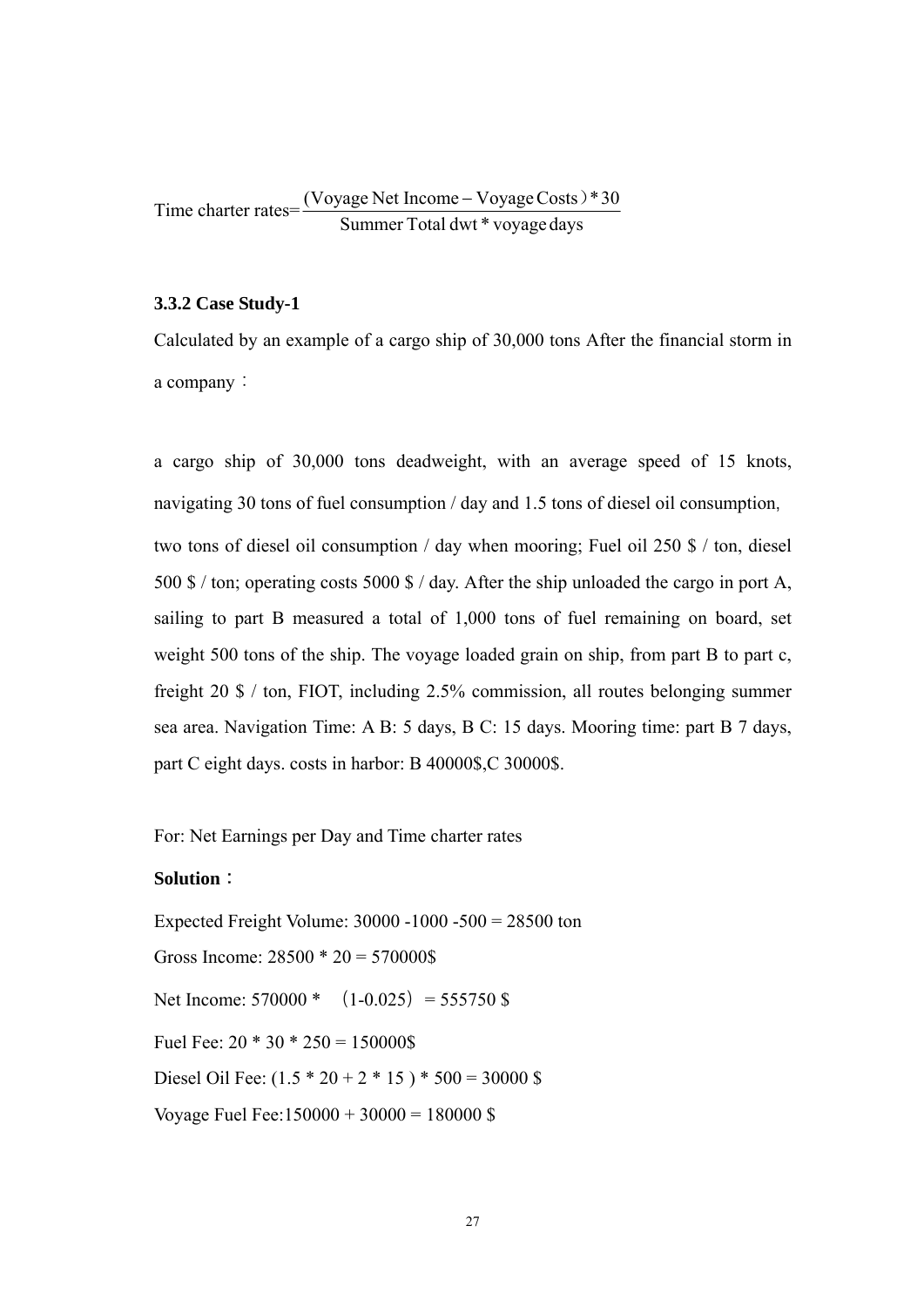<span id="page-37-0"></span>Voyage Costs: 40000 +30000 +180 000 = 250000 \$ Voyage Gross Yield :555 750 -250000 = 305750 \$ Gross Yield Per Day :305 750 / 35 = 8736 \$ Net Earnings Per Day :8736 -5000 = 3736\$  $T/C$  Rate  $=$ 30000 \* 35  $\frac{(570000 - 250000) * 30}{2500000} = 9.14$  (\$/ton. DWT)

#### **3.3.3 Case Study-2**

a vessel with the same situation Before the financial storm :

a cargo ship of 30,000 tons deadweight, with an average speed of 15 knots, navigating 30 tons of fuel consumption / day and 1.5 tons of diesel oil consumption, two tons of diesel oil consumption / day when mooring; fuel oil 580 \$ / ton , diesel 1000\$/ ton; operating costs 5000 \$ / day. After the ship unloaded the cargo in port A, sailing to part B measured a total of 1,000 tons of fuel remaining on board, set weight 500 tons of the ship. The voyage loaded grain on ship, from part B to part c, freight 80 \$ / ton, FIOT, including 2.5% commission, all routes belonging summer sea area. Navigation Time: A B: 5 days, B C: 15 days. Mooring time: part B 7 days, part C 8 days. Costs in port: B 40000\$,C 30000\$.

For: Net Earnings Per Day and Time charter rates

#### **Solution**:

Expected Freight Volume: 30000 - 1000 - 500 = 28500 (吨) Gross Income:  $28500 * 80 = 2280000$ \$ Net Income:  $2280000 * (1-0.025) = 2223000$  \$ Fuel Fee:  $80*30*580 = 1392000$ \$ Diesel Oil Fee:  $(1.5 * 20 + 2 * 15) * 1000 = 60000$  \$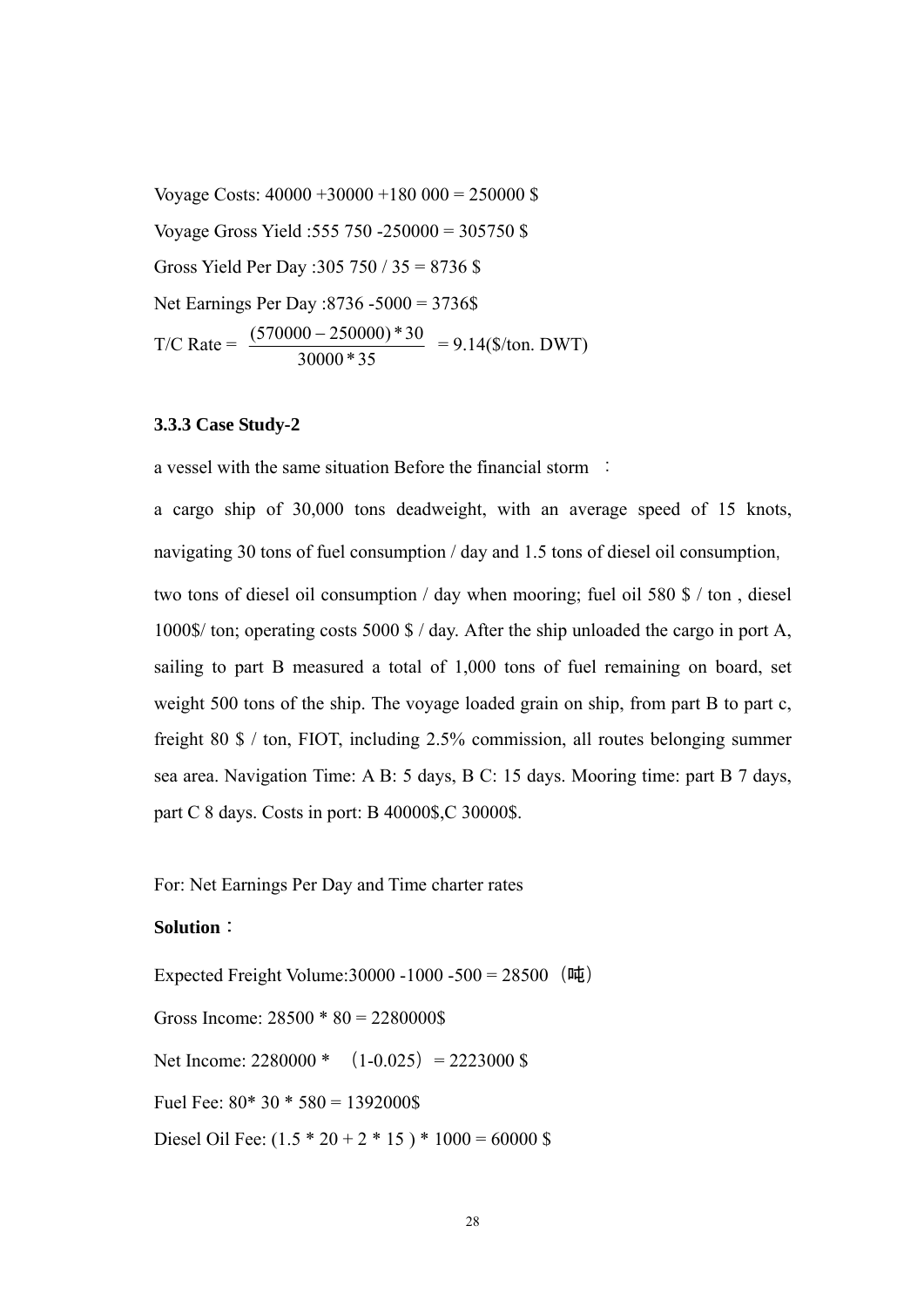Voyage Fuel Fee:  $1392000 + 60000 = 1452000$  \$ Voyage Costs: 40000 +30000 +1452000 = 1522000 \$ Voyage Gross Yield : 2223000 -1522000 = 701000 \$ Gross Yield Per Day : 701000 / 35 = 200289 \$ Net Earnings Per Day : 200289 -5000 = 15029\$ T/C Rate= 30000 \* 35  $\frac{(2280000 - 1522000) * 30}{28888425} = 22 \text{ (\$/mon. DWT)}$ 

It is Obvious that the financial storm brought tremendous impact on shipping through above analysis; I ignored the calculation of fixed costs, because this part is not affected by the financial storm. just change the price of the fuel, diesel, and freight, but the result is different , time charter rate shows a lot of difference. And emerging data above is not the situation of the lowest valley, we can infer the a great difficulty financial storm brought.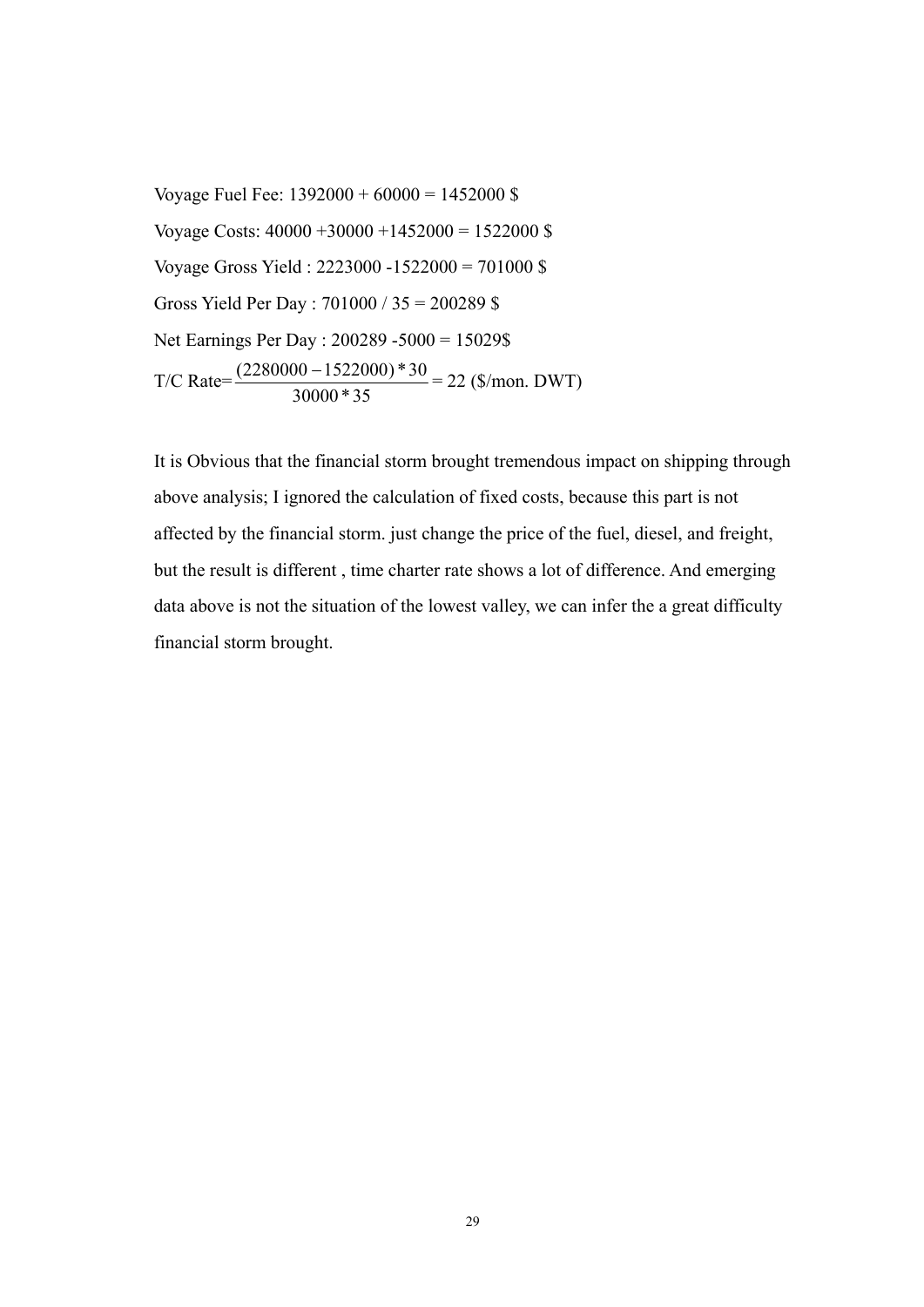# <span id="page-39-0"></span>**Chapter Four Research on Risk Control**

The financial storm has broken out in all round ways and gradually influenced the real economy. As an economic barometer of the shipping industry, the loss is inevitable. In this case, we should not be too frustrated and lose the confidence. The risk and opportunities are coexisting everywhere so we should be optimistic and confident about the market.

#### **4.1 Optimal Speed**

Deceleration means the longer navigation time, more sales charges, rental fees, taxes and fees, but fuel costs and the overall operating costs were reduced, so it is can be considered as a good way. the great pioneers is the International Shipping Alliance composed by Hapag-Lloyd, Orient Overseas, Nippon Yusen KK and Malaysia. Later the CMA, the Mediterranean, COSCO, Maersk have also begun to implement changing 8 to 9 in Asia-Europe routes. of course Nippon Yusen KK is not far behind, has requested 10% slowdown of its fleet, saying that this will save the company more than 25% of the fuel costs. The slowdown in the navigation when the industry situation is on the bottom can save the energy consumption,at the same time absorb the excess capacity to alleviate the heavy pressure on the operation of the enterprises.

#### **4.1.1 Settlement of Best Speed Mathematical Model**

#### **COST**

Cost is divided into fixed cost and variable cost, the fixed costs means that the crew wages, labor cost, management staff wages, business expenses, taxes, port facilities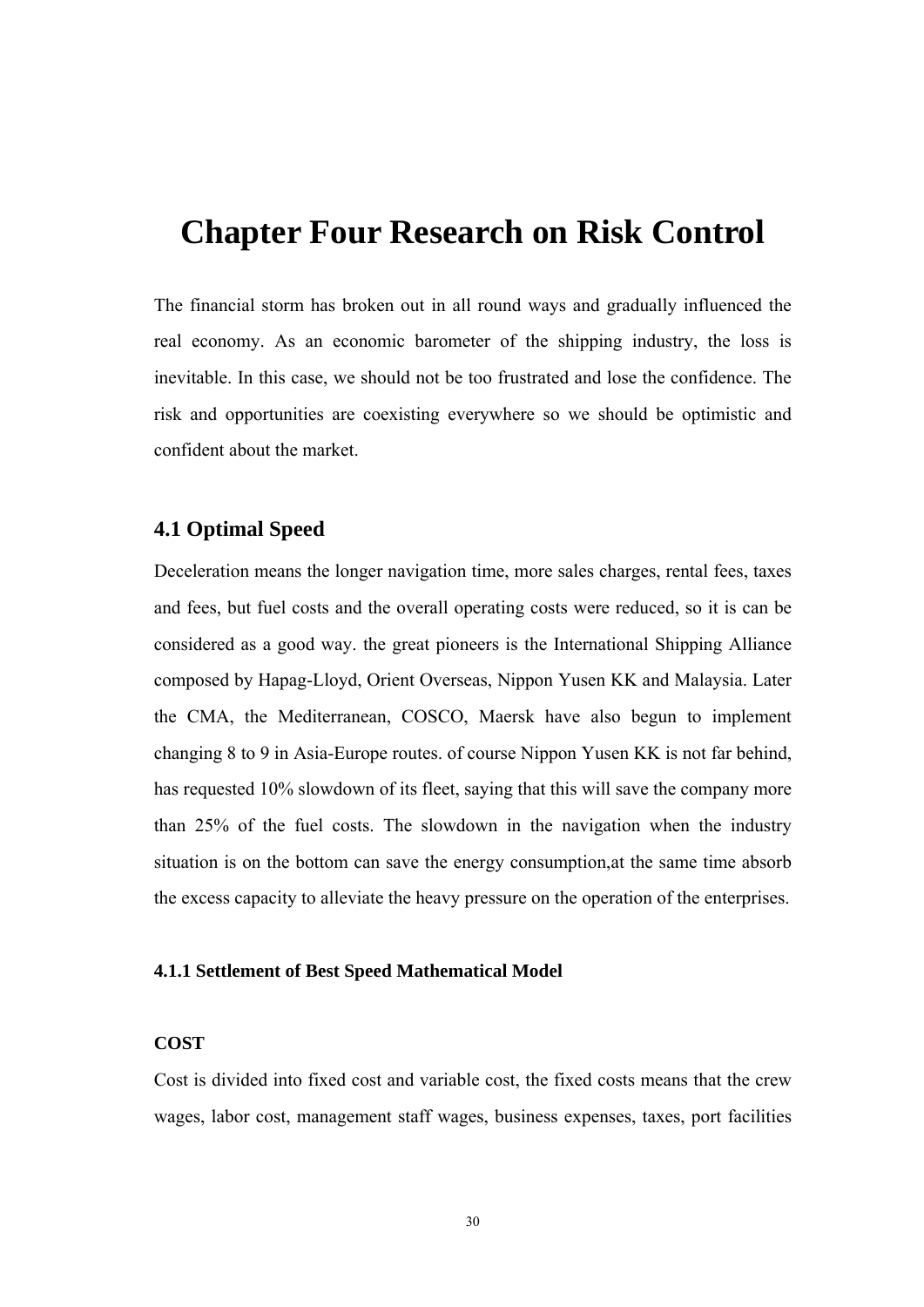expenses, repairs, materials accessories fees, loan interests, depreciation fee ,etc,.., some parameters are also variable with the ship voyages and the operating income, but the relatively small changes in value is now positioned as the "fixed" cost easy for the calculation.

Variable cost mainly refers to the cost of fuel cost

Symbols are set as some parameters as follows:

S Voyage (including the air-way)

T Laytime

N1 calibration power of main engine

g1 consumption rate of fuel

N2 power of auxiliary fuel at parking state

g2 consumption rate of fuel

V。Design speed

V The actual speed

P1 the price of fuel

Oil consumption rate:1.2 grams / horsepower-hour

P2 Oil price (cylinder oil: average oil prices of cylinder oil and the machine oil)

M fixed monthly cost

P voyage value

#### **The Cost And Profit Function**

fixed daily expenditure  $(2)$  F1 (V) = M/30

⑵ fuel-burning oil costs

$$
F2(V) = S/V \left( U / V_0 \right)^3 N1(g1P1 \times 10^{-3} - 1.2P2 \times 10^{-6} + 24TN2g2/(S/24V + T))
$$
  
= 
$$
[24SN1(g1P1 - 1.2P2 \times 10^{-3})(10^{-3}/V_0^3V^3 + 24^2TN2g2V]/(S + 24TV))
$$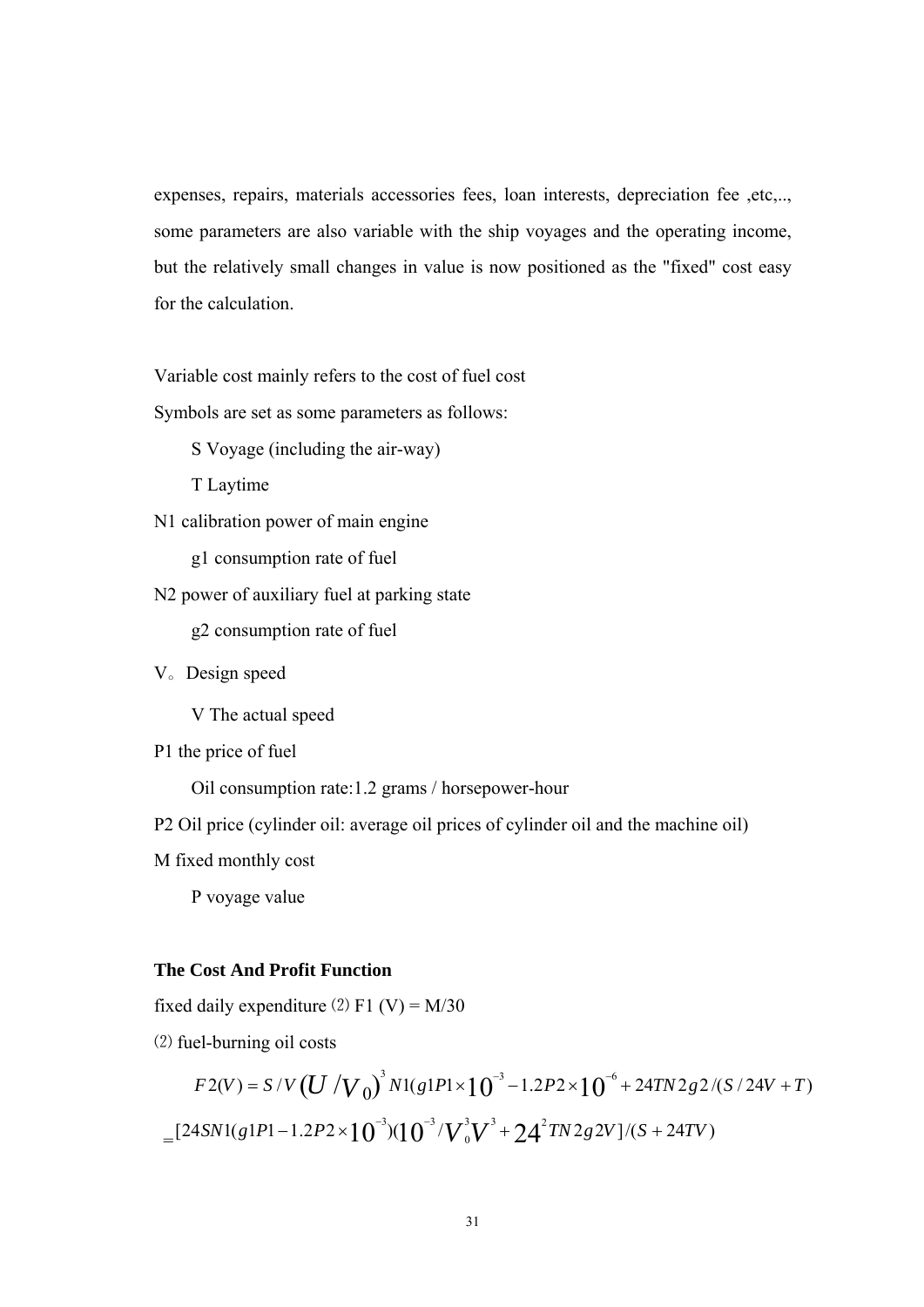Assume  $24\text{SN1}(\frac{g1P1-1.2P2\times10^{-3}}{10^{-3}})10^{-3}/V_0^3 = K_1 24^2 N 2g2 = K_2$ 1 3  $\mathbf 0$  $1P1 - 1.2P2 \times 10^{-3}$  $10^{-3}$  $V_0^3 = K_1 24^2 N2g2 =$ 

They are constant for the designated ship

Simplify the above:

$$
F2(V) = (K_1V^3 + K_2TV)/(S + 24TV)
$$

(3)daily operating revenue

 $F3(V) = P/(S/24V+T) = 24PV/(5+24TV)$ 

⑷daily profit

$$
F(V)=F3(V)-F2(V)-F1(V)
$$

$$
F(V) = [(24P - K2T)V - K1V3]/(S + 24TV) - M/30
$$
 (1)

This is the profit function with the change of speed

#### **Solving the great value of function (1)**

the first derivative of type (1):

$$
F'(V) = [-48T K1V3 - 3K1V2 + 24(24P - K2T)S]/(S + TV)2
$$

Assume F'(V)=0 solve V

$$
16T K_1 V^3 + K_1 S V^2 - S(8P + K_2 T/3) = 0
$$
\n(2)

Solving the above equation is rather complicated, but a more accurate V can be achieved by successive approximation algorithm and mapping, maximum speed of the function (1) which is the best speed

Case study

The average financial statistics: monthly fixed expenditure  $M=217$  thousand (stuff wages 60 thousand、port facilities fees 12 thousand、management fees 20 thousand、 repairs 25 thousand、profit taxes 50 thousand、depreciation 50 thousand)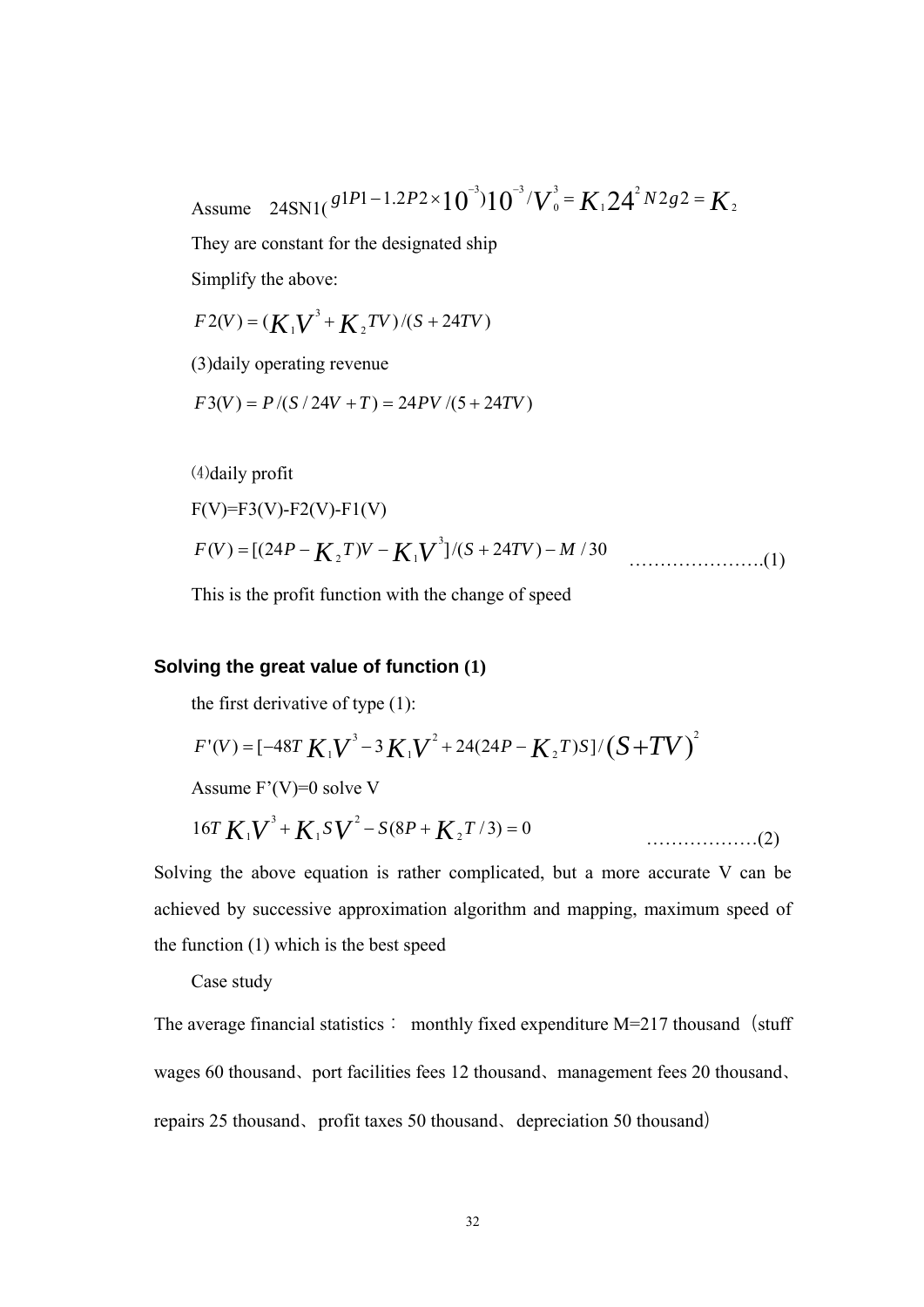<span id="page-42-0"></span>Round Voyage: Dalian-ShanghaiS=1120 miles, freight 140 thousand

N1=2200 horse power g1≈0.145KG/ horse power hour N2≈30 horse power g2≈0.17KG/ horse power hour V<sub>°</sub> ≈13 knots, P1≈2150 yuan/tun, P2=3700 yuan/tun

Put 
$$
K1 \approx 8272
$$
  $K2 \approx 2938$  in function (1), (2)

$$
F(V) = (3346310V - 8272V^{3})/(1120 + 120V) - M / 30
$$

Solution:  $F'(V)=0$  so

$$
6617V^3 + 92646V^2 - 124892 \times 10^{-3} = 0
$$

: V≈9.04 knots, (voyage speed is about 9knots),

Put in (1) : daily profit F $(9.049)$  =3715.4 Yuan/day

If the speed increased to 9.5, then F  $(9.5) = 3696$  RMB / Day If the speed dropped to 8.5, then F  $(8.5) = 3684.3$  yuan / day less than the profit at the time of 9.

At present, the average speed of the ship speed is 11.5, excluding the impact of climatic conditions, calculated as the ship speed is 10.5; the profit per day is 3506.4 yuan ocompared with the best speed the difference is 5660 yuan.

#### **4.1.2 Summary**

Changes in the shipping industry are complex, but there are certain laws to be found. The formula in this case has a certain significance for the actual operation and management.

Why in the downturn market, some private enterprises can produce a certain profit in the lower speed of ship navigation with the old ship host or host with small power.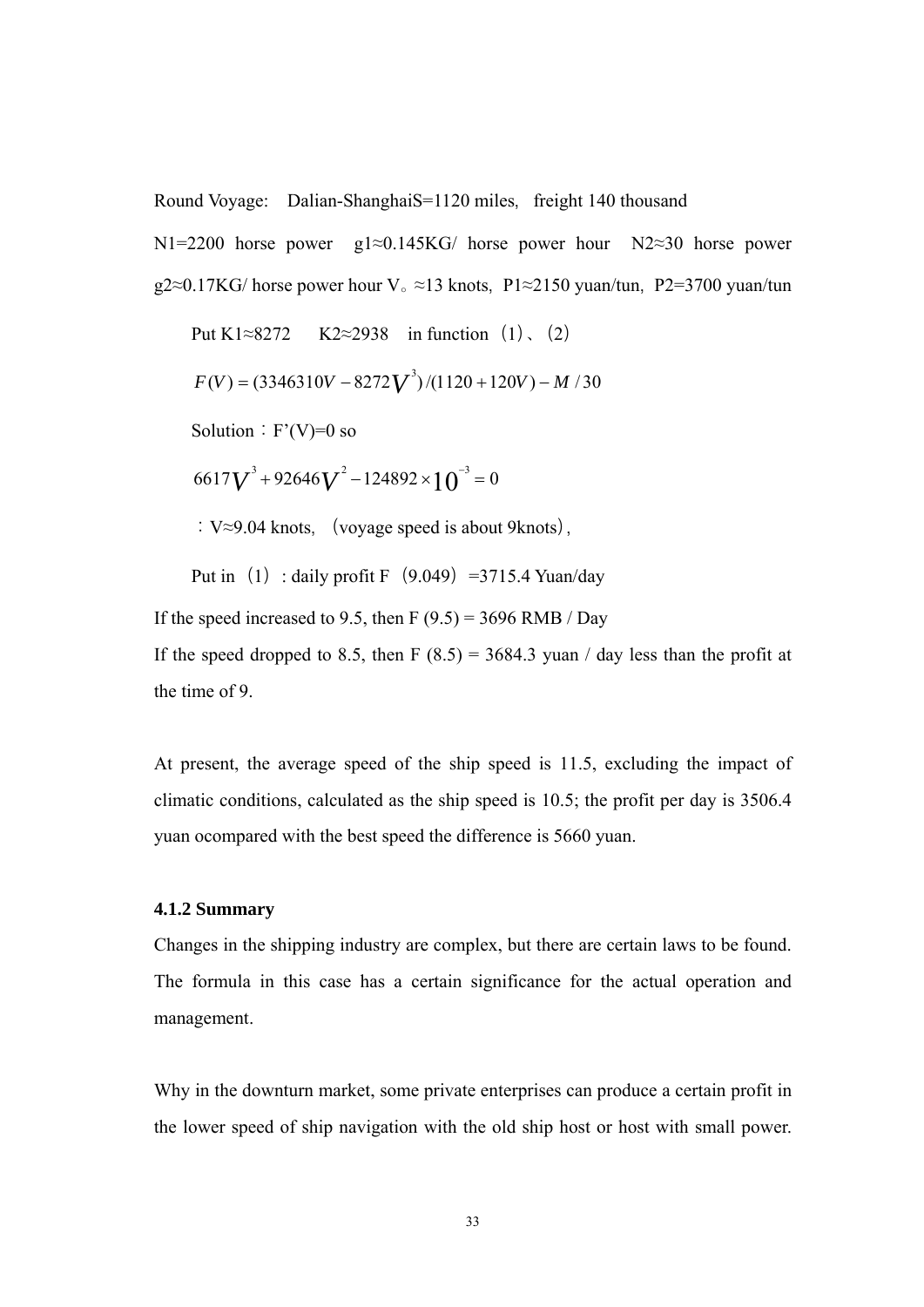<span id="page-43-0"></span>And some big enterprises are often at a loss. the low-speed result in a substantial decline of cost in a blessing in disguise. Some enterprises do not make efforts and neglect the economic speed of the ship thus raising the costs.

Rewrite the derivation of the formula (2), we can get the best speed V and the remaining time T, and make graph of the function of the best speed V and freight P. we can quickly get the optimum search speed in the numerical map. The above example, T for 4 days, V for 9.4; T for 3 days, V for 9.78, P for the 160,000 freight, T for 3 days, V for 10.36.

In the actual operation and management, some factors are changing all the time, which requires operators have the scientific management skills to carry out follow-up observation, access to information flow at any time, make random adjustment, such as lay time at port and take shelter from the wind, a combination of supply, and full load and return in dynamic market, to make timely adjustments to the speed of navigation are day-to-day management business.

#### **4.2 Laying up**

 As a result of the instability of Shipping market, there is also an imbalance between the actual delivery and the demand for transportation capacity from time to time, when the capacity is greater than demand, it will produce a surplus of tonnage of the ship when it is necessary to consider whether stop operating or not. Although the decision-making of layup vessels greater depends on the operator of the ship on foreseeable future of the market and the licensing of national policy factors, but there is a problem of the basic economic data of the measurement.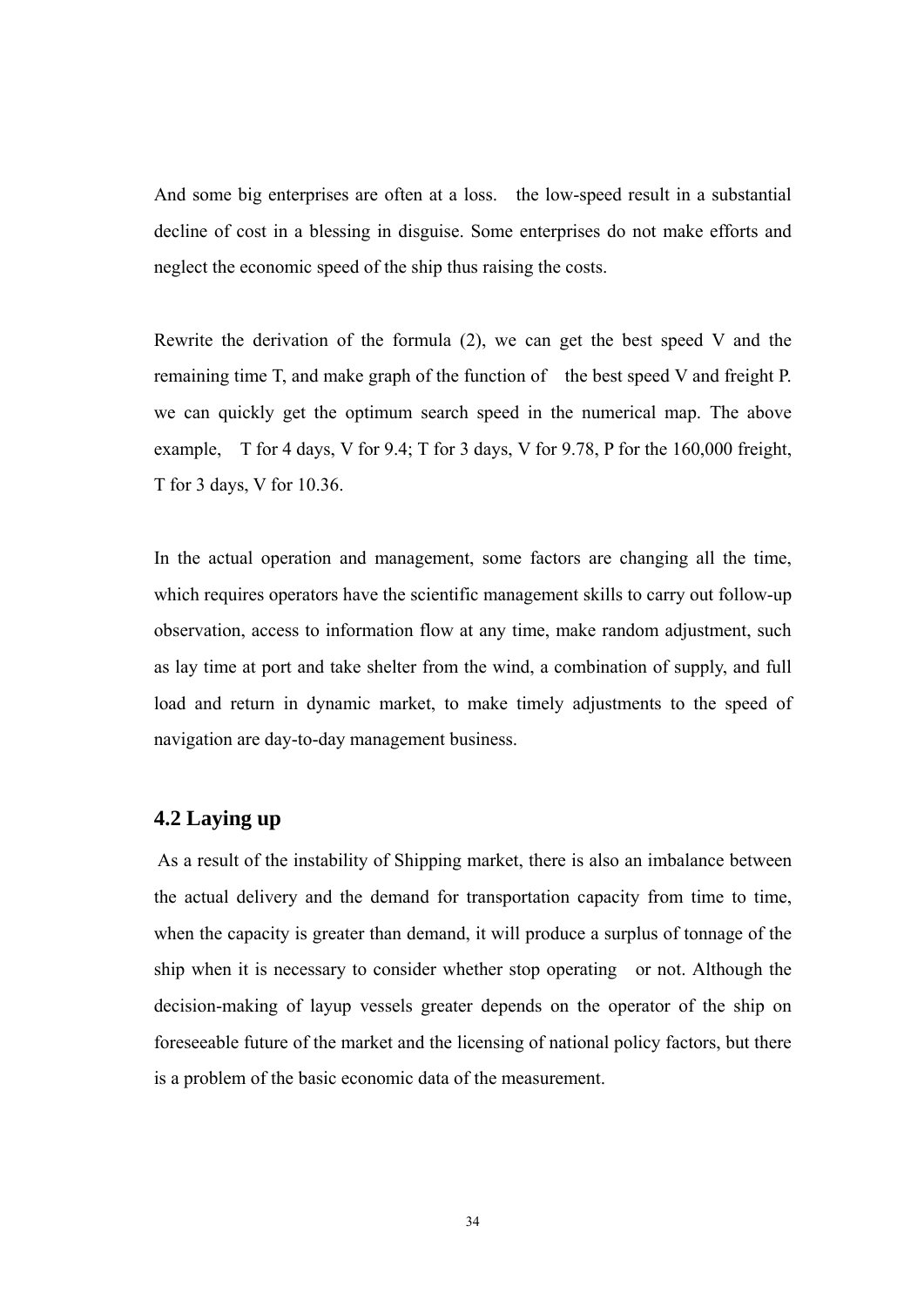To consider the issue of lay up, first of all, because of operating losses occurred. However, the loss is not equal to the closing, because no operating costs, but still needs some maintenance costs, such as remaining staff salaries, the regular fuel consumption of machine operation, and the cost of rented parking anchorage, which means there is a storage cost. There is no financial difference between whether to continue to operate or to stop if the loss of operation is smaller, to the cost of the layup ship, but taking the social benefits and the impact into account, continue to operation is usually more beneficial only when the ship's operating loss is greater than the amount of storage cost of the ship, it should stop operating.

In practice, comparison between the loss and a cost of storage can be converted into a comparison between the rates. Specific calculations are as follows:

The total cost for a ship voyage is K, the freight for the voyage is Q, the freight rate is f, parking fee for the maintenance is  $K'$  during the ship-day, voyage time for  $t$ times, then the loss is equal to the amount of freight rate costs, the calculation are as follows:

$$
K - fQ = tK'
$$

$$
f = \frac{K - t \cdot K'}{Q}
$$

When freight rates equal to f an economic threshold referred to as the "stop point"; when the freight rate is greater than f, the operation of the ship is beneficial; when the freight is less than f, it should consider whether to take the issue of parking. For example, can open up new routes, or take appropriate technology on vessels adapted to other types of cargo shipment, or hire the boat temporarily to other forms of rental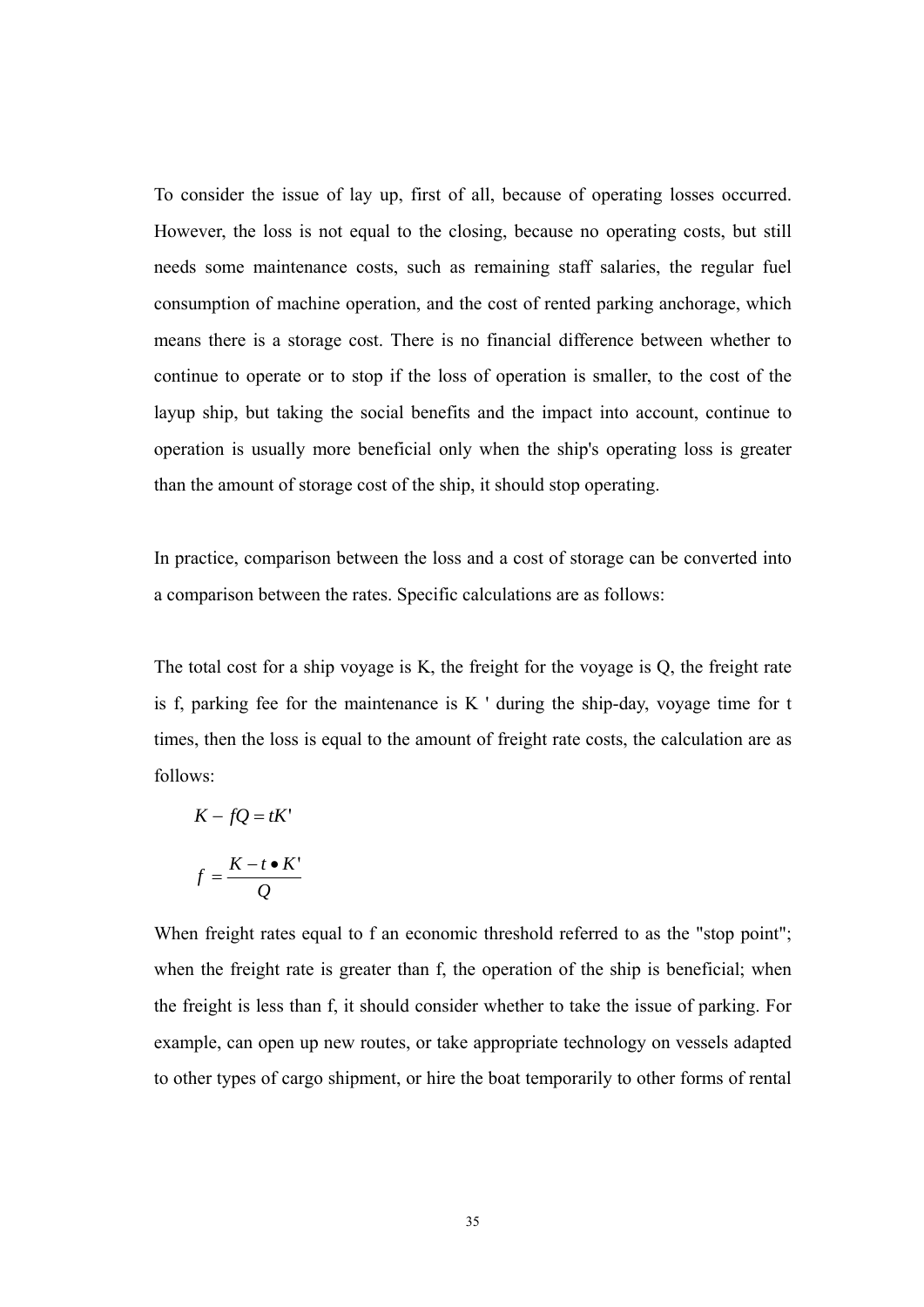<span id="page-45-0"></span>or owner of the goods or shipping companies. The last thing is to stop the ships. There is also a critical point of the existence in the similar rental rates.

To set up a ship load of DW, the lease period of t, F 'for one month rental of a rental income dwt ship (rental rates), K for fixed costs of the operating days, then the rental rates at the stop point The calculation process is as follows:

$$
K \bullet t - F' \bullet DW \bullet \frac{t}{30} = t \bullet K'
$$

$$
F' = \frac{(K - K) \times 30}{8 \times 30}
$$

*DW*

If the hire is greater than the rate of 
$$
F'
$$
, you can hire, or else should suspend.

#### **4.3 Hedging by Using BIFFEX**

The reason why the owner avoid risks is to ensure that their own economic interests. We can achieve this by fixing the absolute price and the relative prices. The so-called absolute freight prices mean the received or paid costs of transportation of goods. The lock of the relative prices means that the anticipated profits or returns are safe through the control of the cost when the fluctuations of the absolute price occur.

In the real social life, the social exchange market products can be divided into two types: one is the spot market, which we are familiar with day-to-day to deliver the commodity have paid their dues in the market: the other is the futures market, that is engaged in buying and selling commodities or foreign exchange, securities and other future contracts market. The similar changes of the two market prices provide a viable means for us to achieve our desire to lock the prices.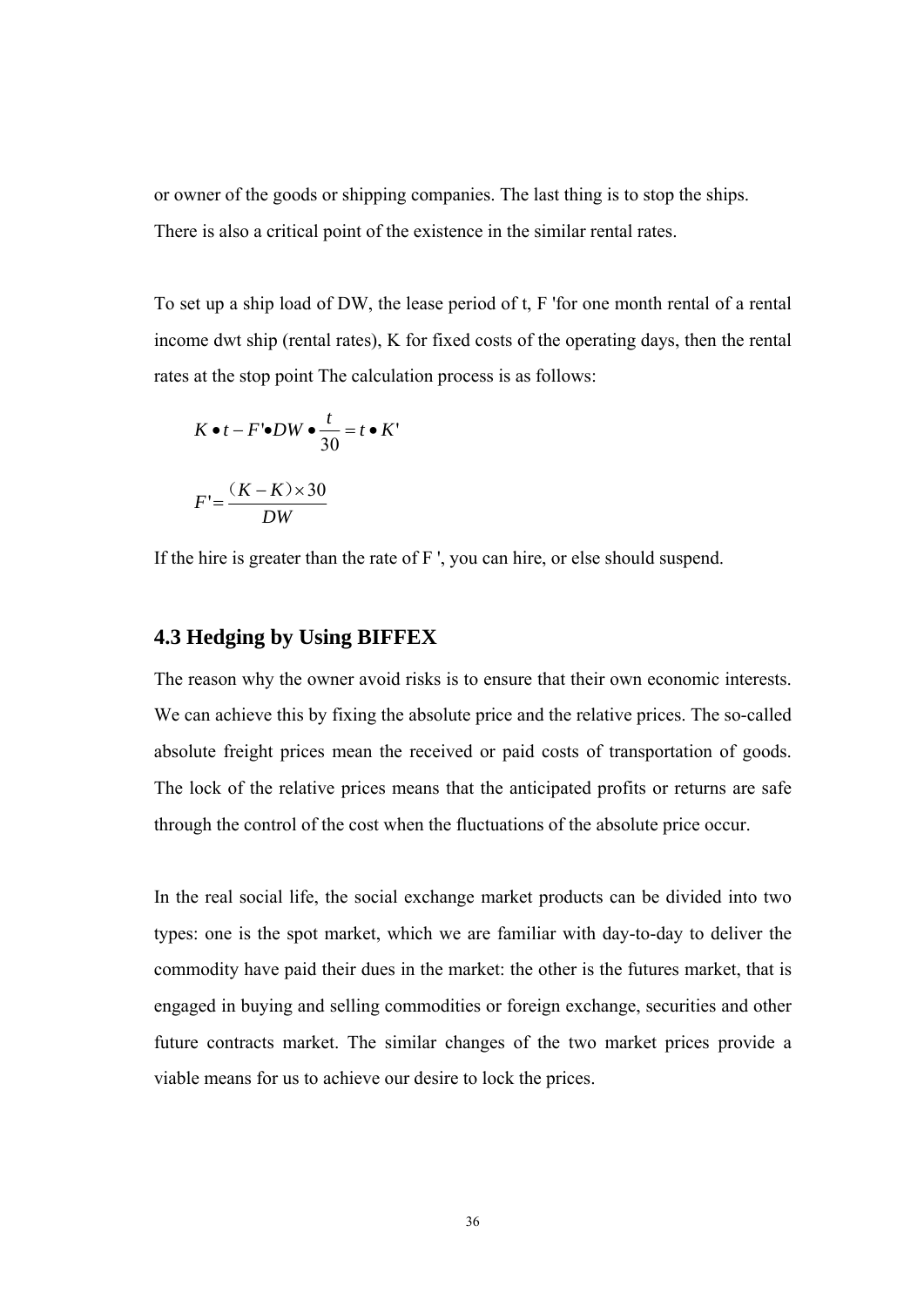#### <span id="page-46-0"></span>**4.3.1 Hedging to secure the absolute freight price**

The futures market price to avoid the risk and lock the prices can be achieved by hedge or hedging. (Hedging) in the so-called hedging, that is, traders in accordance with its status of the spot market transaction take the opposite direction with the same number of futures contracts in the futures market with the purpose to transfer the risk of the losses caused by the prices changes to the speculative traders. Put it in simple language, that is, in fact, hedging is equivalent to gambling on the objects being thrown from a single or double, meaning hedge. Hedge, while the number of loss equals to the other side of the win, the absolute price is locked. hedge can be achieved through several different ways to achieve, but most typical way is BFI (the Baltic freight index), the index is calculated based on strict and clear, well-known and more objective requirements, reflect the general price level in world's dry bulk shipping market with a high authority and representation. BFI is an index of price points to the corresponding provisions of 10 U.S. dollars. A standard BFI contract price is 10 U.S. dollars multiplied by the BFI index day. It is also BFI transaction is a "digital" rather than material, it provides delivery period of freight futures. The delivery of transactions must be carried out before the end of the contract in the reverse direction (i.e., hedge), or a mandatory hedging checkout by the Exchange. There are two current international freight futures markets, one is Baltic forward freight Exchange and the other is the International Futures Exchange.

#### **4.3.2 BFI Transaction Case**

In mid-March 1999, a 90,000 tons bulk carrier, freight rates for \$ 6.90 / t, B. 1 582 points for the FI. In May, the vessel will lift a lease; the owner is busy looking for new charterer. FFA index in July in the Baltic Exchange is 1 523 points lower than the spot BFI. So the owner predicts the price fell in May, so he decided to hedge.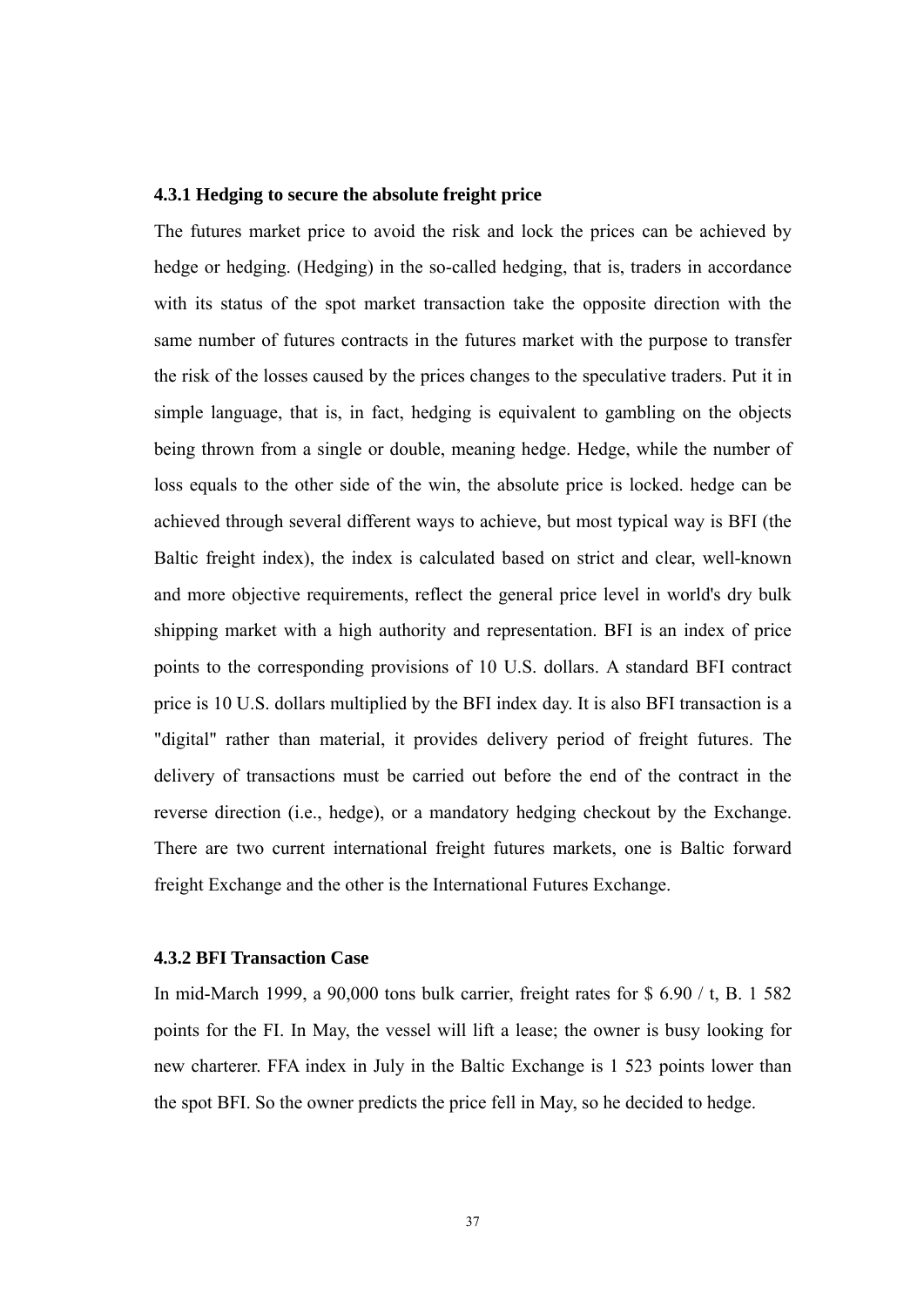<span id="page-47-0"></span>According to the price level in March, revenue of shipping 90,000 tons of ore freight is \$  $6.90 \times 90000 =$  \$ 621000, the owner would like to made this level of freight revenue when there is a drop in price in May, first sell 40 of the July futures freight contract to, income is10  $\times$  1 523  $\times$  40 = \$ 609200, almost flat with the freight revenue in March and By early May, BFI dropped to 1391, the price fell to  $\frac{635}{t}$ , the owner of the ship lease out the ship at this price, freight revenue \$  $6.35 \times 90000 =$ \$ 571500, less than the income in March:\$ 49,500 . BFI then fell to 1400 points in July, then the owner buy 40 contracts paying  $$ 10x1400x40 = $ 560000$ , and sell freight futures in March net income profit  $$609200 - $560,000 = $49,200$ . Futures profit and loss is offset by the hire, the owner of a net loss is very little: \$ 300. In other words, because the owner has done a hedge against inflation, even if it is a ship chartering market in the fall or the price for the equivalent of \$ 6.897 / t of the price  $[(\$ 621000 - \$ 300) \div 90000]$ , and delivery in March income is almost the same price. For this example, if the long-term freight rates are on the rise, the negative for the owner, so it could adopt a similar approach to futures hedging to avoid losses.

#### **4.3.3 The relative price is locked by the futures contract**

Fundamentally speaking, the price is determined by transportation costs. Transportation costs can be broadly divided into capital costs, operating costs and voyage costs .voyage cost which is mostly influenced by the outside factors, is the most important factor in price fluctuations. the port fees , handling charge are stable in a considerable period which is the main part of the voyage cost, the fuel cost accounting a big part of the voyage cost due to the oil price fluctuations so the stability is hard to maintain. In order to reduce the oil prices changes, shipping companies and oil companies can sign a contract to circumvent the risk of futures contracts to ensure profits. Take the following transactions and swap contracts THECAP as an example, the analysis of the specific methods of operation: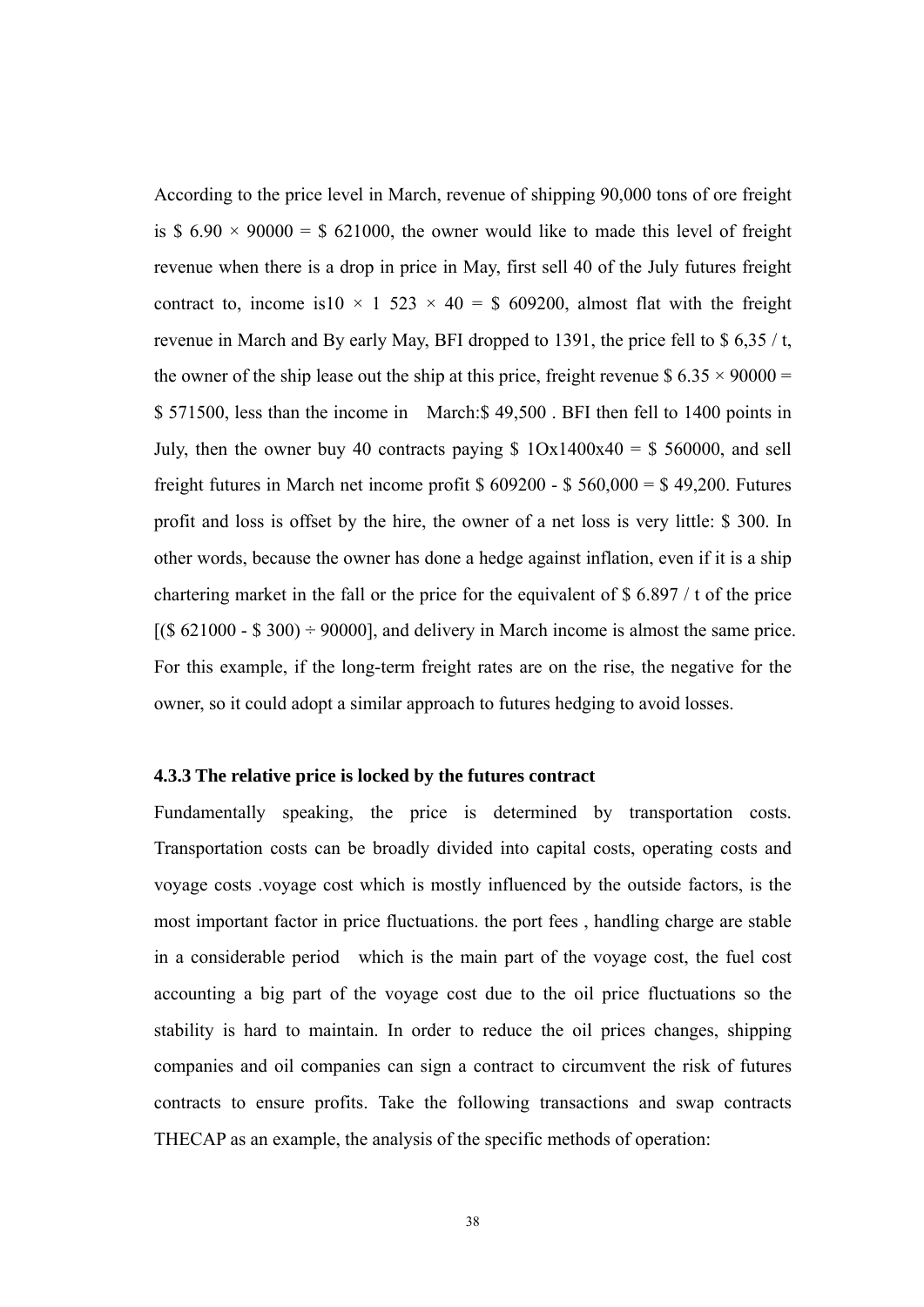#### (1) Swap transactions

The main contents of the contract is a contract between the two sides through consultations to determine a time in the future at a fixed oil price to complete a certain amount of the transaction. The essence of this contract is that both sides of the oil in the next period of time are expected to reach an agreement and make compensation until the contract expires after this period of time based on the average oil price.

We assume that: a ship and an oil supplier signed a swap contract. Fuel prices  $\frac{1}{2}$  80 / t, trading volume 10000t, trading period a quarter. If oil prices rise after a quarter makes the actual purchase of the shipping companies fuel prices for the \$ 85A, higher than the contract price of \$5 / t. this shipping company get for compensation:  $(85 - 80) \times 10000 = $50000$ .

If oil prices fall after one quarter, Shipping companies purchase fuel during this period of the actual average price of \$ 78 / t, lower than the contract price. owner pay to the supplier:  $(80 - 78) \times 10000 = $20000$ .

#### (2) THECAP contract

In the shipping industry, THE CAP contract is to restrict its high oil receipts as the result of higher oil prices. The most important feature of this contract is the buyer's pre-paid to the seller that is the shipping companies pay a certain amount of margin to the oil suppliers in advance to .This feature suppress the extreme high profits and ensured the income level of oil suppliers.

We assume that: a shipping company expected oil prices will rise more sharply in the next month. In order to reduce the cost of rising fuel costs, oil suppliers and the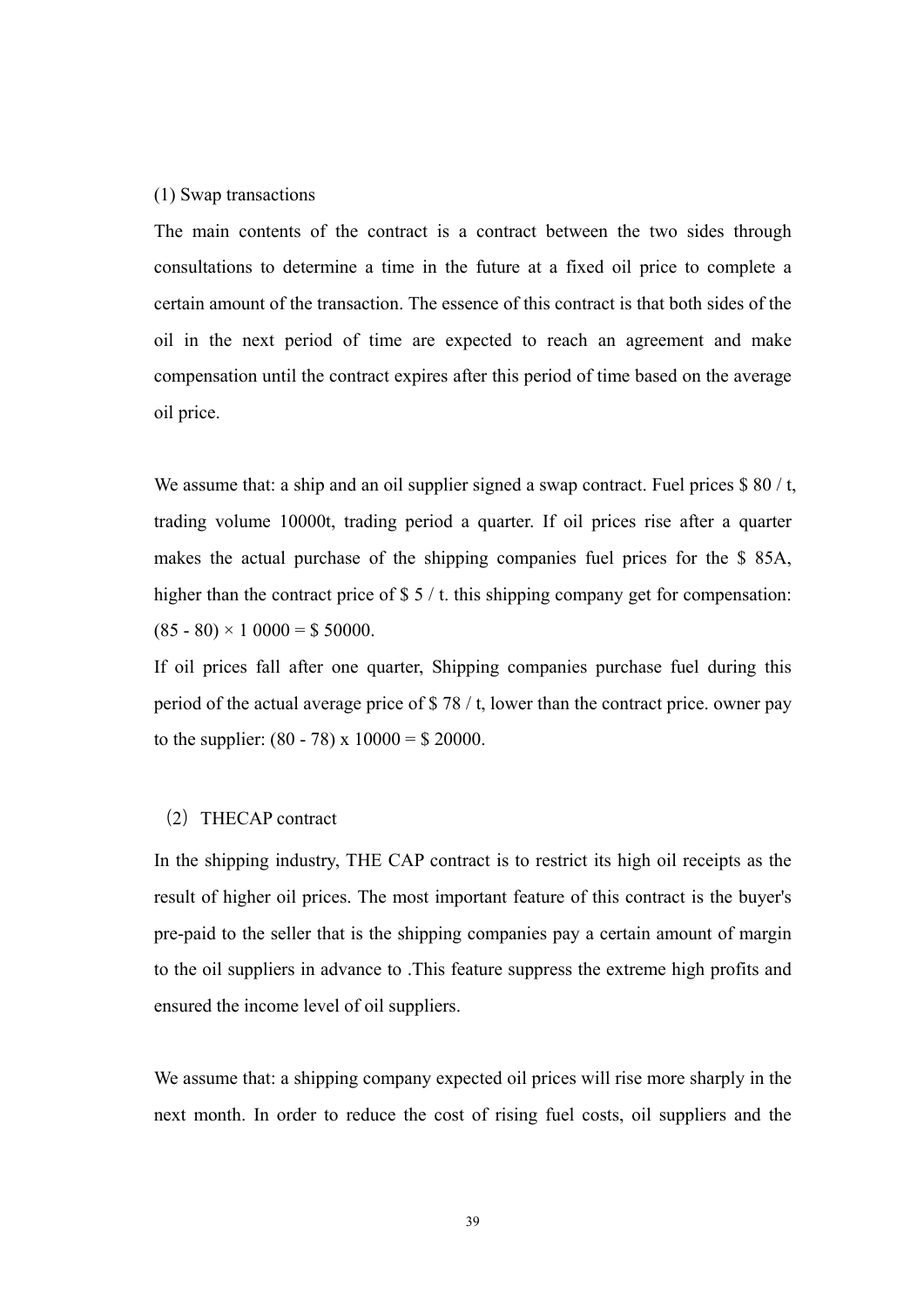<span id="page-49-0"></span>shipping company make the decision to sign a contract of THE CAP. The terms of the contract in a month to \$ 80 / t price of 1 0000t oil trading and shipping company pay \$ 4 / t bond prices in advance. If the contract expires, oil prices rise as shipping companies expected this month. During this month the average price of oil reached \$ 90 / t to do the actual burden on shipping companies are the oil prices as follows: $[90x10000+4\times10000-(90-80)\times10000] / 10000=$ \$84/t If the contract expires, oil price did not rise as expected, but fell. The average price of fuel is only \$70  $/$  t. Shipping company when the actual price paid as follows:  $(70 \times 10000 + 4 \times 10000)$  /  $10000 = $74/t$ 

From the above described two types of contracts, the owner can control fluctuations in the cost of fuel in the acceptable limits through futures contracts, that is to say to a fixed level of profits in a range of smaller ups and downs. And thus the relative price of a lock. I believe that the locked price to a large extent can reduce ship chartering market the ship chartering market losses in shipping enterprises.

#### **4.4 Hedging with by Using FFA**

#### **4.4.1 Evaluation of the FFA and the specific methods of operation**

Despite the very different interpretation, but popular term of FFA (Forward Freight Agreements) is both buyers and sellers reach a long-term freight agreements which provides for specific routes, price, quantity, etc., and the two sides agreed received or paid in accordance with the official Baltic freight index prices and freight rates with the difference between the agreed price to a point in the future. It can be said that now freight has become variable and can be traded with a good liquidity in a market. The great volatility of the FFA in The international dry bulk shipping market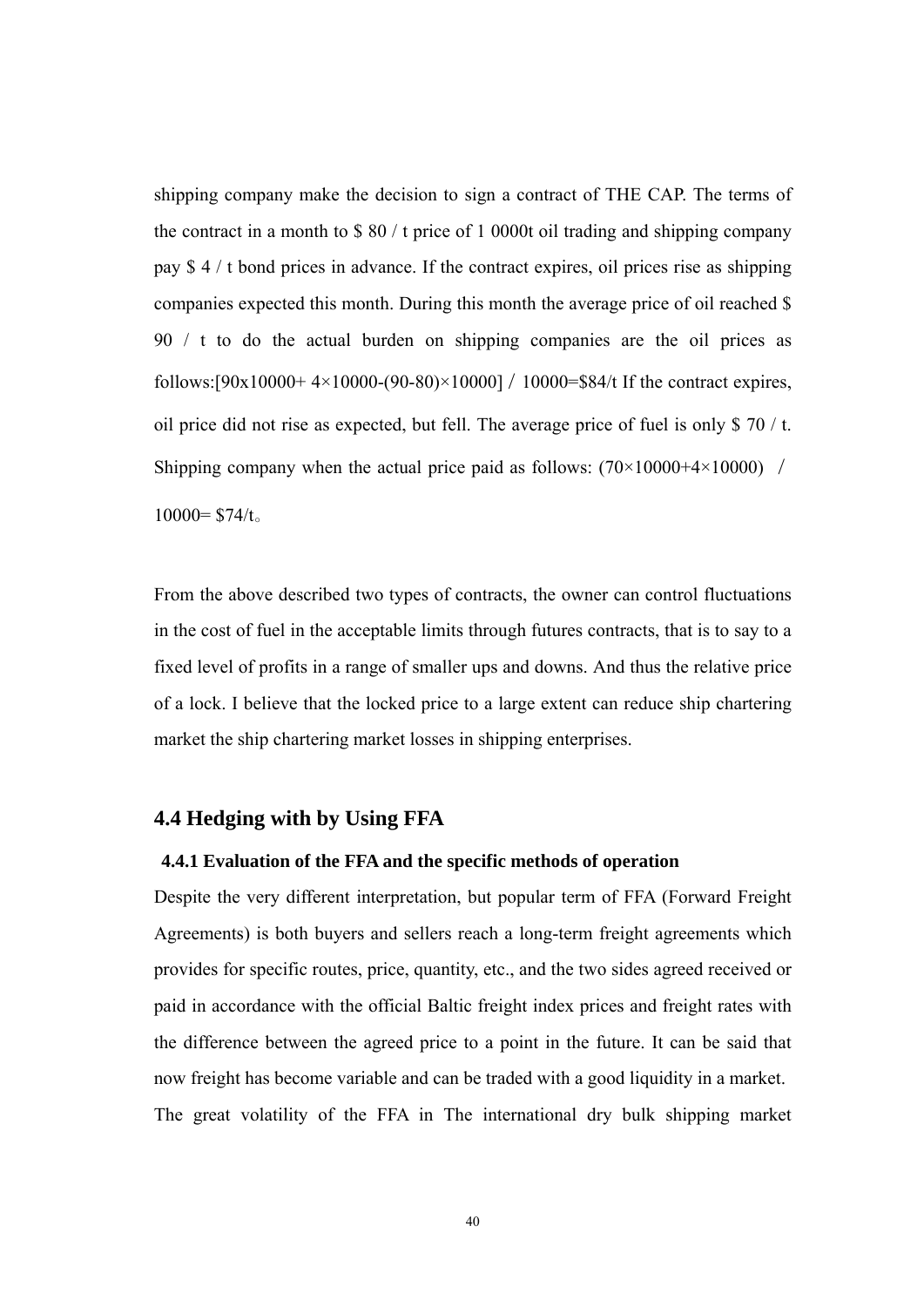<span id="page-50-0"></span>promotes the development of the market, the FFA can effectively circumvent the hedging market risks. In recent years, FFA has been on the rapid development, trading volume in 2005 is expected to be 7000 alone, traded tonnage is estimated to reach 2.5 billion tons, close to the spot volume in maritime trade, and will certainly be more than the spot trading volume. FFA market also showed a strong correlation with spot market. The development of FFA over the past few years has attracted a large number of international attentions of professional investment companies, like Deutsche Bank, Morgan Stanley and many other banks and investment companies have all set foot in this area.

#### **4.4.2 FFA hedging and arbitrage**

Hedging is the driving force behind the futures market. The agricultural futures market, metals, energy futures markets, which are derived from the production and operation facing intense spot price fluctuations brought about by the spontaneous formation of risk in long-term trading contracts.

The principle is that the spot price and futures prices are determined by supply and demand, changes in the direction of the two is always the same, with a high degree of relevance and convergence, and the closer futures delivery time, spot prices and futures prices will be similar.

Its basic approach is to buy or sell the cash market and a considerable number of transactions, but the status of the opposite transaction in commodity futures contracts, with a view to the adoption of a certain time in the future to sell or buy the same futures contracts, hedge positions settled Futures Trading surplus or deficit arising as to compensate for or offset the cash market price changes brought about by the actual price risk or interest, so that the economic benefits traders a certain level of stability.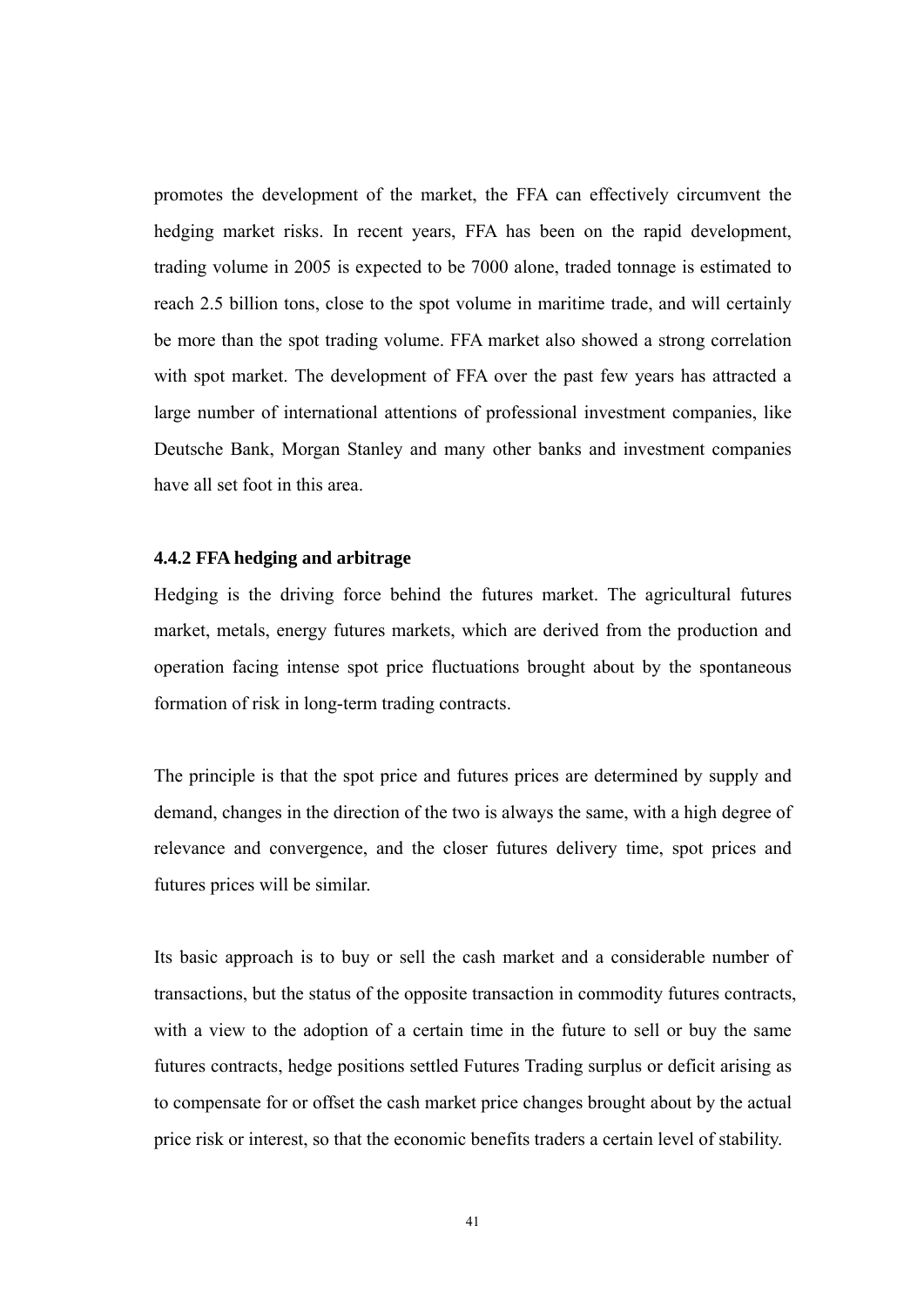#### <span id="page-51-0"></span>**4.4.3 FFA application in VC**

FFA (paper trade) is usually based on the BFI routes from one or more routes. As a normative agreement, both parties are free to provide their request to each other as much detail as possible on the basis of equality and mutual benefit. However, the more the standards, the more complex the changes are. In the actual operation, only a handful of routes under the terms of generally acceptable in today are on a wide range of operation. Similarly, the time charter routes can also be in a similar way in the transaction. From the hedge in voyage charter of the buyers, sellers and the owners analyze its operation as follows.

Sellers hedging equation:

First of all, the owner estimate there is a non-optimistic of a certain period of time for the shipping situation. Despite the short-term time charter is a very simple solution, however, it is very difficult for he owner to find someone willing to operate the ships during this recession period. Therefore, the owners choose to use FFA:

(1) the owner require their FFA broker to express information: selling a particular BFI constitute routes, dead weight, as well as the future settlement price at a certain time. If the route does not belong to BFI routes in the basic contract, the parties can find similar routes with BFI constitute routes, and to identify difference between fixed routes. For example, the owner sold the United States Bay / China route, which has the correlation with the eastern

#### the United States and Gulf / Japan route in BFI

(2) Market of broker's analysis proposed the freight prices from the perspective of a potential buyer. This price is lower than the prices given by the owner.

(3) brokers coordinate an intermediate freight prices through the negotiations of both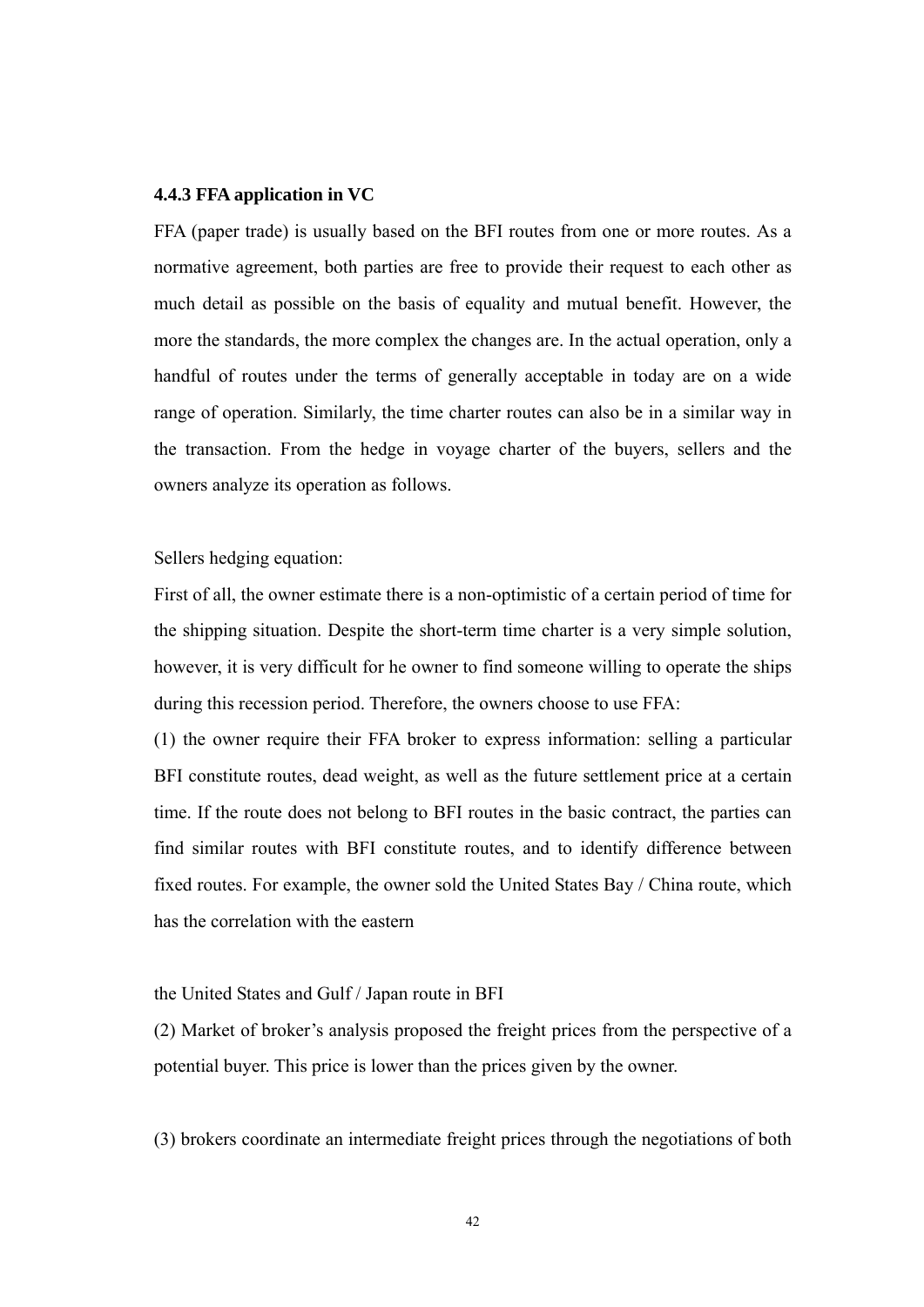<span id="page-52-0"></span>sides between the ship owners and buyers in their opening prices.

(4) In the third stage, the identity of buyers and sellers gradually are known if the two sides are satisfied with the quote and the credibility, then the contract could be reached. Routes should be specified in the contract, the volume of the agreement price, settlement price (BFI corresponding service). General agent commission is the l% of the cash settlement.

#### **4.4.4 Case of FFA Operation by Ship Owner**

At end of January 1996, freight is 27 U.S. dollars in the U.S. Gulf / Japan route grain. PANAMAX owner estimated that he will have a free ship in June, but he was pessimistic about the prospects for the summer market, decided to avoid this risk as much as possible. Owners choose to use hedging FFA.

Methods of operation:

1) the owner require FFA broker to express the following information: the price. Of the first two constitute a BFI route (52 000 t of grain re-Mei Wan / Japan) sold in May.

2) the broker analysis the market and believes the highest initial bid for the 25.5 U.S. dollars / t from a potential buyer's point of view.

3) After negotiations, the seller and the buyer accept the terms of contract and agreed at 25.75 U.S. dollars / t then made traded status public.

format of Contract as following:

Route 2: the U.S. Gulf / Japan

Volume: 52 000t

Price: 25.75 U.S. dollars / t

Clearing Price: the final average price of the five trading day in May 1996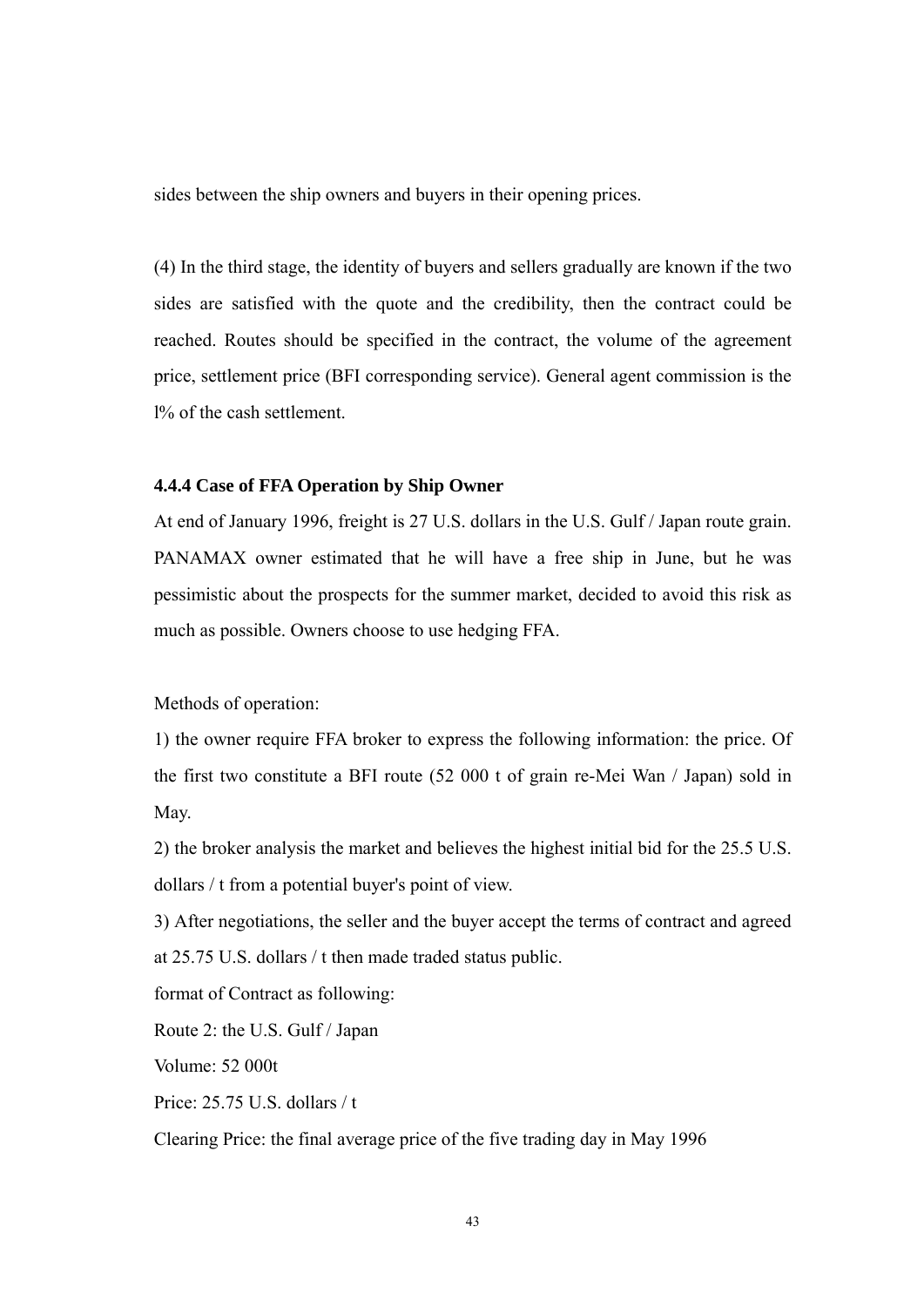<span id="page-53-0"></span>(the corresponding routes BFI related)

Commission: buyers and sellers each pay 50%

Results: The owner' s forecasts proved to be correct that the market down. Owner got his trading profits in FFA

BFI route 2 settlement Price: 24.25 U.S. dollars / t.

Agreement Price: 25.75 U.S. dollars / t

Difference: l.50 USD / t

Buyer to pay the seller (owner): USD  $1.50 \times 52\,000 =$  USD 78 000

Owner from the paper trade (FFA) obtain a profit in the market suffered actual losses, the paper trade (FFA) beam can be used to make up for the profits of the actual market losses. Balance between the two, the owner can make or partially hedge against inflation.

Through this case, we found that from the perspective of the owner, when he could not grasp the future market and wants to obtain a certain income, FFA can lock their income. Of course, selling in FFA is risky, can earn a loss (when the price of agreement higher than that of the settlement, you are on the surplus, when the price is lower than the clearing price agreement, you are on the deficit), but the profit and loss are basically locked in a certain scope and the hedge is against the actual market.

#### **4.5Comparing FFA with BIFFEX**

#### **4.5.1 Flexibility of Freight Index Forwards Contracts**

The transactions of Freight index forwards contracts can be freely traded and repeated. The status of forwards can be increased, decreased according to the needs of the transaction at any time, forwards hedge is very flexible. FFA is stable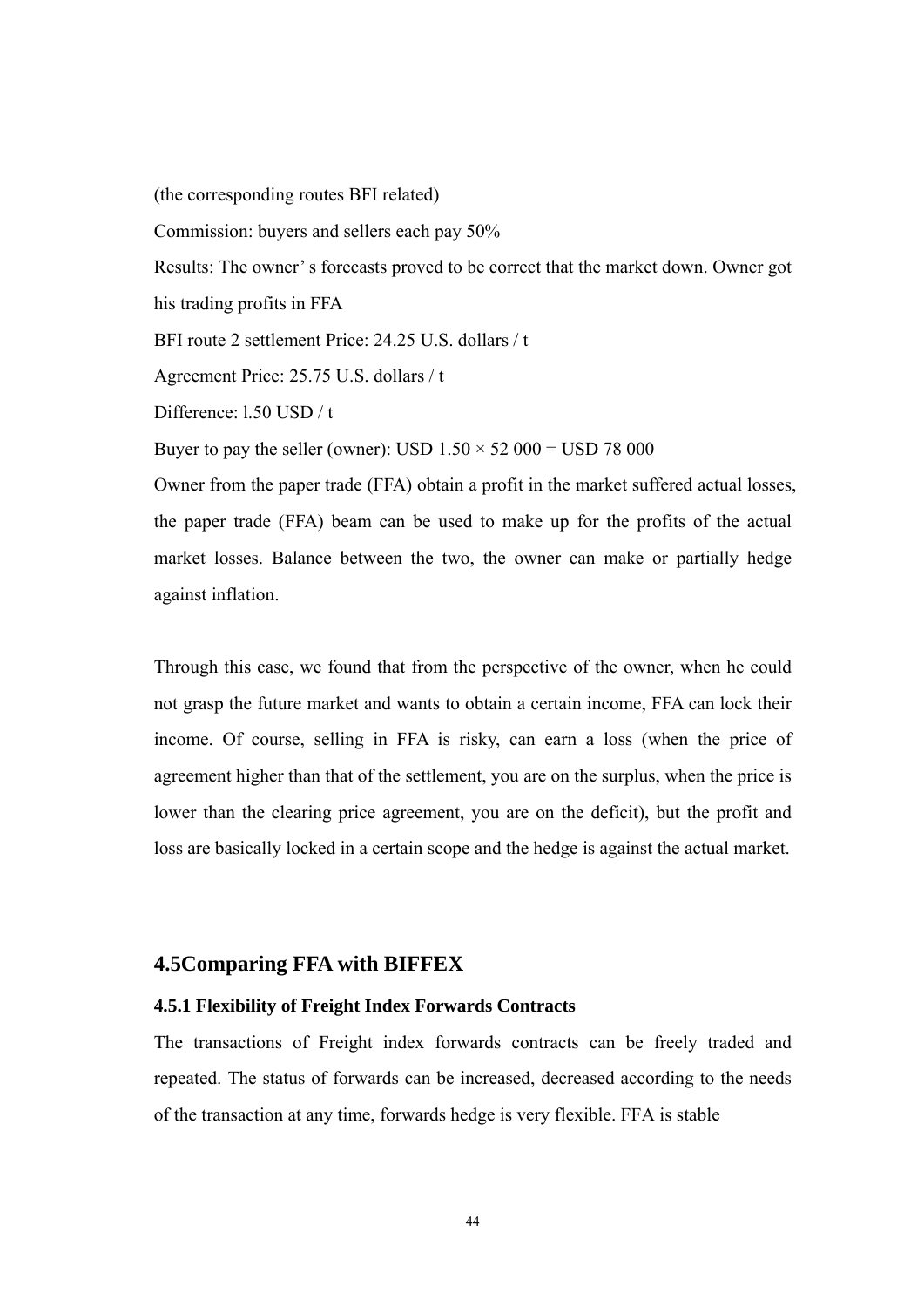#### <span id="page-54-0"></span>**4.5.2 The Security of Freight Index Forwards Contracts**

It is guaranteed by the international commodity liquidation ICCH (International Commodity Clearing House), as part of the liquidation of the British clearing banks, buyers and sellers do not have financial responsibility for each other, they will not have to worry about breach of contract. FFA contract is between the two sides, once the terms of the agreement is established, the identity of both parties will be public, if one party is not satisfied with the credibility of the business of the other party, the contract can be withdrawn over a period of time.

#### **4.5.3 Different Cost**

Full broker commission with FFA manner is 1% of the total amount of the contract, buyers and sellers usually pay half of it and do not use to pay a deposit or bond. Price index forwards contract need a certain amount of deposit in order to fix the forward BFI, the hedging need 500 U.S. to insure 1 month dollar freight. Actual fee is equivalent to the cost of broker commission (usually 0.3%) plus interest on cash margin.

#### **4.5.4 Summary of FFA and BIFFEX**

Forward freight agreements and forward freight index agreements is free from the boundaries of administrative regions, has become an effective measure in managing and controlling risk in international shipping, the right way may generate considerable revenue.

However, there are still a number of shortcomings in forward freight agreements, such as the use of index forwards to hedge price, a certain number of contracts trading are needed, on the premise of buyers and sellers have the same amount of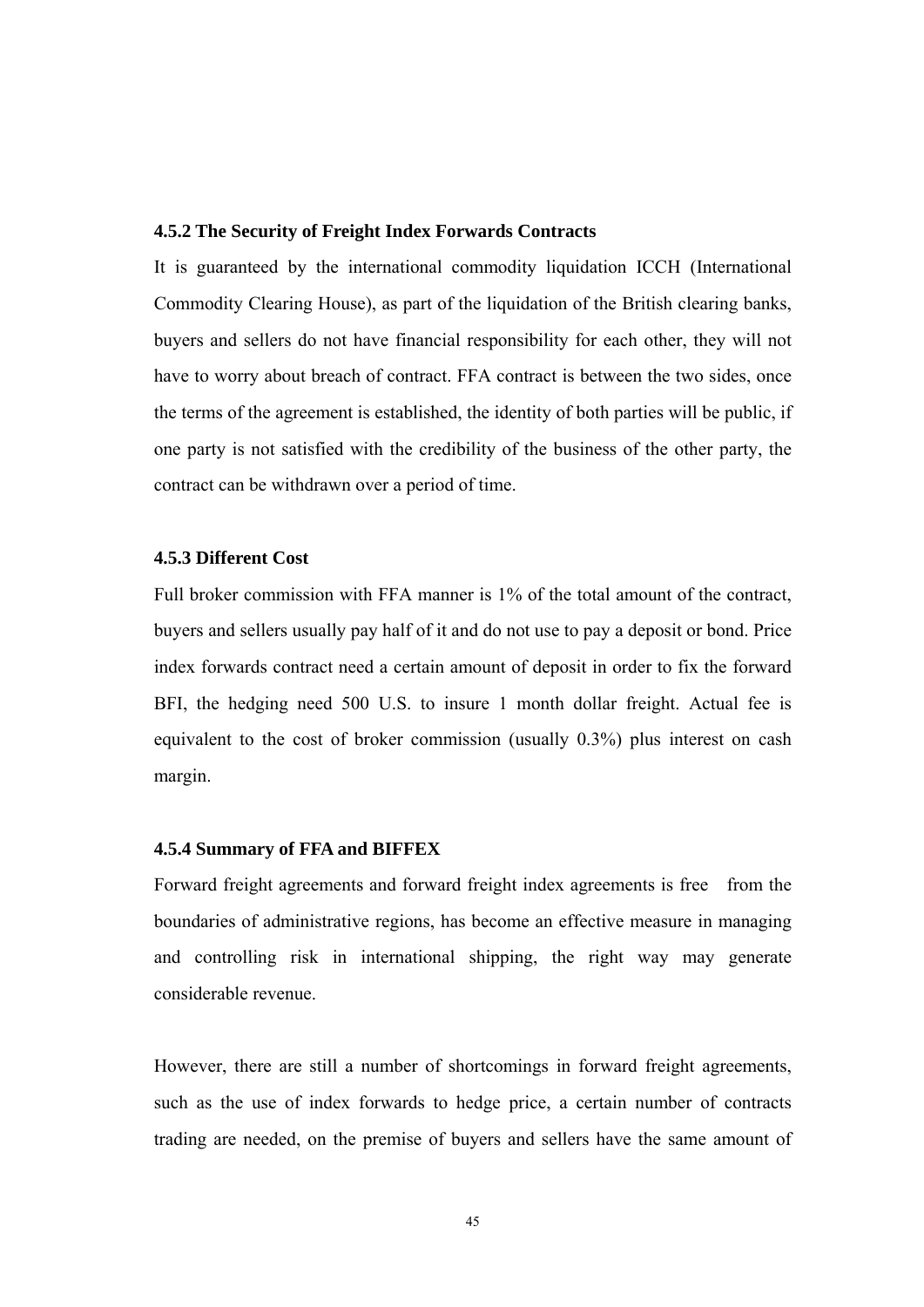<span id="page-55-0"></span>contracts under the same price in the market conditions. If the forwards prices changes as a result of all market participants know about news at the same time (extreme example: Suez or the Panama Canal are closed), then all participants will conduct the same activities at the same time (whether to buy or sell), seriously obey the price hedging significance and impact the normal hedging. Additionally, recent transactions (typically within 1 year) on Forwards market contracts are very active, but the poor performance of the liquidity and smaller scale in the medium-term forwards, which means that people may not be able to hedge transactions with each other, especially in the later month, it is clearly impact the success of hedging. Of course, the long-term FFA transport Contract has the same problem: one can not find the other party to make the transaction, which should be noted in the use or design of hedging

#### **4.6 Cancellation of Orders for New Vessels**

On the one hand cancellation of orders for new vessels can reduce capital investment, put the new boat into the water do any help to business on the current market conditions but only increase the cost of inputs. On the other hand, as far as possible to ensure a stable cash flow, cash flow is the basic foundation of the enterprise; sufficient funds are needed to grasp greater opportunities for hunters when the inflection point occurs.

#### **4.7 Take the Initiative to Adjust the Capacity of Shipping**

#### **Transportation to Implement Suspending Off-season**

Facing the grim situation of the international shipping market; the shipping companies take a variety of measures to control the increase in capacity. Including the surrender of tenancy or lease some capacity, as well as the suspending of ships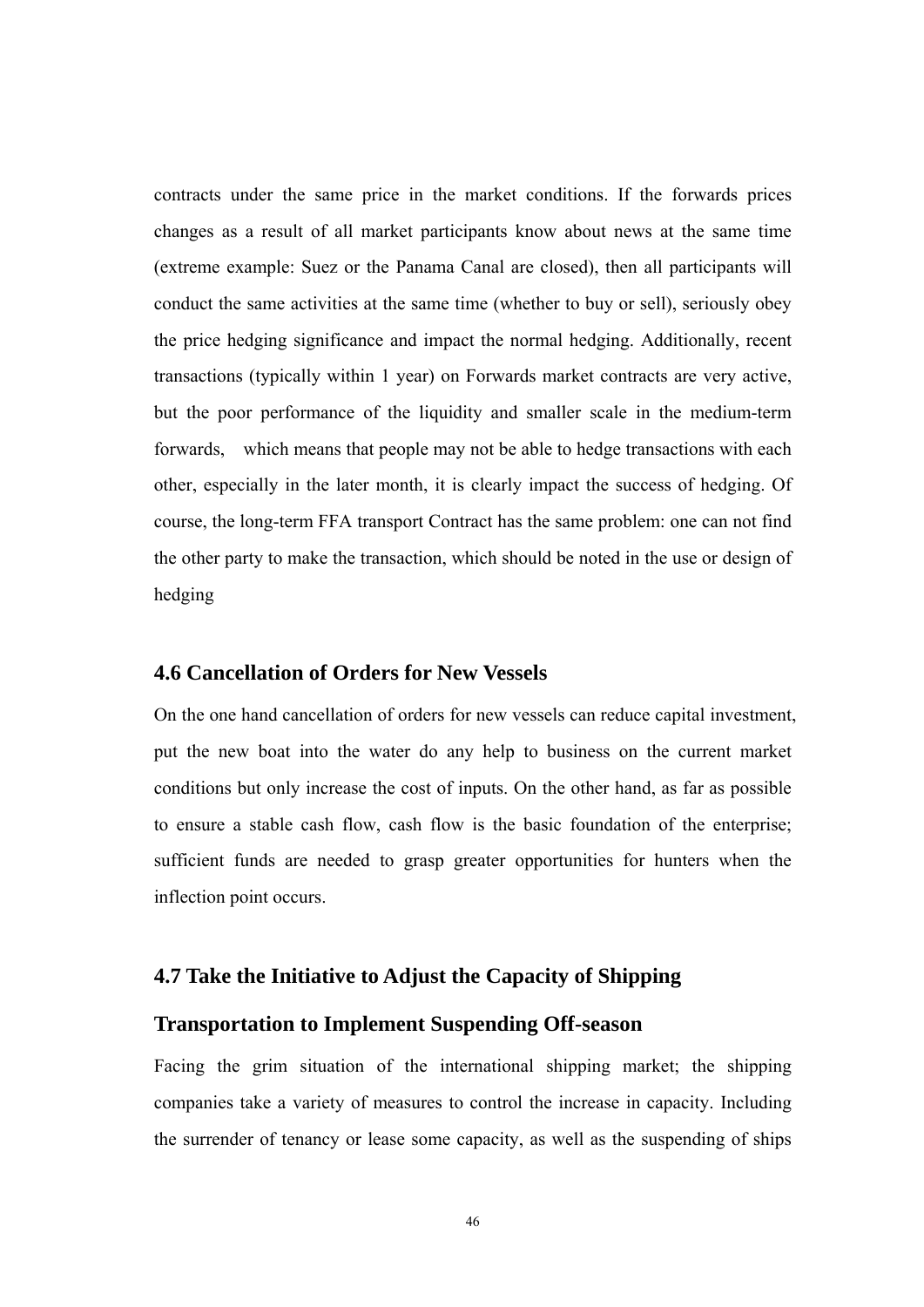<span id="page-56-0"></span>off-season, the reorganization of routes and other measures of cooperation to reduce the capacity.

At present, shipping companies have gradually implement weekly classes to bi-weekly classes, withdrawal line or other measures in five-Pacific route, 7 Far East/ north-west European routes and 9 Far East / Mediterranean routes to continue to contract capacity in the market.

The latest statistics from French maritime consulting firm alphaliner: as of January 5, 2009, a total of 550,000 TEU idle in the global 210 container ships, idle capacity in this part of the world's container fleet occupy about the 4.5% of total capacity, of which 125 boats are for the hire al business can only be standby in the absence of the lease.

#### **4.8 To Capture the Opportunities in Regional Routes and Domestic**

#### **Market**

At present, intra-Asian, especially Northeast Asia and Southeast Asian countries are speeding up the free trade agreement negotiations, and promote intra-Asian trade and investment. Therefore, when the market demand in Europe and the United States dropped, the market of the Asian region is still full of vitality.

World-renowned Shipping consulting firm Drewry predict that container trade volume in the Asian region is at an average annual increase of about 10% in the next 3-5 years. There is the downturn in recent Europe and America Route market, the Asian routes market performs actively.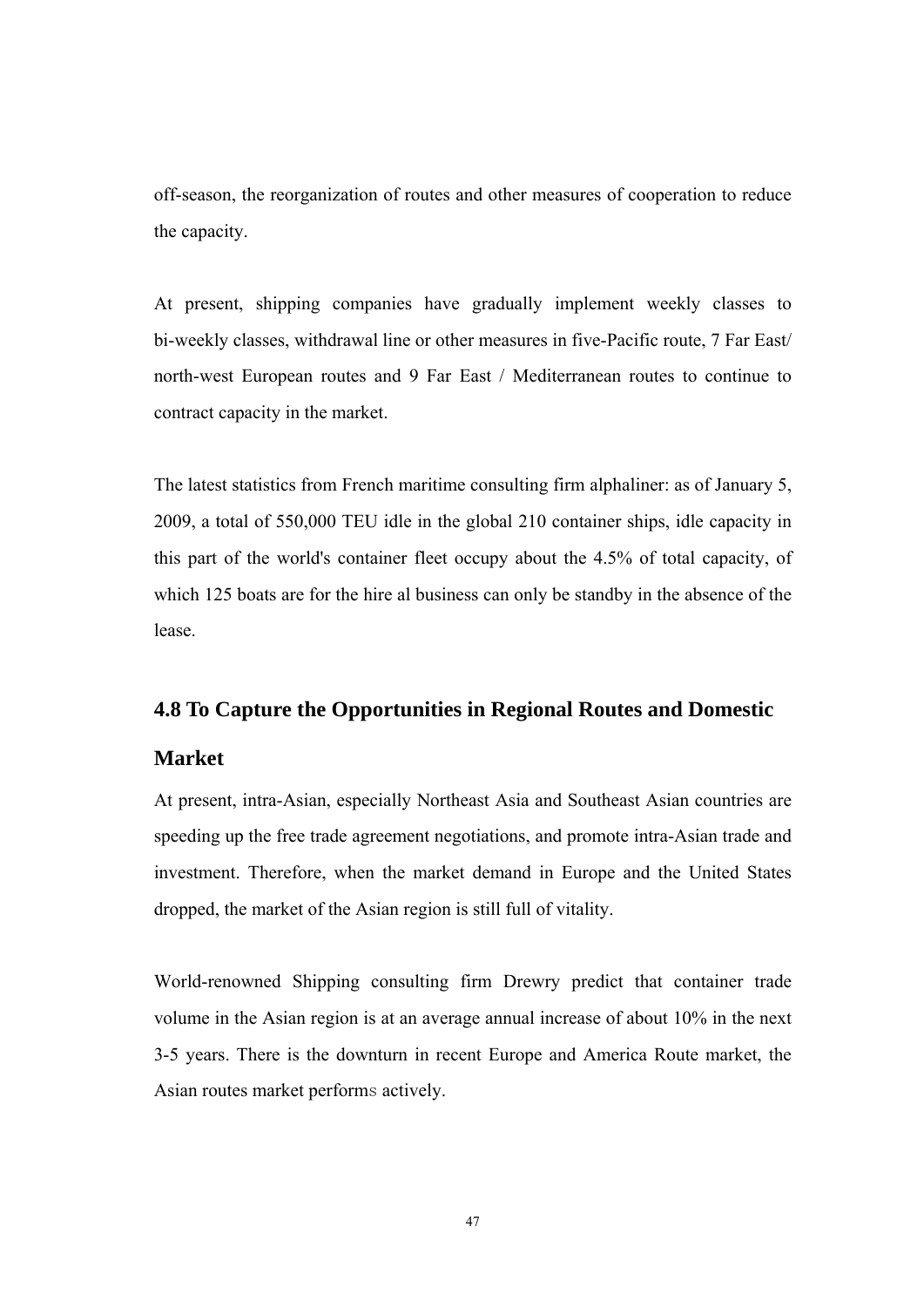<span id="page-57-0"></span>Although in 2009 China's economic growth has been weakened by outside forces, but the frequent positive policies, fiscal policies and appropriate monetary policy in Beijing, ministries commission and governments to stimulate the economy. Therefore, the market is expected to keep around 10% of rapid growth in 2009 domestic routes in China.

#### **4.9 To Increase the Capacity of Enterprise Risk Prevent and Control**

In the international financial storm, the sharp decrease in consumer demand results relative excess capacity. Period of market downturn, liner companies take active measures to strengthen enterprise risk management, take effective measures to prevent and control the main risk factors to influence the enterprise business and prevent the risk of transforming into a reality and bring the loss to businesses.

Under the pressure of expected significant drop in revenue, the liner company's cash flow will undergo a severe test. Liner companies therefore should strengthen in particular the use of funds of enterprises and monitor the financial situation, guard against all kinds of financial risks and the potential risks of financial management.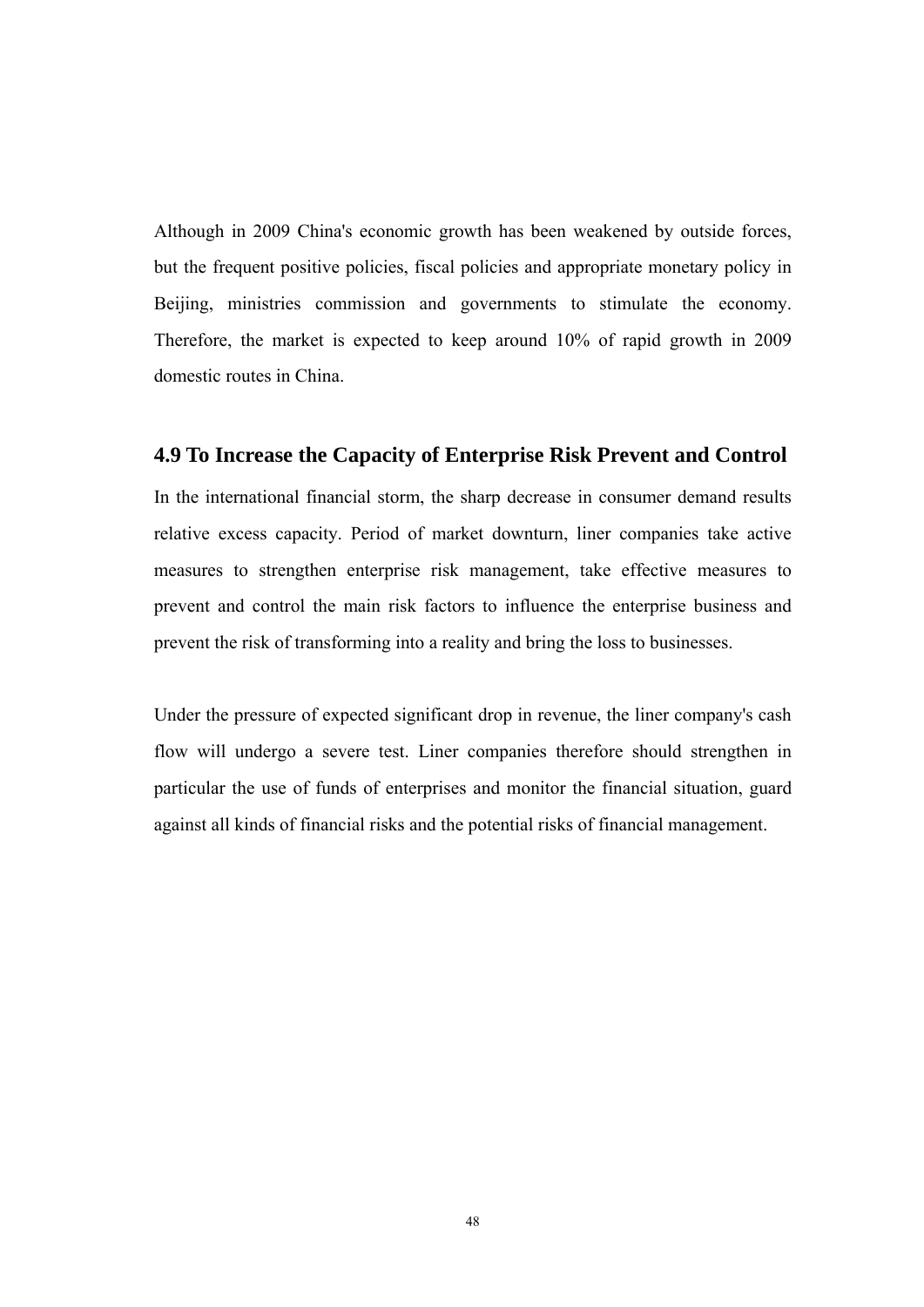## <span id="page-58-0"></span>**Chapter Five Case study**

China Shipping Group: Cooperate with big clients always

In the "Cold", a modern word of industry is uniting. This has profound understanding of china shipping group -strengthen the cooperation with large customers, also is very skillful: in Feb. 21, it signed a joint venture shipping company frame agreement with Bao-steel Group(on November 12, open the treasure shipping company imported iron) and the long-term transport package transport contract ". After it the similar move emerge in endless, in March 11 sign with China Electric Power Investment Group, June 4 sign with Hong Group, July 11 sign with Tai-cang Port, July 23 sign with Coal Energy Group, December 7th with An-gang Group, Dec. 15 with Tianjing Port Group, etc. Throughout the year, it highlights the strategic cooperation with large customer group to the end. To establish strategic partnership with important customers , it has laid a solid foundation for China Shipping Group to resist the impact of the tsunami of international financial and seek a long-term stable development.

#### MAERSK: Shipping sharing protocol (VSA)

In early March 2008, container shipping industry leader-- Maersk, sign agreement on sharing ships with Mediterranean Sea shipping and Fly Shipping, which removes 4 ships, set up 3 new ships across the ocean to replace 8000TEU ship for 4200TEU boat. In the circumstance of the box down, freight volume has actually fallen in some other liner companies, properly cut the boats or replace the ships, including the act is not for others to dare "boss". In the harsh environment of big slot shipped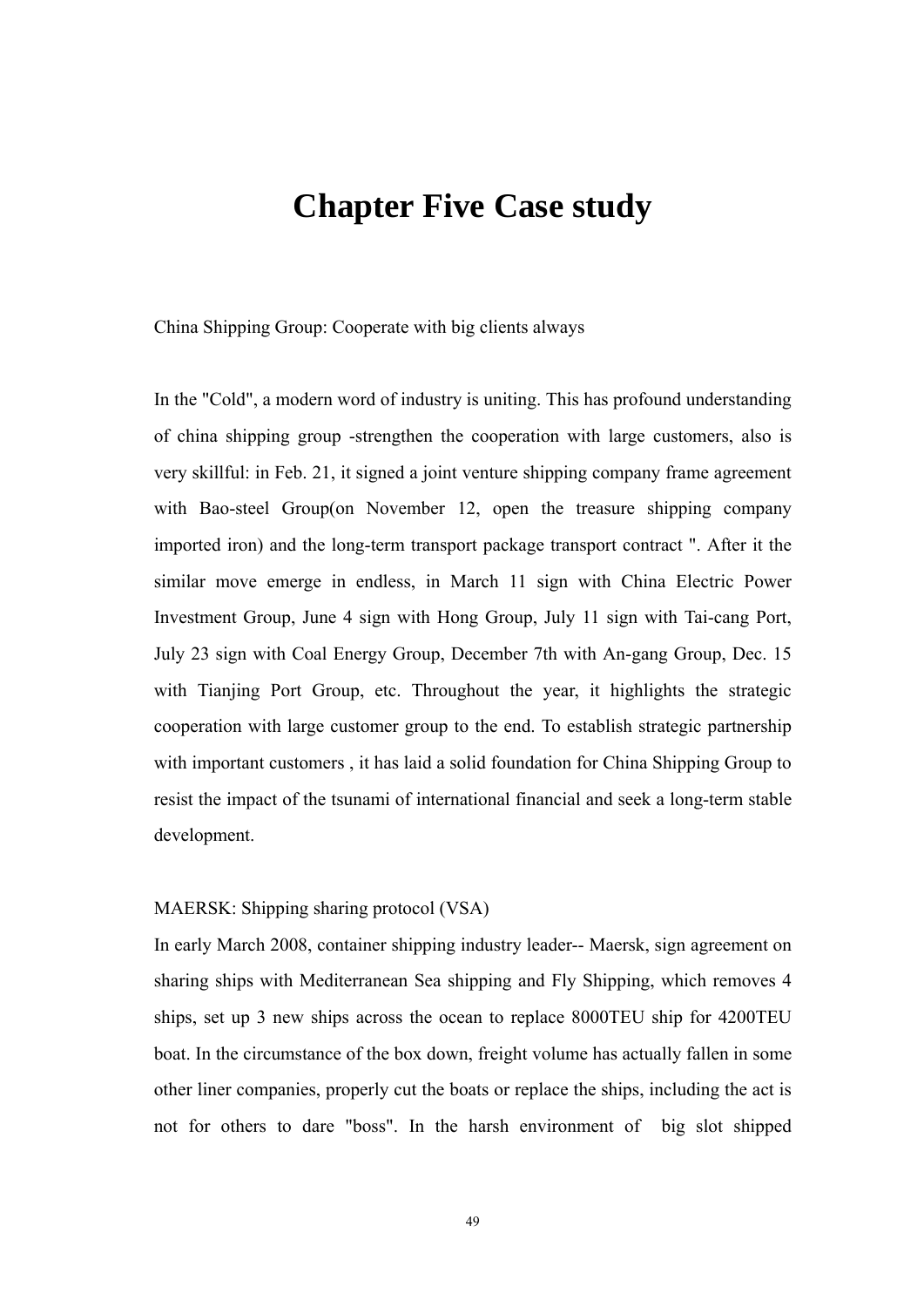dissatisfaction, high price rise and freight fall down , Maersk put the ship into VSA, which devices the color of innovation.

#### COSCO Group: In bank credit.

In the situation of global credit tighten, financing difficult, on December 4, COSCO signed a strategic cooperation agreement with Bank of China in Beijing, from which COSCO won the amount of the credit support, which shall not exceed 745 million yuan (about \$108 billion) . But earlier, COSCO has transferred deposit in foreign bank as far as possible to Chinese Banks and also cancelled the orders or plans, such as subordinate companies to build large ship , so as to withdraw large amount of money. For the shipping industry for heavy assets, the most ideal state is that not only the enterprise itself has sufficient cash flow, but also it can obtain bank credit support . In the financial turmoil sweeping the globe, shipping, downward cycle, the later maybe more important.

#### NYK: Sealing ship/Shrinkage fleet scale

Scant demand, lower freight, sealing ship, shrinkage scale became the most common fleet of litigation. NYK, which on March 2008 announced that it would invest \$1.4 trillion yen to purchase 218 new ships, assume that the company will slow the speed of enlarge the scale of ships, before 2011 it would only increase around 940 ship, which reduces 60 as to the original plan. At the same time, it also prepare for 25-35 years of rolling ships under NYK. The similar act in 2008 is not unusual for the first time -- MOL firstly sealed large ships in 20 years, Maersk also announce the message of sealing ships.

Change for different situations, for big shipping companies, it should emphasis more. After all, "physical" big, market reactions may lag.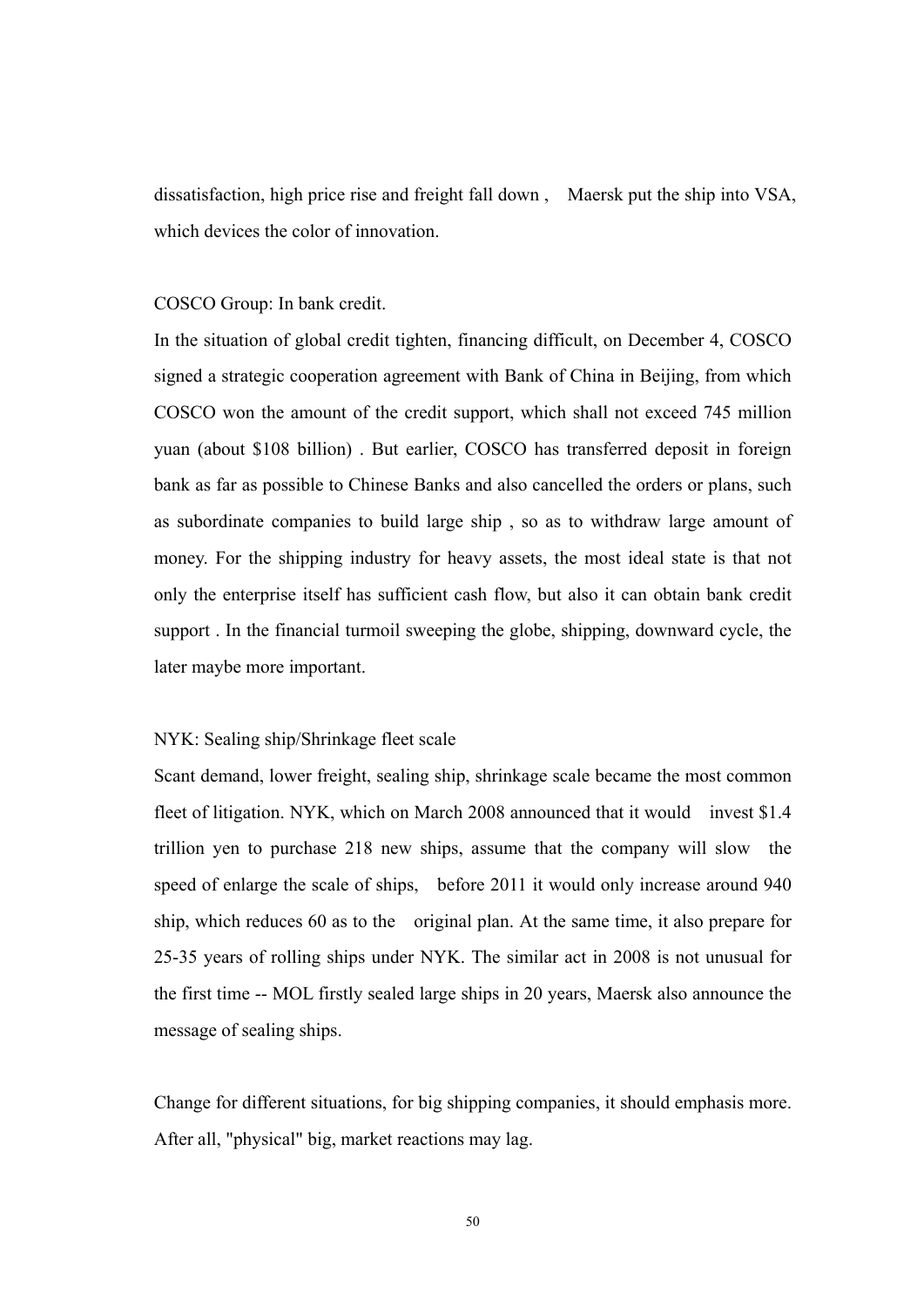#### COSCO, NYK: Instead new energy for fuel

For saving cost, the able persons over the parties measures in the new energy: In January 15 the first ship of the global using kites sailed from Hamburg, German, across the Atlantic, to Houston; On December 21, the solar large cargo ship, the first driven by solar energy in the world, to assume the responsibility of exporting Toyota automobile cars, which is joint developed by NYK and Japan oil company. At home, COSCO is testing, include using nuclear, solar and wind power in the new energy instead of Marine power.

The new energy vessel large-scale use in commercial need quite a long time, the pre-use on the preliminary research will occupy shipping enterprise precious capital, also take greater risks, but in the long run, is the vision.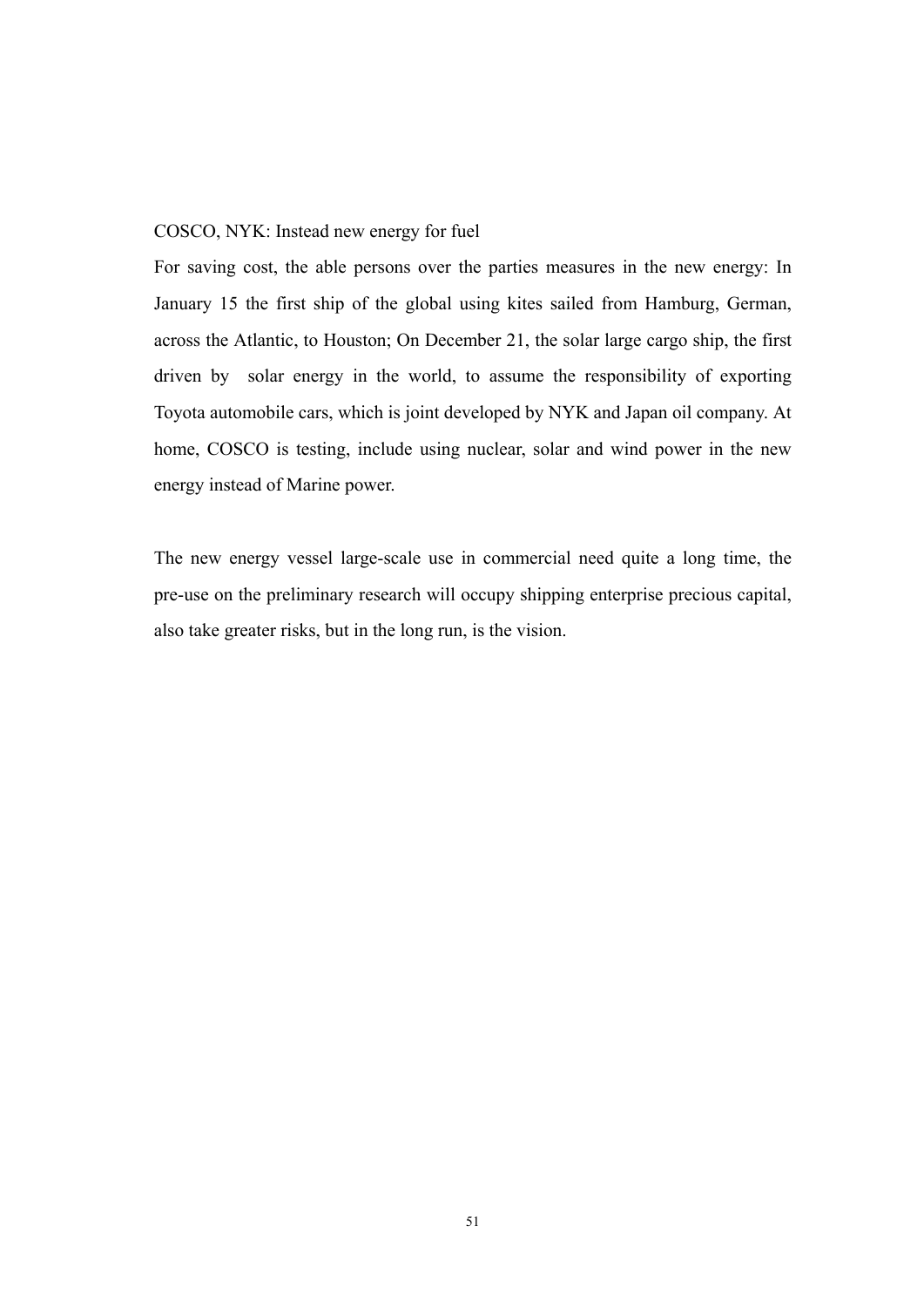# **CONCLUSION**

<span id="page-61-0"></span>From the analysis above, we can see that the effect of financial tsunami for chartering markets is very serious. The whole shipping industry is getting into a huge crisis. Whether unite heating, adjustment capacity, or cancel the orders, the shipping enterprise losses are inevitable. In this situation, the shipping company should understand chartering markets, survive in the crisis, and look for opportunities in the existence of surviving. I don't think the market has no chance at all. The opportunity and the crisis are always coexistence, so we should know some factors:

The policy of Chinese expanding domestic demand will pull the economic development rapidly, and also will largely drive trade amount to increase. After WenChuan earthquake, it needs to be reconstructed work, so for the dry bulk market that is a big opportunity. Governments around the world have combined to respond to financial storm actively. The demand of Chinese iron and steel will be another chance to stimulate the market. Because of the financial storm, the shipping companies have justified the capacity and delay of new vessels into the water and cancel orders for new vessels. This is one way to reduce the capacity of the market.

After recognizing the situation, we will have confidence. In the financial storm we should do the aversion work. The methods of controlling risk talked in this paper are through the actual operation of summary and are effective methods. Success hedging risks in risk is to keep cash flow which is the lifeblood of enterprise's survival. With plenty of cash flow, you can wait until chance visits you. Anyway, cash is the king, so if we have correct effective evade methods, chartering market can break the ice to "go" from winter into spring.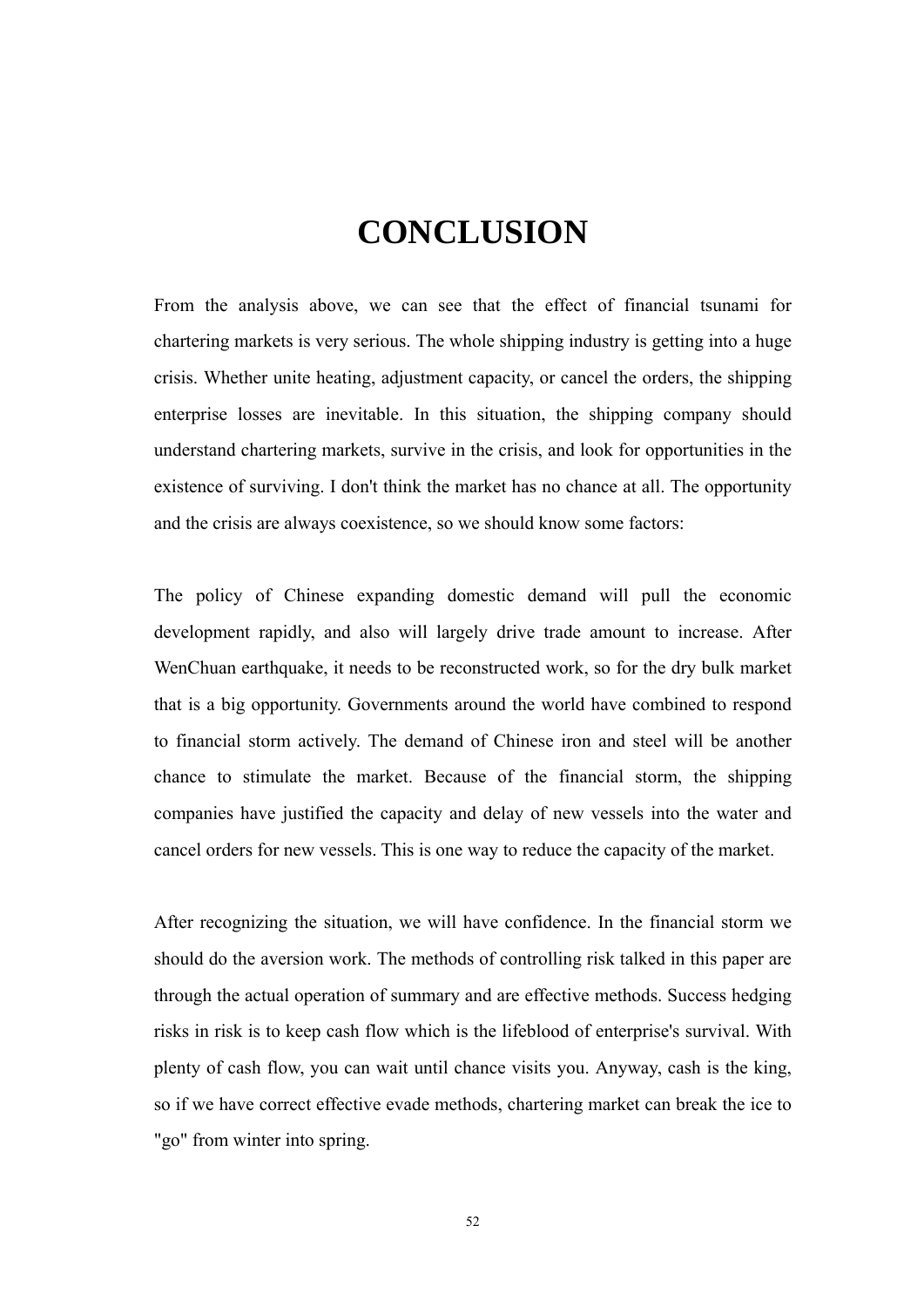# **REFERENCE**

<span id="page-62-0"></span>Ceng Xi. (2008). Analysis of the causes and influence of the financial storm in the United States and. *Scientific and Technological Innovation, 9*, 84-89.

Clarkson (Oct.2008)

Clarkson reporting, (07-Nov-2008), 24-Oct-2008.

Clarkson (April 2004). Tramp shipping market

Chen Fei-er and Zhang Ren-yi.(2008). A Co-integration Approach to Forecasting Container Carriers'Time Charter Rates. *J*.*Shanghm Jiaotong Uni 13*(3), 343-347.

Jin Jian. (2009). Chinese shipping company's strategy to deal with financial storm. *World Shipping, 1*, 34-35.

Hou Yan. (2008). How to use freight to avoid the risk of FFA. *China port, 5*, 93-94.

Lv Haishi and Wang Libo. (2008). Shipping enterprise risk management. *Shipping Management, 30* (7), 6-7.

Liu Chao. (2005). Shipping market risk control. *Scientific and Technological Innovation, 7,* 68-69.

Greenspan.Alan. (2004). The Evolving U. S. Payments Imbalance and Its Impact on Europe and the Rest of the World. Cato Journal 24, 1-11.

Kavussanos G.M. and Nomikos K.N, (2000). Constant vs. Ti me-varying Hedge Ratiosand Hedging Efficiency in the BIFFEX Market. *Transportation Research, 36*, 229-248.

Veenstm, Franses. (1997). A co-integration approach to forecasting freight rates in the dry bulk shipping sector. *Transportation Research A*,*31*(6), 447-458.

Yu Yin. (2006). The global shipping industry faces the new challenge. *Ship Economy*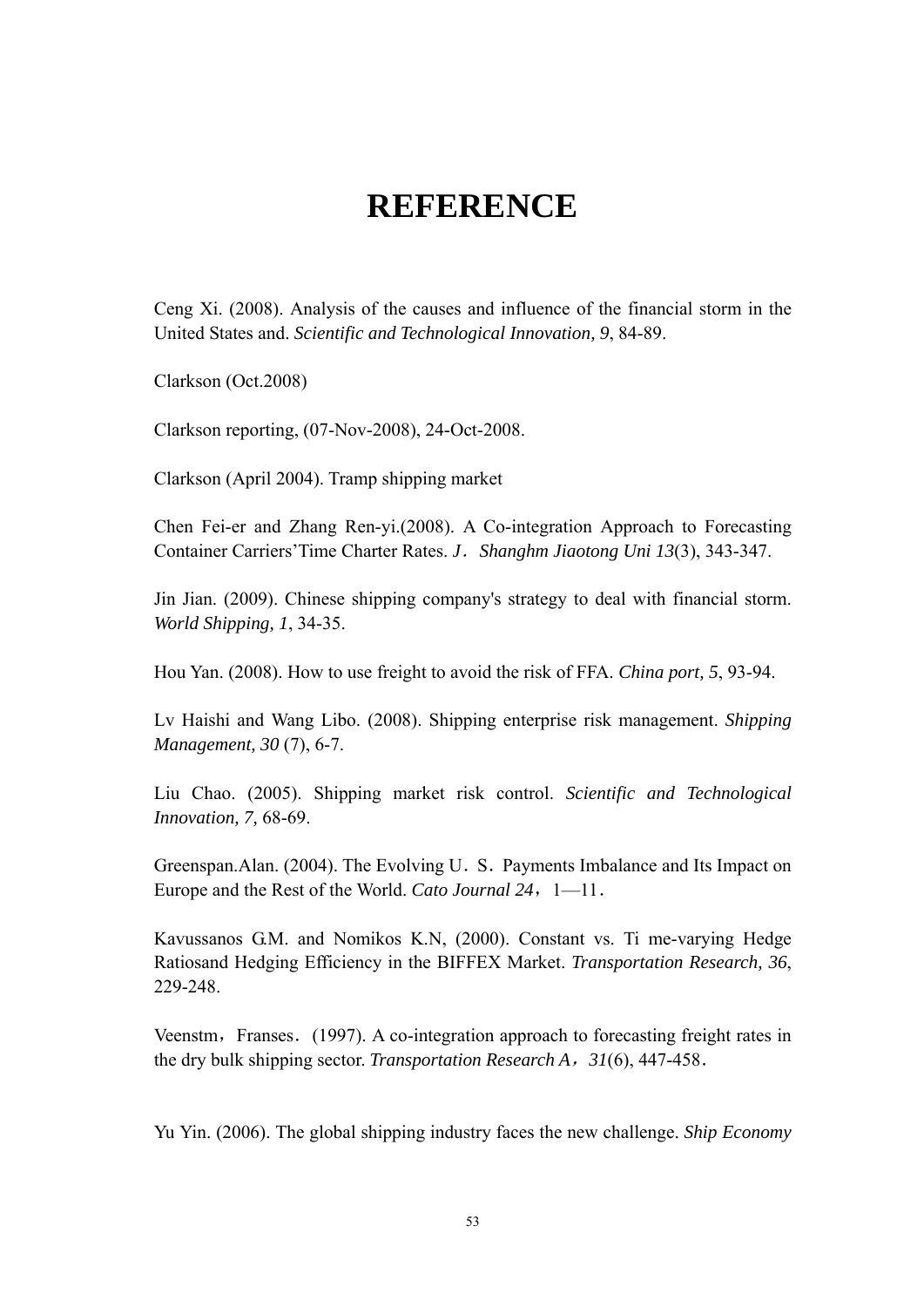*Trade, 6*, 3-4.

Krugman Paul. (2008). The International Finance Multiplier. Retrieved April 3, 2009 from the World Wide Web: http://www.princeton.edu/~pkrugman/finmult.pdf.

Jostein Tvedt. (2003). A new Perspective on Price dynamics of the dry bulk market. *[Maritime Policy & Management,](http://ntlsearch.bts.gov/tris/search.do?f1=mnid&new=&t1=314895&d=tr) 30* (3), 221-230.

Saif I. Shah Mohammed and Jeffery G.Williamson. (2003). *Freight rates and productivity gains in British tramp shipping 1869-1950.* Retrieved March 4, 2009 from the World Wide Web: http://ideas.repec.org/p/nbr/nberwo/9531.html.

Jiang Yanni (2008). The international bulk cargo market analyze. *Maritime China ,4,* 5-7.

Zhu Chengpei and Zhang Xiaomin, (10-Nov-2008). Storm hits shipping industry, *China Daily.*

Jiang Chen. (2008) International dry bulk cargo market.

Kong Yan. (2008) International oil market.

Shu Kaibao (1996). Tramp or buy ship -Talk about the development prospect of financing tramp shipping.

Liu Jianlin, Shi Xin (2005). Research on co integration in BIFFEX futures market and pricing model.

Liu Dongrong, risk control of shipping market- The option fixes the price and application

Liu Chao, risk control of shipping market -the freight charges hedge

Wu Peijian, Deng Guishi, Tianwei(2003) Research on freight risk management based on FFA.

Wen Changwei. (1999). The quantitative analysis of ship optimal speed. *Marine energy saving, 4*, 19-20.

Zhao Yang, Shi Peipei(1999) Discussion that FFA evades the risk of chartering